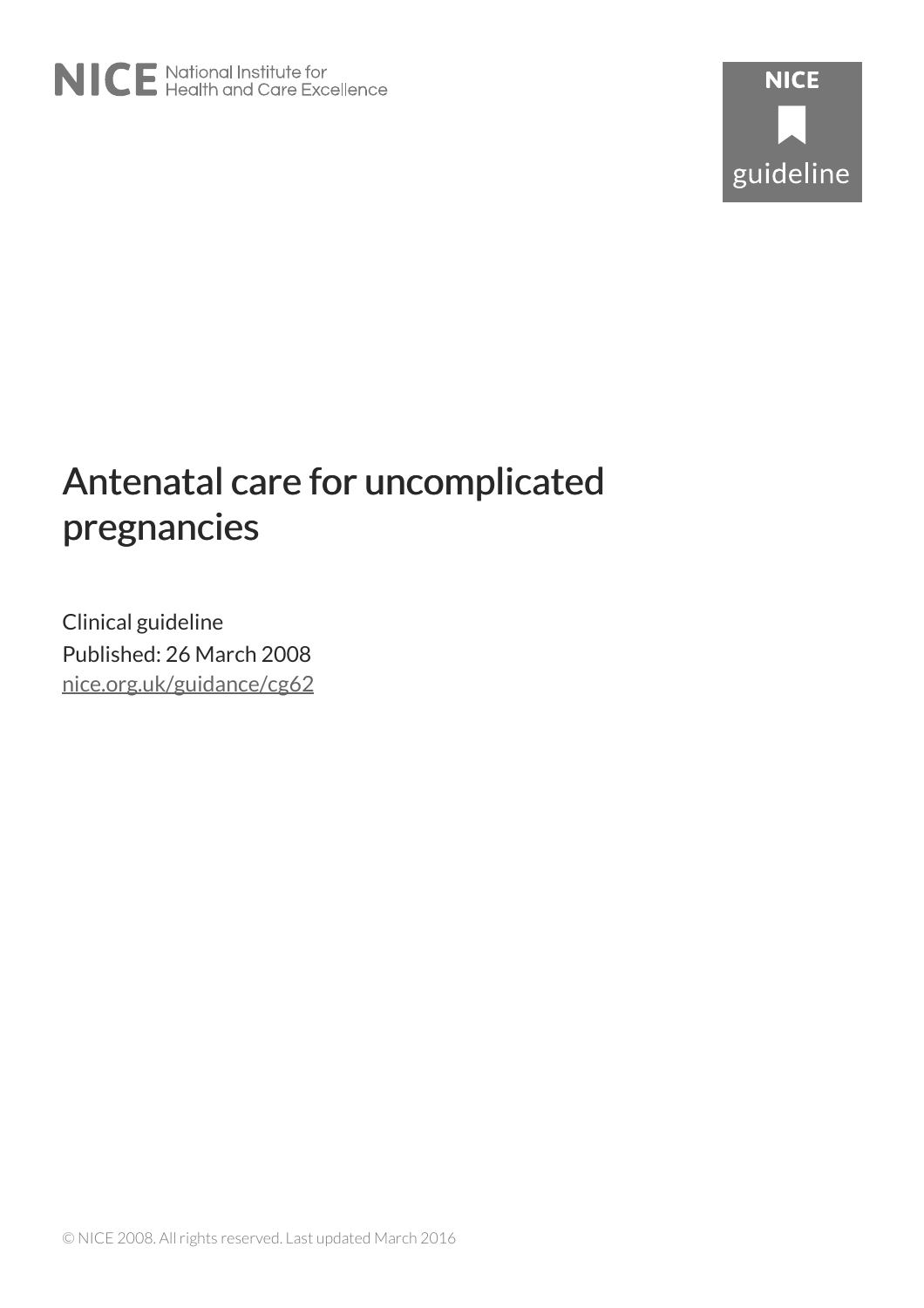# Your responsibility

The recommendations in this guideline represent the view of NICE, arrived at after careful consideration of the evidence available. When exercising their judgement, professionals are expected to take this guideline fully into account, alongside the individual needs, preferences and values of their patients or service users. The application of the recommendations in this guideline are not mandatory and the guideline does not override the responsibility of healthcare professionals to make decisions appropriate to the circumstances of the individual patient, in consultation with the patient and/or their carer or guardian.

Local commissioners and/or providers have a responsibility to enable the guideline to be applied when individual health professionals and their patients or service users wish to use it. They should do so in the context of local and national priorities for funding and developing services, and in light of their duties to have due regard to the need to eliminate unlawful discrimination, to advance equality of opportunity and to reduce health inequalities. Nothing in this guideline should be interpreted in a way that would be inconsistent with compliance with those duties.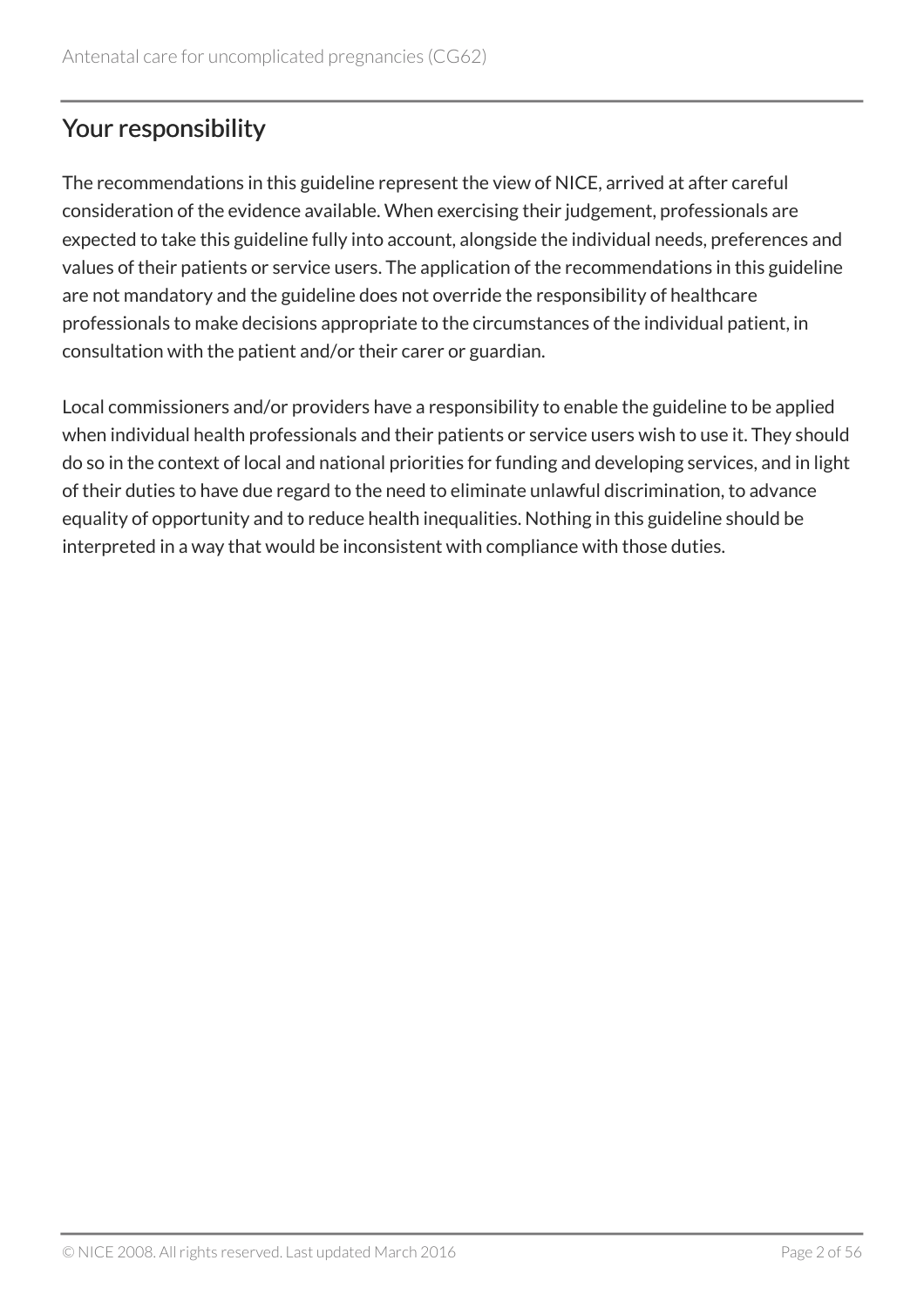# Contents

| 5   |
|-----|
| 7   |
| 8   |
| 9   |
| 11  |
| 11  |
| 13  |
| 15  |
| 20  |
|     |
|     |
| -25 |
|     |
| 30  |
| 32  |
| 33  |
| 34  |
|     |
| 36  |
| 36  |
| 36  |
| 36  |
| 37  |
| 37  |
| 39  |
| 39  |
| 39  |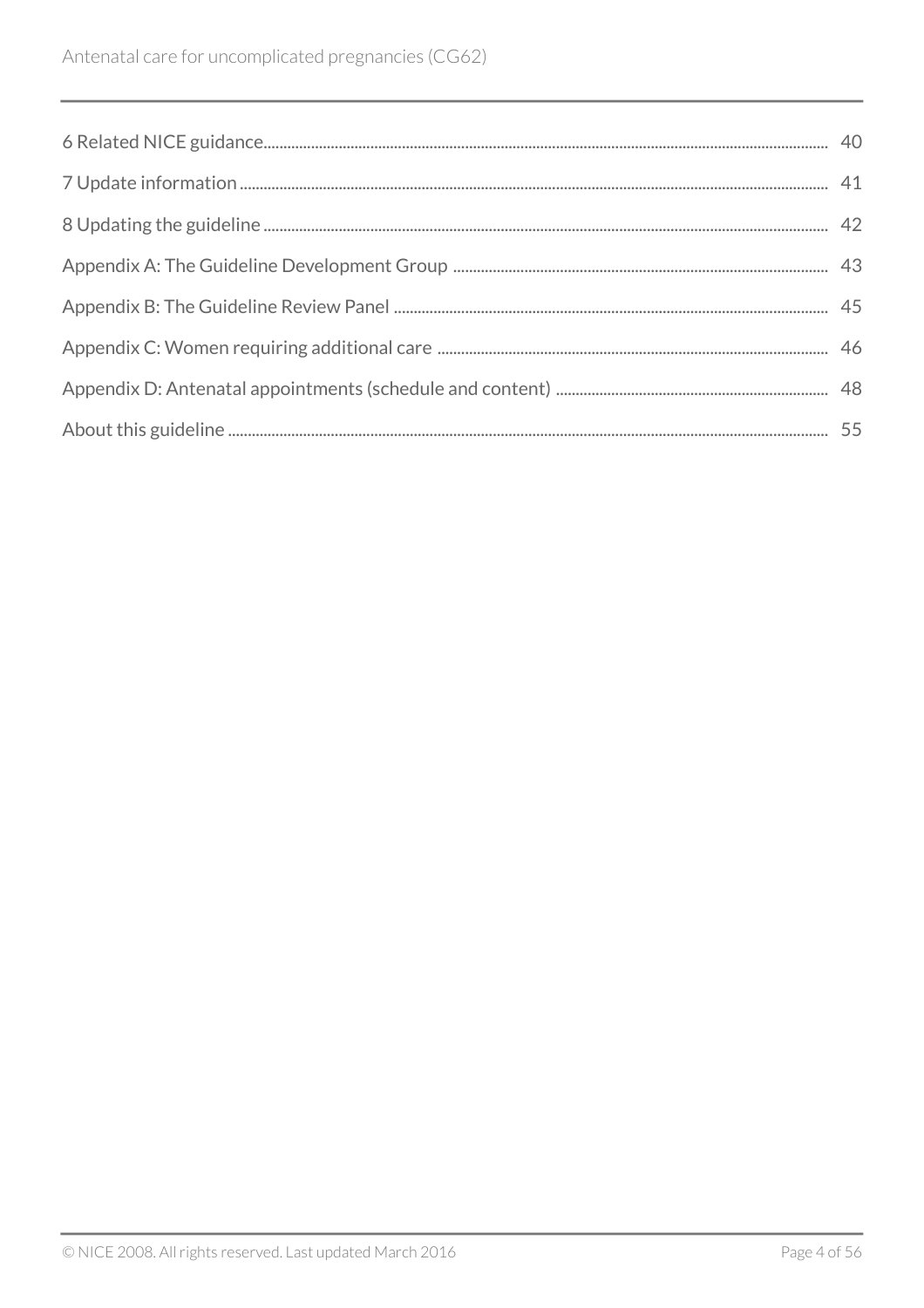This guideline replaces CG6.

This guideline is partially replaced by CG192 and PH56.

This guideline is the basis of QS22, QS35 and QS105.

This guideline should be read in conjunction with PH11.

### <span id="page-4-0"></span>Introduction

This guidance partially updates and replaces antenatal care: routine care for healthy pregnant women NICE guideline CG6 (published October 2003).

### Changes in this update

In this update, the recommendations on antenatal information, gestational age assessment, vitamin D supplementation, alcohol consumption, screening for haemoglobinopathies, screening for structural anomalies, screening for Down's syndrome, screening for chlamydia, gestational diabetes, pre-eclampsia, asymptomatic bacteriuria, placenta praevia, preterm birth, and fetal growth and well-being, as well as the schedule of antenatal appointments, have changed. In addition, some recommendations on smoking cessation have changed because NICE has produced public health guidance on [smoking cessation](http://www.nice.org.uk/guidance/ph10) (NICE guideline PH10). Following NICE protocol, we have incorporated the relevant recommendations verbatim into this guideline and have marked them clearly.

The new and updated recommendations are marked 'New'.

The original antenatal care guideline was published by NICE in 2003. Since then several important pieces of evidence have become available, particularly concerning gestational diabetes, haemoglobinopathy and ultrasound, so that the update has been initiated earlier than planned. This early update has also provided an opportunity to look at a number of aspects of antenatal care, including:

- the development of a method of assessing pregnant women to identify those for whom additional care is necessary (the 'Antenatal assessment tool')
- giving information to pregnant women
- lifestyle considerations:
	- vitamin D supplementation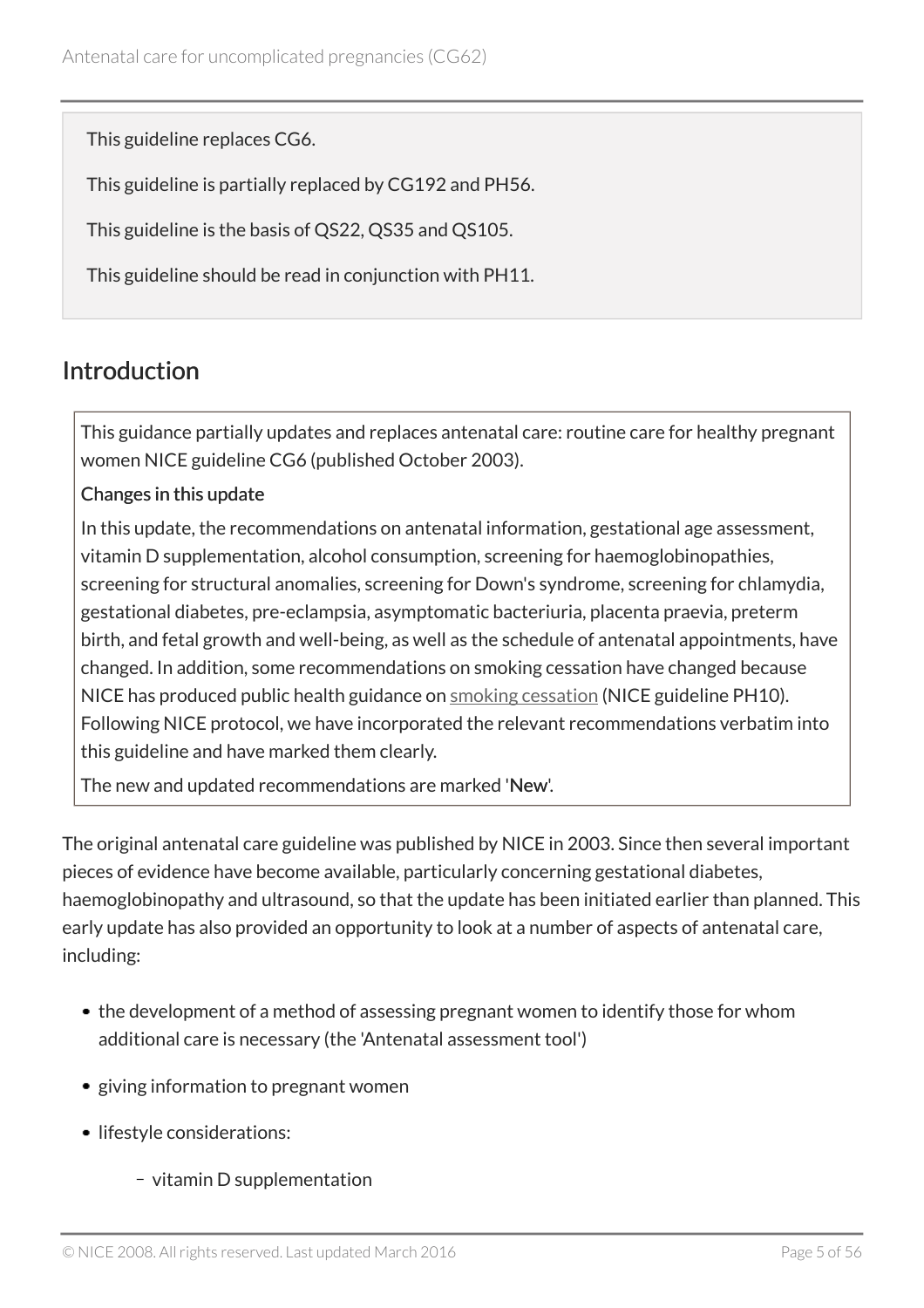- alcohol consumption
- screening for the baby:
	- use of ultrasound to assess gestational age and screen for fetal abnormalities
	- methods of assessing normal fetal growth
	- haemoglobinopathy screening
- screening for the pregnant woman:
	- gestational diabetes
	- pre-eclampsia and preterm labour
	- placenta praevia
	- asymptomatic bacteriuria
- chlamydia.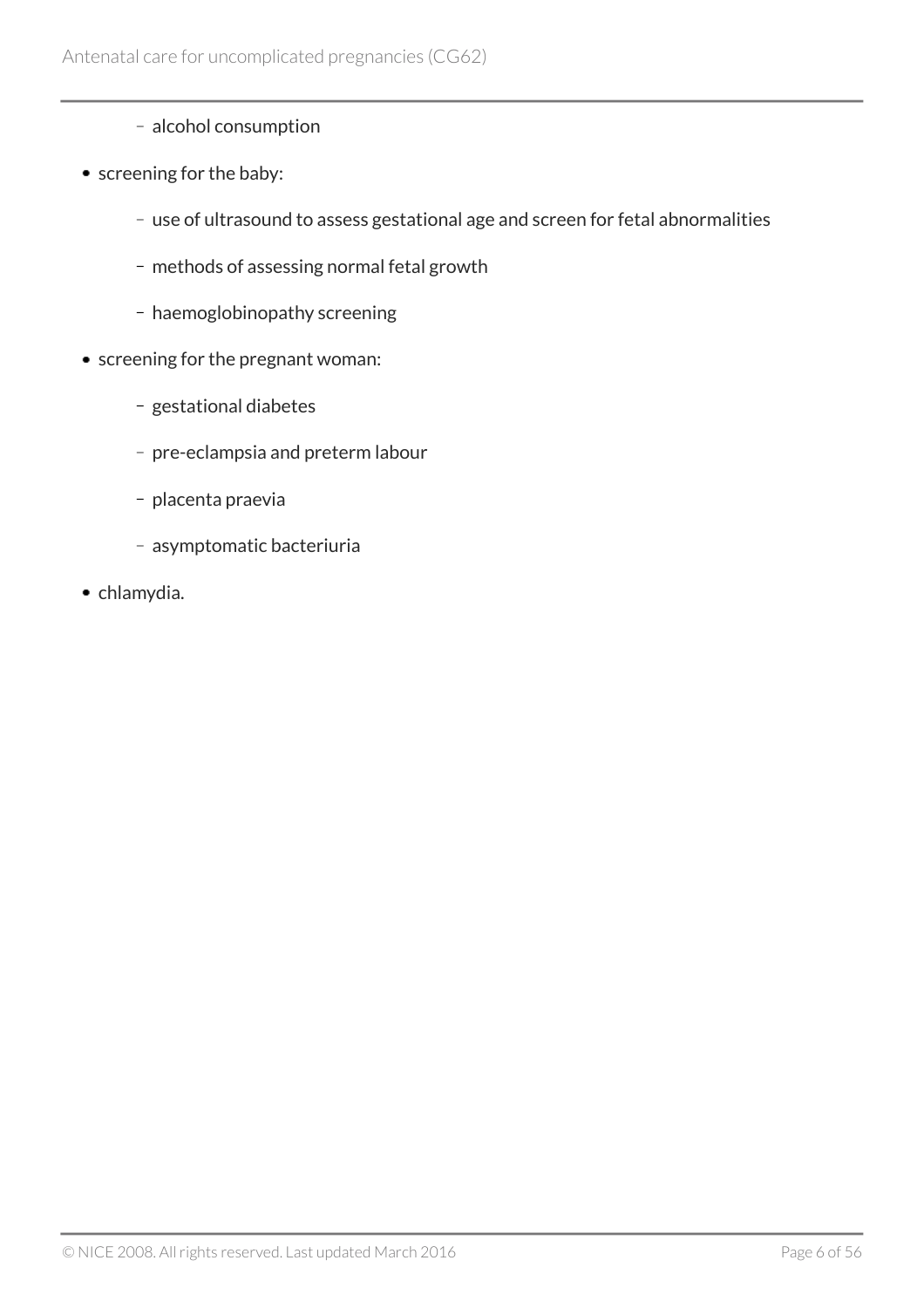# <span id="page-6-0"></span>Aim

The ethos of this guideline is that pregnancy is a normal physiological process and that, as such, any interventions offered should have known benefits and be acceptable to pregnant women. The guideline has been developed with the following aims: to offer information on best practice for baseline clinical care of all pregnancies and comprehensive information on the antenatal care of the healthy woman with an uncomplicated singleton pregnancy. It provides evidence-based information for use by clinicians and pregnant women to make decisions about appropriate treatment in specific circumstances.

The guideline will complement the Children's national service framework (England and Wales) (2004), which provides standards for service configuration, with emphasis on how care is delivered and by whom, including issues of ensuring equity of access to care for disadvantaged women and women's views about service provision. The guideline has also drawn on the evidence-based recommendations of the UK National Screening Committee.

The 'Changing childbirth' report (Department of Health 1993) and 'Maternity matters' (Department of Health 2007) explicitly confirmed that women should be the focus of maternity care, with an emphasis on providing choice, easy access and continuity of care. Care during pregnancy should enable a woman to make informed decisions, based on her needs, having discussed matters fully with the healthcare professionals involved.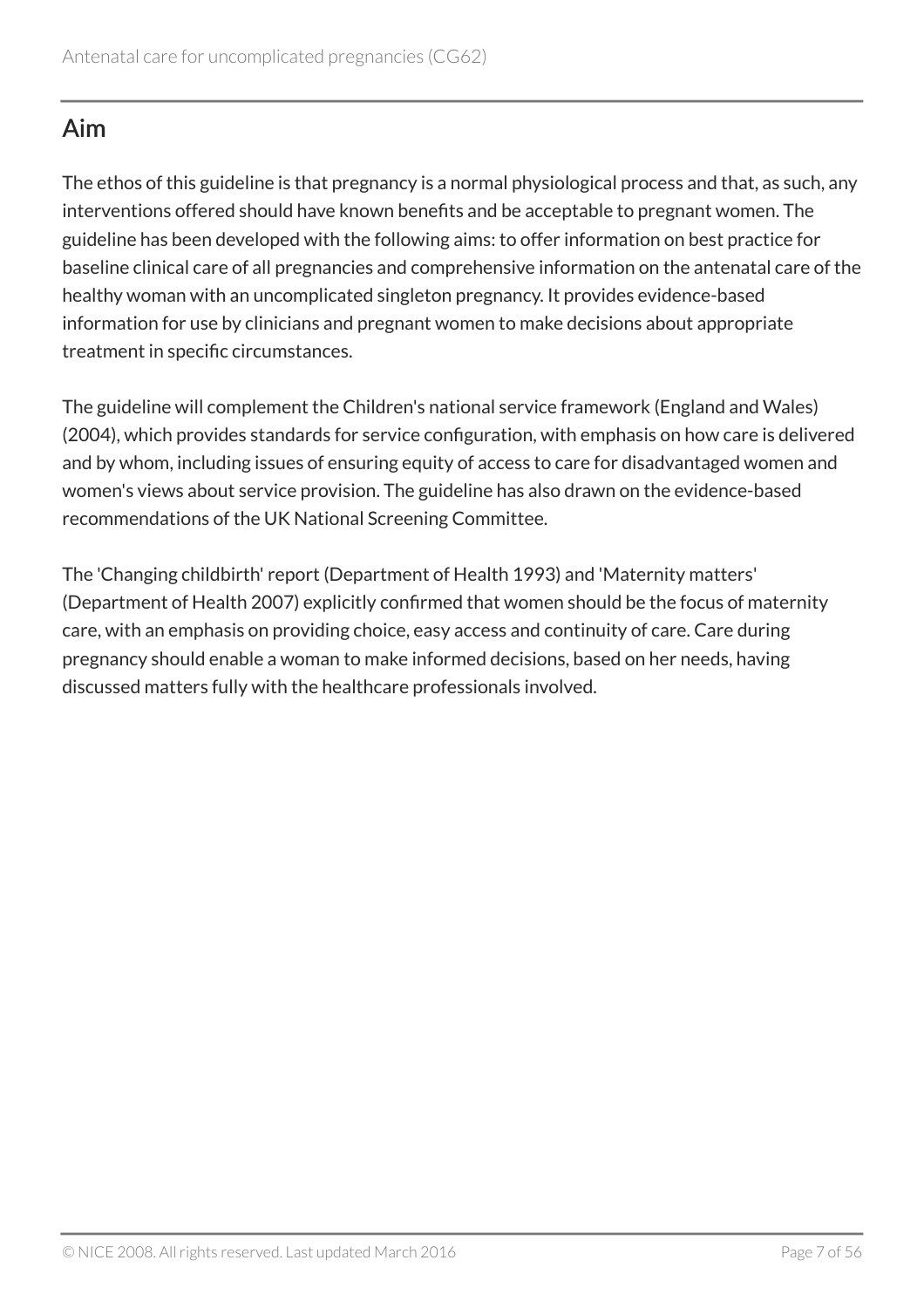# <span id="page-7-0"></span>Woman-centred care

This guideline offers best practice advice on the care of healthy pregnant women.

Women, their partners and their families should always be treated with kindness, respect and dignity. The views, beliefs and values of the woman, her partner and her family in relation to her care and that of her baby should be sought and respected at all times.

Women should have the opportunity to make informed decisions about their care and treatment, in partnership with their healthcare professionals. If women do not have the capacity to make decisions, healthcare professionals should follow the [Department of Health's advice on consent](https://www.gov.uk/government/publications/reference-guide-to-consent-for-examination-or-treatment-second-edition) and the [code of practice that accompanies the Mental Capacity Act](https://www.gov.uk/government/collections/mental-capacity-act-making-decisions). In Wales, healthcare professionals should follow [advice on consent from the Welsh Government.](http://www.wales.nhs.uk/consent)

Good communication between healthcare professionals and women is essential. It should be supported by evidence-based, written information tailored to the woman's needs. Care and information should be culturally appropriate. All information should also be accessible to women with additional needs such as physical, sensory or learning disabilities, and to women who do not speak or read English.

Every opportunity should be taken to provide the woman and her partner or other relevant family members with the information and support they need.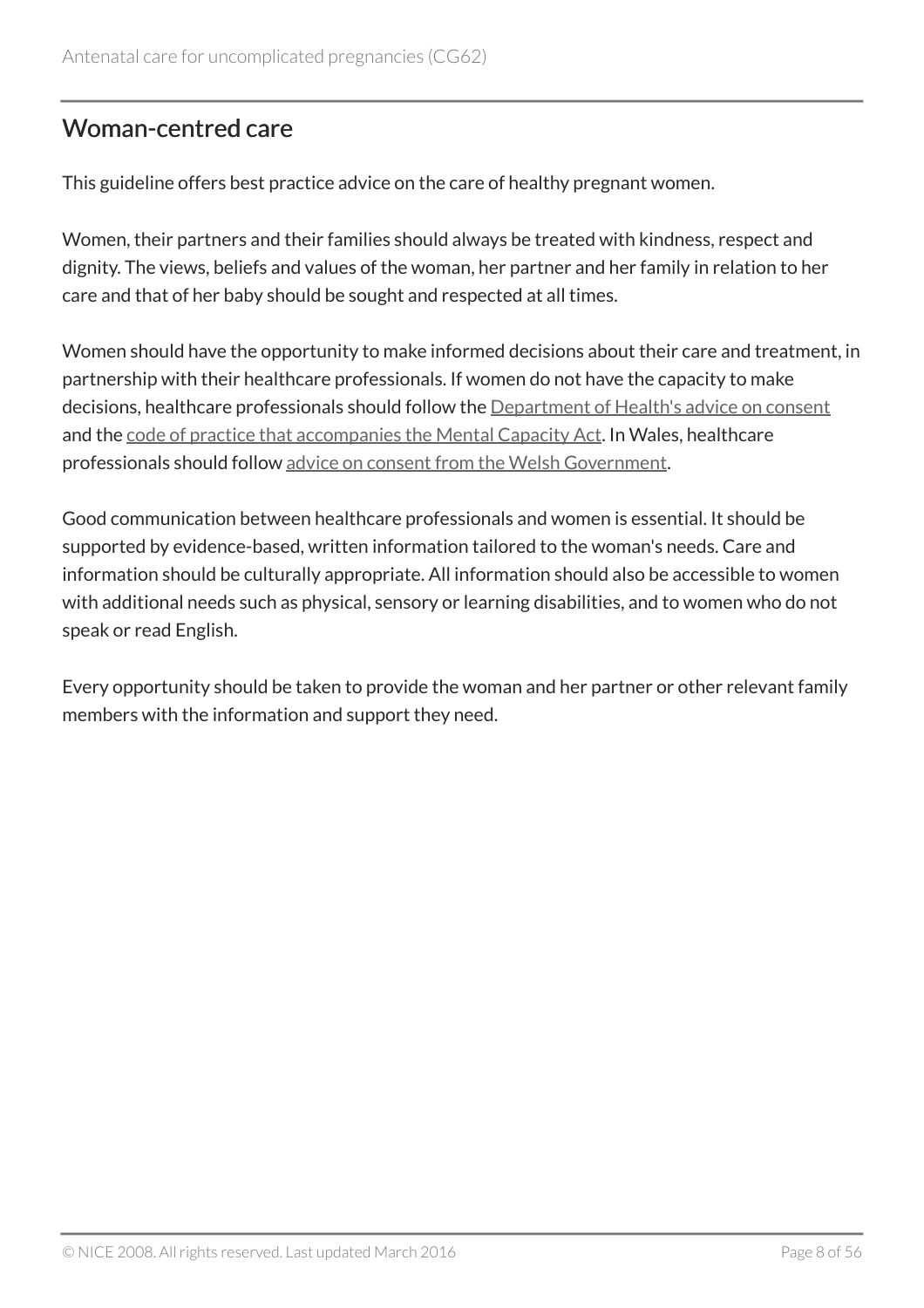# <span id="page-8-0"></span>Key priorities for implementation

#### Antenatal information

New Pregnant women should be offered information based on the current available evidence together with support to enable them to make informed decisions about their care. This information should include where they will be seen and who will undertake their care.

#### Lifestyle considerations

- New All women should be informed at the booking appointment about the importance for their own and their baby's health of maintaining adequate vitamin D stores during pregnancy and whilst breastfeeding. In order to achieve this, women should be advised to take a vitamin D supplement (10 micrograms of vitamin D per day), as found in the Healthy Start multivitamin supplement. Women who are not eligible for the Healthy Start benefit should be advised where they can buy the supplement. Particular care should be taken to enquire as to whether women at greatest risk are following advice to take this daily supplement. These include:
	- women with darker skin (such as those of African, African–Caribbean or South Asian family origin).
	- women who have limited exposure to sunlight, such as women who are housebound or confined indoors for long periods, or who cover their skin for cultural reasons.

(See also NICE's guideline on [vitamin D: increasing supplement use among at-risk](http://www.nice.org.uk/guidance/ph56) [groups](http://www.nice.org.uk/guidance/ph56).)

#### Screening for haematological conditions

New Screening for sickle cell diseases and thalassaemias should be offered to all women as early as possible in pregnancy (ideally by 10 weeks). The type of screening depends upon the prevalence and can be carried out in either primary or secondary care.

#### Screening for fetal anomalies

New Participation in regional congenital anomaly registers and/or UK National Screening Committee-approved audit systems is strongly recommended to facilitate the audit of detection rates.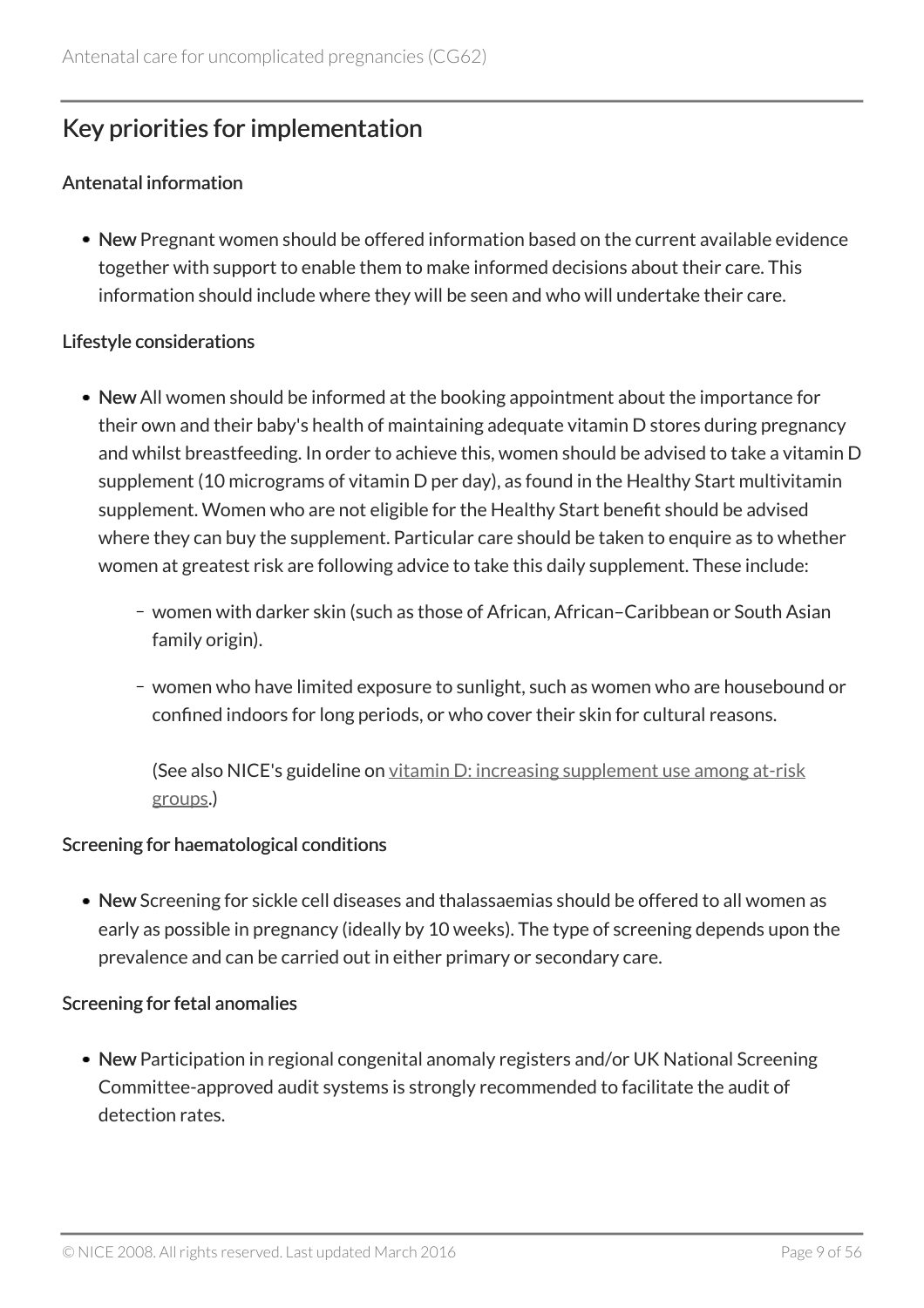• New The 'combined test' (nuchal translucency, beta-human chorionic gonadotrophin, pregnancy-associated plasma protein-A) should be offered to screen for Down's syndrome between 11 weeks 0 days and 13 weeks 6 days. For women who book later in pregnancy the most clinically and cost-effective serum screening test (triple or quadruple test) should be offered between 15 weeks 0 days and 20 weeks 0 days.

### Screening for clinical conditions

- New Screening for gestational diabetes using risk factors is recommended in a healthy population. At the booking appointment, the following risk factors for gestational diabetes should be determined:
	- body mass index above 30 kg/m<sup>2</sup>
	- previous macrosomic baby weighing 4.5 kg or above
	- previous gestational diabetes (refer to [diabetes in pregnancy](http://www.nice.org.uk/guidance/cg63) NICE guideline CG63)
	- family history of diabetes (first-degree relative with diabetes)
	- family origin with a high prevalence of diabetes:
		- $\diamond$  South Asian (specifically women whose country of family origin is India, Pakistan or Bangladesh)
		- black Caribbean
		- Middle Eastern (specifically women whose country of family origin is Saudi Arabia, United Arab Emirates, Iraq, Jordan, Syria, Oman, Qatar, Kuwait, Lebanon or Egypt).

Women with any one of these risk factors should be offered testing for gestational diabetes (refer to *[diabetes in pregnancy](http://www.nice.org.uk/guidance/cg63)* NICE guideline CG63).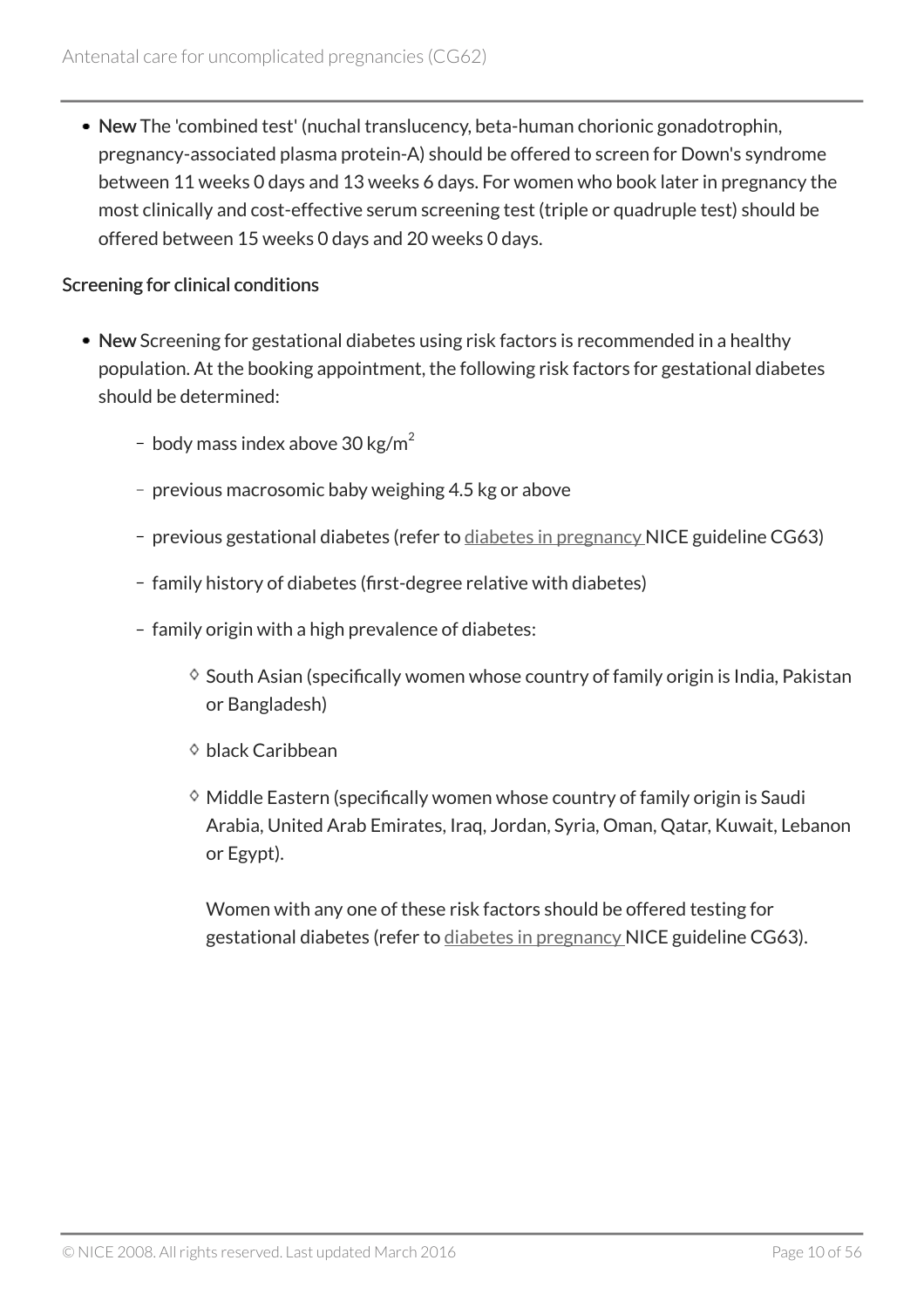# <span id="page-10-0"></span>1 Guidance

The following guidance is based on the best available evidence. The <u>[full guideline](http://www.nice.org.uk/guidance/cg62/evidence)</u> gives details of the methods and the evidence used to develop the guidance (see section 5 for details).

The new and updated recommendations are marked 'New'.

### <span id="page-10-1"></span>*1.1 Woman-centred care and informed decision-making*

The principles outlined in this section apply to all aspects of the Antenatal care guideline.

### 1.1.1 Antenatal information

- 1.1.1.1 New Antenatal information should be given to pregnant women according to the following schedule.
	- At the first contact with a healthcare professional:
		- $-$  folic acid supplementation
		- food hygiene, including how to reduce the risk of a food-acquired infection
		- lifestyle advice, including smoking cessation, and the implications of recreational drug use and alcohol consumption in pregnancy
		- all antenatal screening, including screening for haemoglobinopathies, the anomaly scan and screening for Down's syndrome, as well as risks and benefits of the screening tests.
	- At booking (ideally by 10 weeks):
		- how the baby develops during pregnancy
		- nutrition and diet, including vitamin D supplementation for women at risk of vitamin D deficiency, and details of the [Healthy Start programme](http://www.healthystart.nhs.uk/)
		- exercise, including pelvic floor exercises
		- place of birth (refer to [intrapartum care](http://www.nice.org.uk/guidance/cg55) NICE guideline CG55)
		- pregnancy care pathway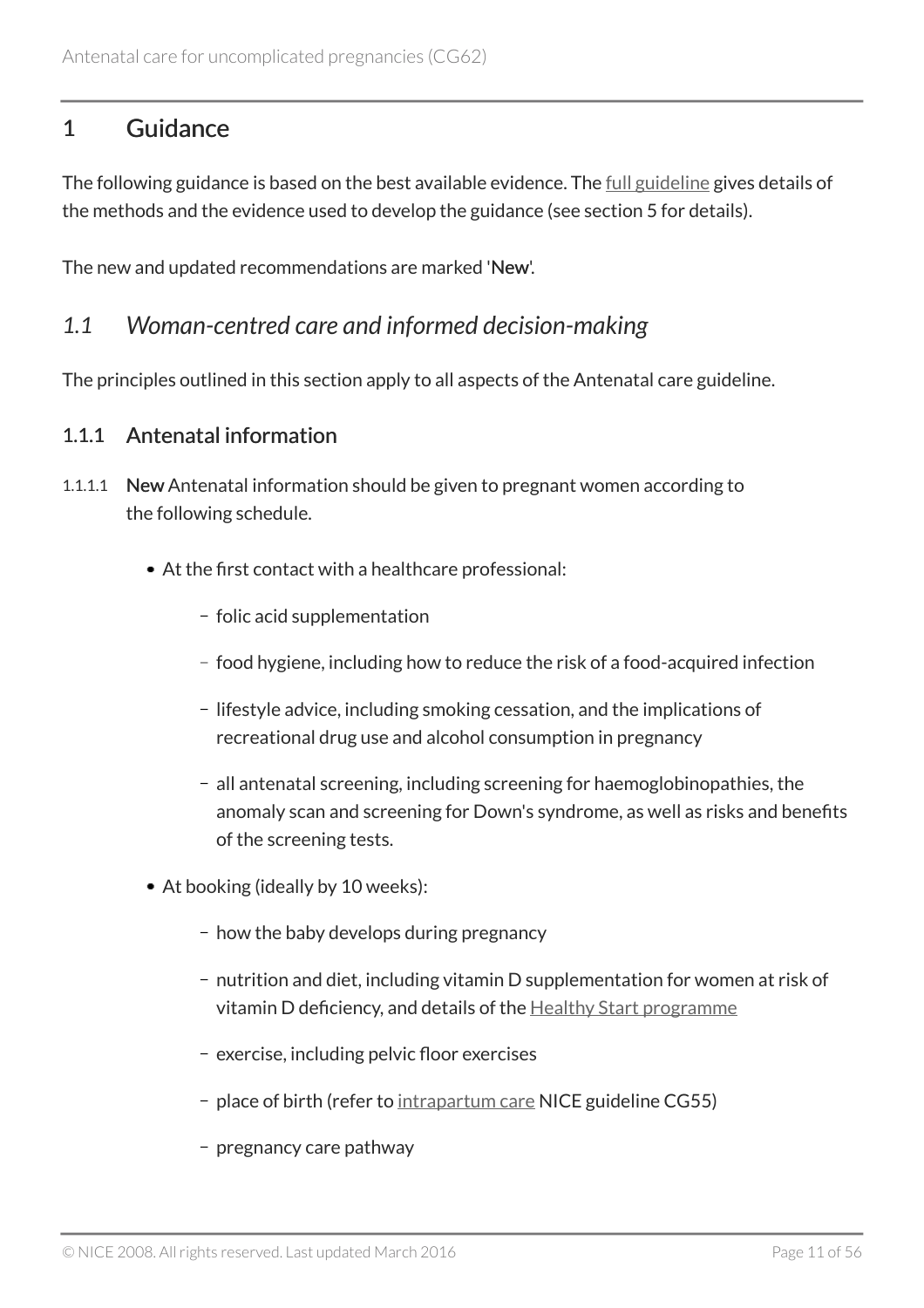- breastfeeding, including workshops
- participant-led antenatal classes
- further discussion of all antenatal screening
- discussion of mental health issues (refer to [antenatal and postnatal mental](http://www.nice.org.uk/guidance/cg45) [health](http://www.nice.org.uk/guidance/cg45) NICE guideline CG45)
- Before or at 36 weeks:
	- breastfeeding information, including technique and good management practices that would help a woman succeed, such as detailed in the UNICEF [Baby Friendly](http://www.babyfriendly.org.uk/page.asp?page=60) [Initiative](http://www.babyfriendly.org.uk/page.asp?page=60)
	- preparation for labour and birth, including information about coping with pain in labour and the birth plan
	- recognition of active labour
	- care of the new baby
	- vitamin K prophylaxis
	- newborn screening tests
	- postnatal self-care
	- awareness of 'baby blues' and postnatal depression.
- At 38 weeks:
	- options for management of prolonged pregnancy.

This can be supported by information such as 'The pregnancy book' (Department of Health 2007) and the use of other relevant resources such as UK National Screening Committee publications and the [Midwives Information](http://www.infochoice.org/) [and Resource Service](http://www.infochoice.org/) (MIDIRS) information leaflets.

1.1.1.2 New Information should be given in a form that is easy to understand and accessible to pregnant women with additional needs, such as physical, sensory or learning disabilities, and to pregnant women who do not speak or read English.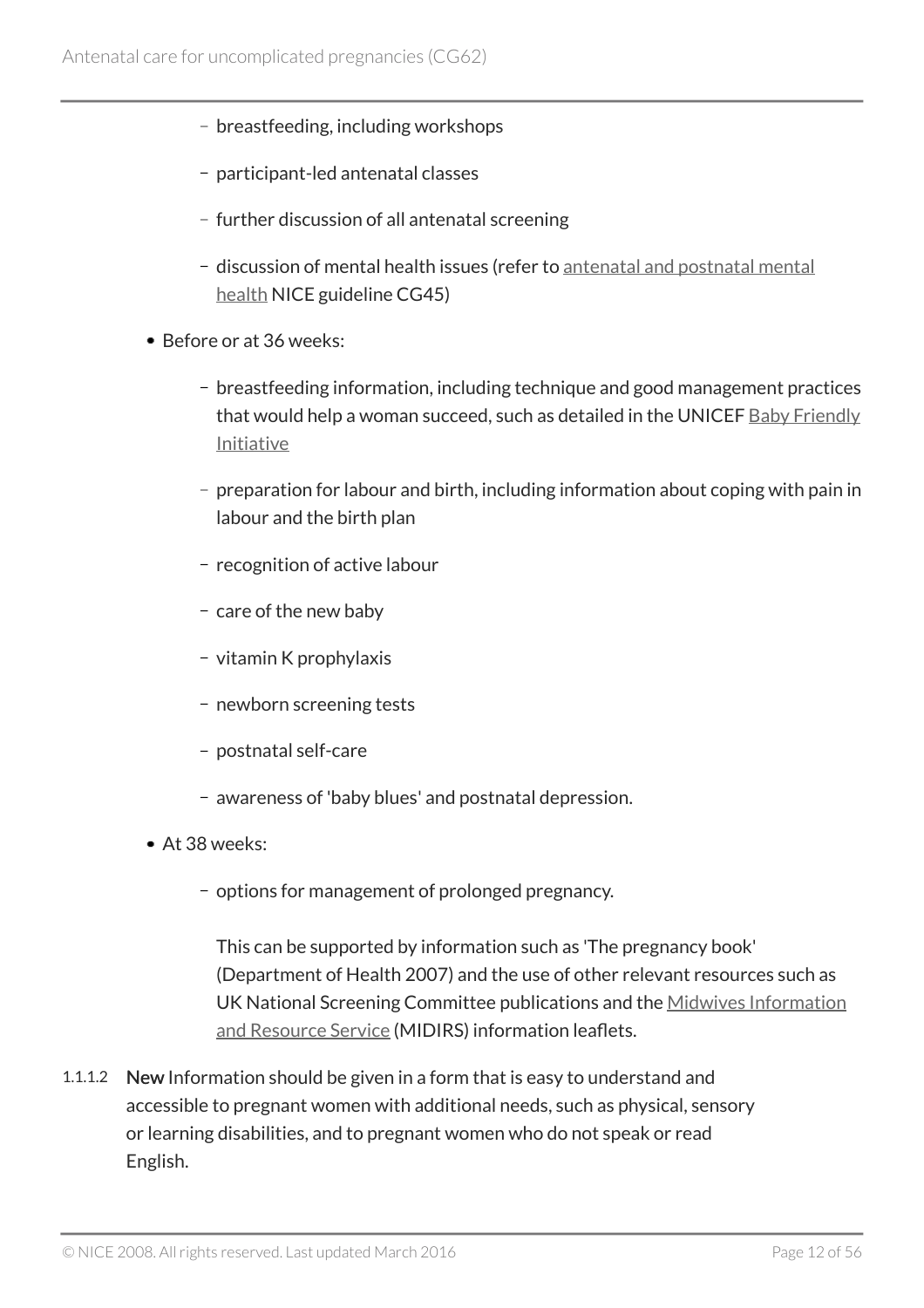- 1.1.1.3 New Information can also be given in other forms such as audiovisual or touch-screen technology; this should be supported by written information.
- 1.1.1.4 New Pregnant women should be offered information based on the current available evidence together with support to enable them to make informed decisions about their care. This information should include where they will be seen and who will undertake their care.
- 1.1.1.5 New At each antenatal appointment, healthcare professionals should offer consistent information and clear explanations, and should provide pregnant women with an opportunity to discuss issues and ask questions.
- 1.1.1.6 New Pregnant women should be offered opportunities to attend participant-led antenatal classes, including breastfeeding workshops.
- 1.1.1.7 New Women's decisions should be respected, even when this is contrary to the views of the healthcare professional.
- 1.1.1.8 New Pregnant women should be informed about the purpose of any test before it is performed. The healthcare professional should ensure the woman has understood this information and has sufficient time to make an informed decision. The right of a woman to accept or decline a test should be made clear.
- 1.1.1.9 New Information about antenatal screening should be provided in a setting where discussion can take place; this may be in a group setting or on a one-to-one basis. This should be done before the booking appointment.
- 1.1.1.10 New Information about antenatal screening should include balanced and accurate information about the condition being screened for.

### <span id="page-12-0"></span>*1.2 Provision and organisation of care*

### 1.2.1 Who provides care?

1.2.1.1 Midwife- and GP-led models of care should be offered to women with an uncomplicated pregnancy. Routine involvement of obstetricians in the care of women with an uncomplicated pregnancy at scheduled times does not appear to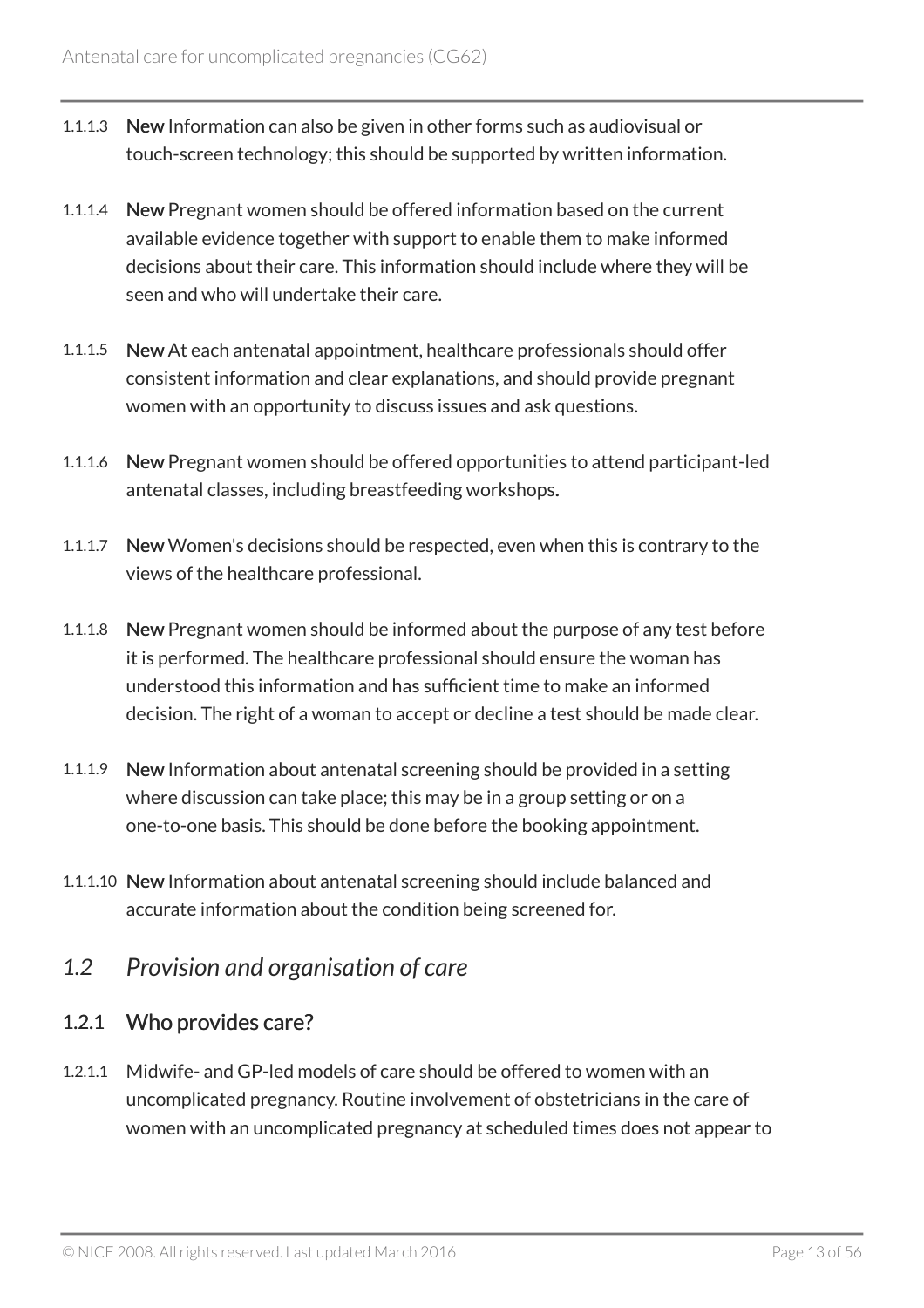improve perinatal outcomes compared with involving obstetricians when complications arise.

### 1.2.2 Continuity of care

- 1.2.2.1 Antenatal care should be provided by a small group of healthcare professionals with whom the woman feels comfortable. There should be continuity of care throughout the antenatal period.
- 1.2.2.2 A system of clear referral paths should be established so that pregnant women who require additional care are managed and treated by the appropriate specialist teams when problems are identified.

### 1.2.3 Where should antenatal appointments take place?

- 1.2.3.1 Antenatal care should be readily and easily accessible to all pregnant women and should be sensitive to the needs of individual women and the local community.
- 1.2.3.2 The environment in which antenatal appointments take place should enable women to discuss sensitive issues such as domestic violence, sexual abuse, psychiatric illness and recreational drug use.

### 1.2.4 Documentation of care

- 1.2.4.1 Structured maternity records should be used for antenatal care.
- 1.2.4.2 Maternity services should have a system in place whereby women carry their own case notes.
- 1.2.4.3 A standardised, national maternity record with an agreed minimum data set should be developed and used. This will help healthcare professionals to provide the recommended evidence-based care to pregnant women.

### 1.2.5 Frequency of antenatal appointments

1.2.5.1 A schedule of antenatal appointments should be determined by the function of the appointments. For a woman who is nulliparous with an uncomplicated pregnancy, a schedule of 10 appointments should be adequate. For a woman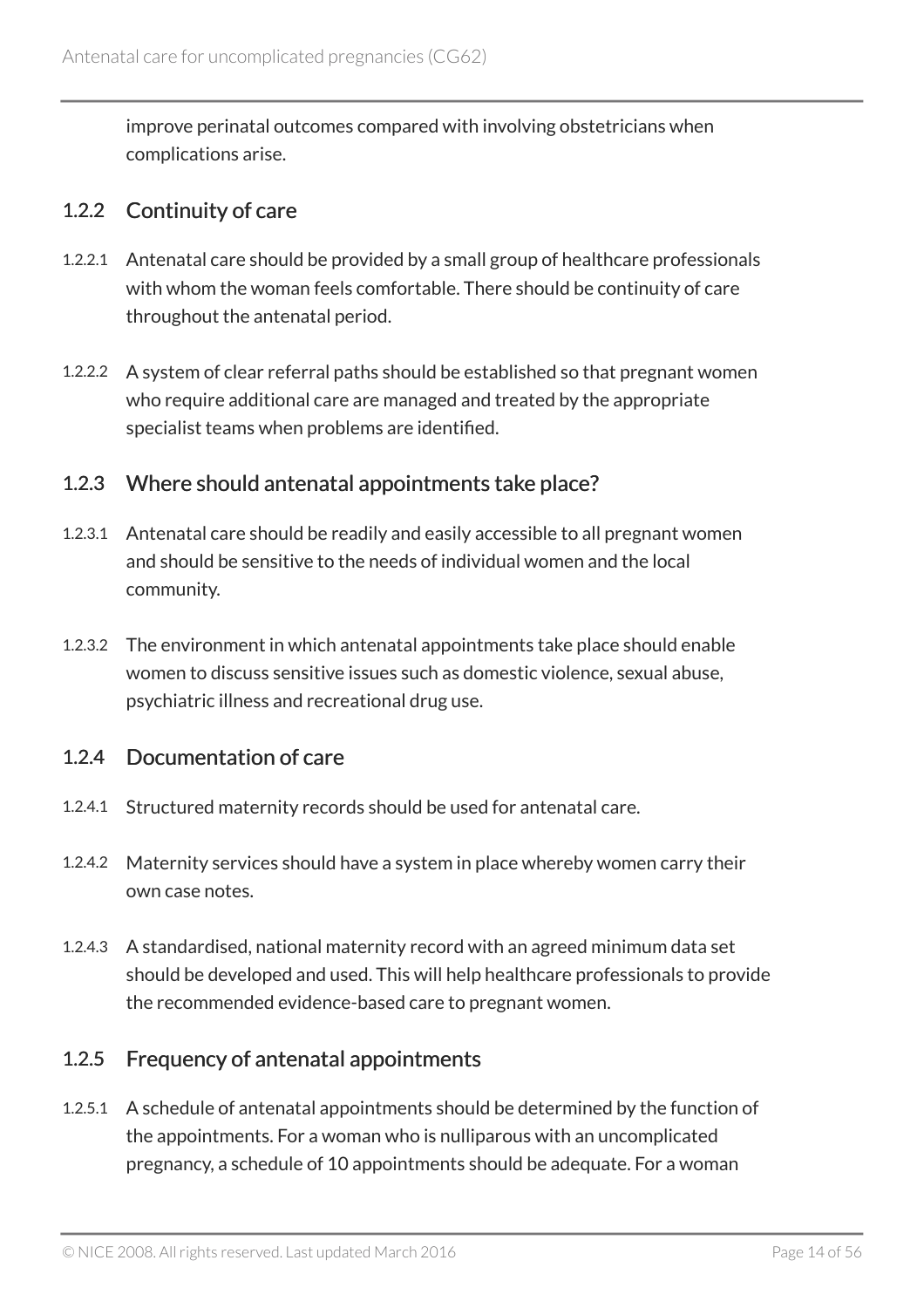who is parous with an uncomplicated pregnancy, a schedule of 7 appointments should be adequate.

- 1.2.5.2 Early in pregnancy, all women should receive appropriate written information about the likely number, timing and content of antenatal appointments associated with different options of care and be given an opportunity to discuss this schedule with their midwife or doctor.
- 1.2.5.3 Each antenatal appointment should be structured and have focused content. Longer appointments are needed early in pregnancy to allow comprehensive assessment and discussion. Wherever possible, appointments should incorporate routine tests and investigations to minimise inconvenience to women.

### 1.2.6 Gestational age assessment

- 1.2.6.1 New Pregnant women should be offered an early ultrasound scan between 10 weeks 0 days and 13 weeks 6 days to determine gestational age and to detect multiple pregnancies. This will ensure consistency of gestational age assessment and reduce the incidence of induction of labour for prolonged pregnancy.
- 1.2.6.2 New Crown–rump length measurement should be used to determine gestational age. If the crown–rump length is above 84 mm, the gestational age should be estimated using head circumference.

### <span id="page-14-0"></span>*1.3 Lifestyle considerations*

### 1.3.1 Working during pregnancy

- 1.3.1.1 Pregnant women should be informed of their maternity rights and benefits.
- 1.3.1.2 The majority of women can be reassured that it is safe to continue working during pregnancy. Further information about possible occupational hazards during pregnancy is available from the **[Health and Safety Executive](http://www.hse.gov.uk/)**.
- 1.3.1.3 A woman's occupation during pregnancy should be ascertained to identify those who are at increased risk through occupational exposure.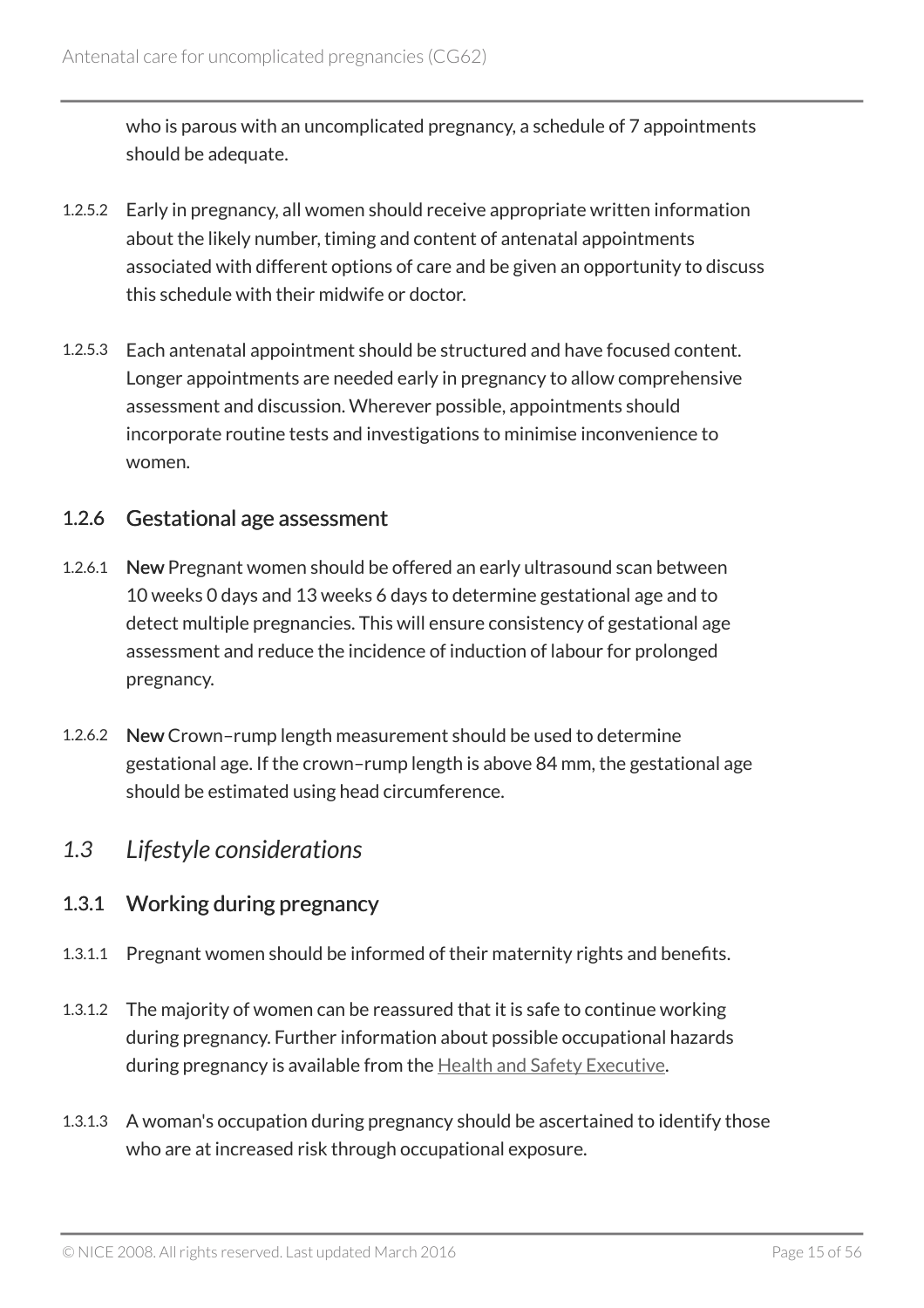### 1.3.2 Nutritional supplements

- 1.3.2.1 Pregnant women (and those intending to become pregnant) should be informed that dietary supplementation with folic acid, before conception and throughout the first 12 weeks, reduces the risk of having a baby with a neural tube defect (for example, anencephaly or spina bifida). The recommended dose is 400 micrograms per day.
- 1.3.2.2 Iron supplementation should not be offered routinely to all pregnant women. It does not benefit the mother's or the baby's health and may have unpleasant maternal side effects.
- 1.3.2.3 Pregnant women should be informed that vitamin A supplementation (intake above 700 micrograms) might be teratogenic and should therefore be avoided. Pregnant women should be informed that liver and liver products may also contain high levels of vitamin A, and therefore consumption of these products should also be avoided.
- 1.3.2.4 New All women should be informed at the booking appointment about the importance for their own and their baby's health of maintaining adequate vitamin D stores during pregnancy and whilst breastfeeding. In order to achieve this, women should be advised to take a vitamin D supplement (10 micrograms of vitamin D per day), as found in the Healthy Start multivitamin supplement. Women who are not eligible for the Healthy Start benefit should be advised where they can buy the supplement. Particular care should be taken to enquire as to whether women at greatest risk are following advice to take this daily supplement. These include:
	- women with darker skin (such as those of African, African–Caribbean or South Asian family origin
	- women who have limited exposure to sunlight, such as women who are housebound or confined indoors for long periods, or who cover their skin for cultural reasons.

(See also NICE's guideline on [vitamin D: increasing supplement use among at-risk](http://www.nice.org.uk/guidance/ph56) [groups.](http://www.nice.org.uk/guidance/ph56))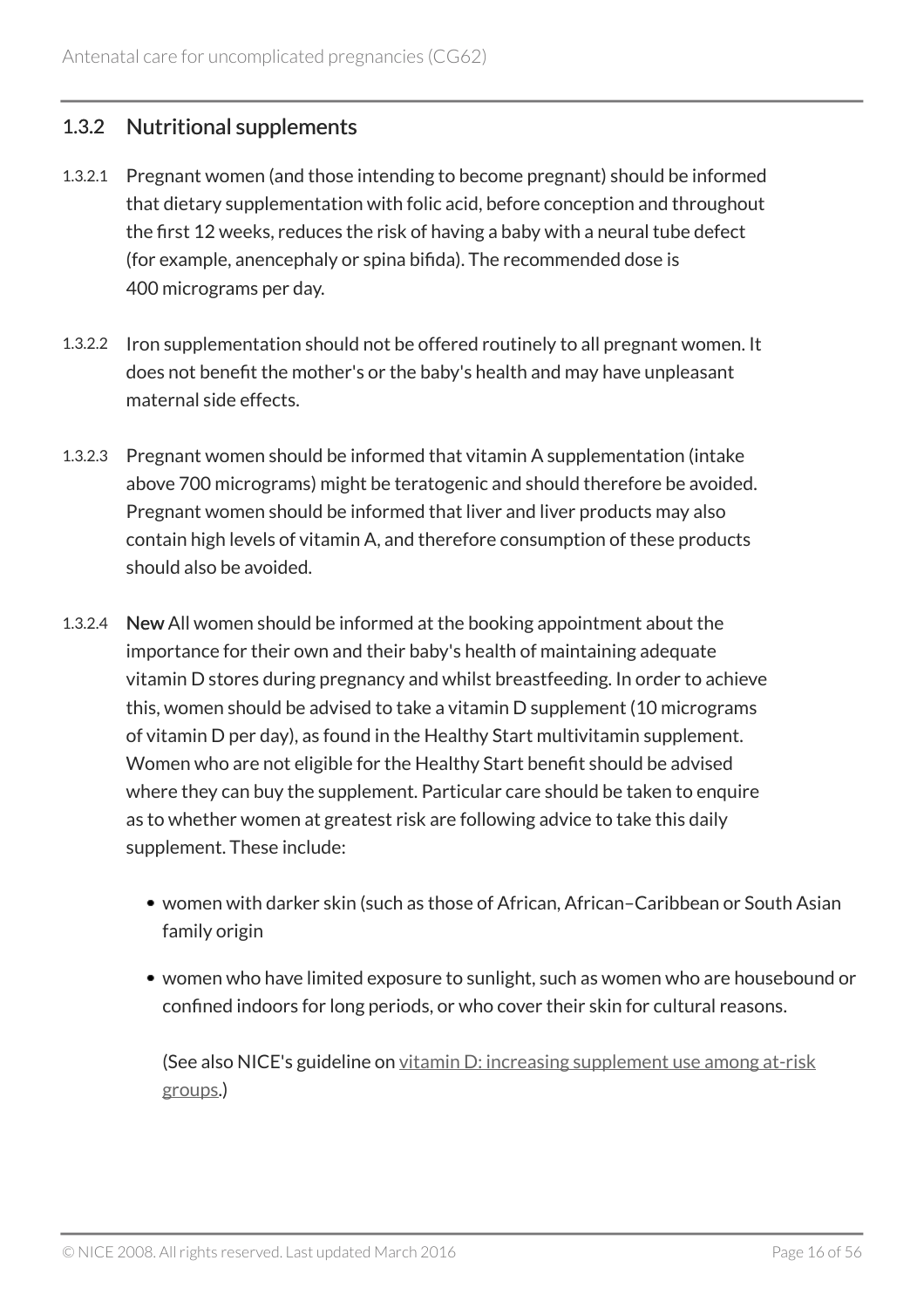### 1.3.3 Food-acquired infections

- 1.3.3.1 Pregnant women should be offered information on how to reduce the risk of listeriosis by:
	- drinking only pasteurised or UHT milk
	- not eating ripened soft cheese such as Camembert, Brie and blue-veined cheese (there is no risk with hard cheeses, such as Cheddar, or cottage cheese and processed cheese)
	- not eating pâté (of any sort, including vegetable)
	- not eating uncooked or undercooked ready-prepared meals.
- 1.3.3.2 Pregnant women should be offered information on how to reduce the risk of salmonella infection by:
	- avoiding raw or partially cooked eggs or food that may contain them (such as mayonnaise)
	- avoiding raw or partially cooked meat, especially poultry.

### 1.3.4 Prescribed medicines

1.3.4.1 Few medicines have been established as safe to use in pregnancy. Prescription medicines should be used as little as possible during pregnancy and should be limited to circumstances in which the benefit outweighs the risk.

### 1.3.5 Over-the-counter medicines

1.3.5.1 Pregnant women should be informed that few over-the-counter medicines have been established as being safe to take in pregnancy. Over-the-counter medicines should be used as little as possible during pregnancy.

### 1.3.6 Complementary therapies

1.3.6.1 Pregnant women should be informed that few complementary therapies have been established as being safe and effective during pregnancy. Women should not assume that such therapies are safe and they should be used as little as possible during pregnancy.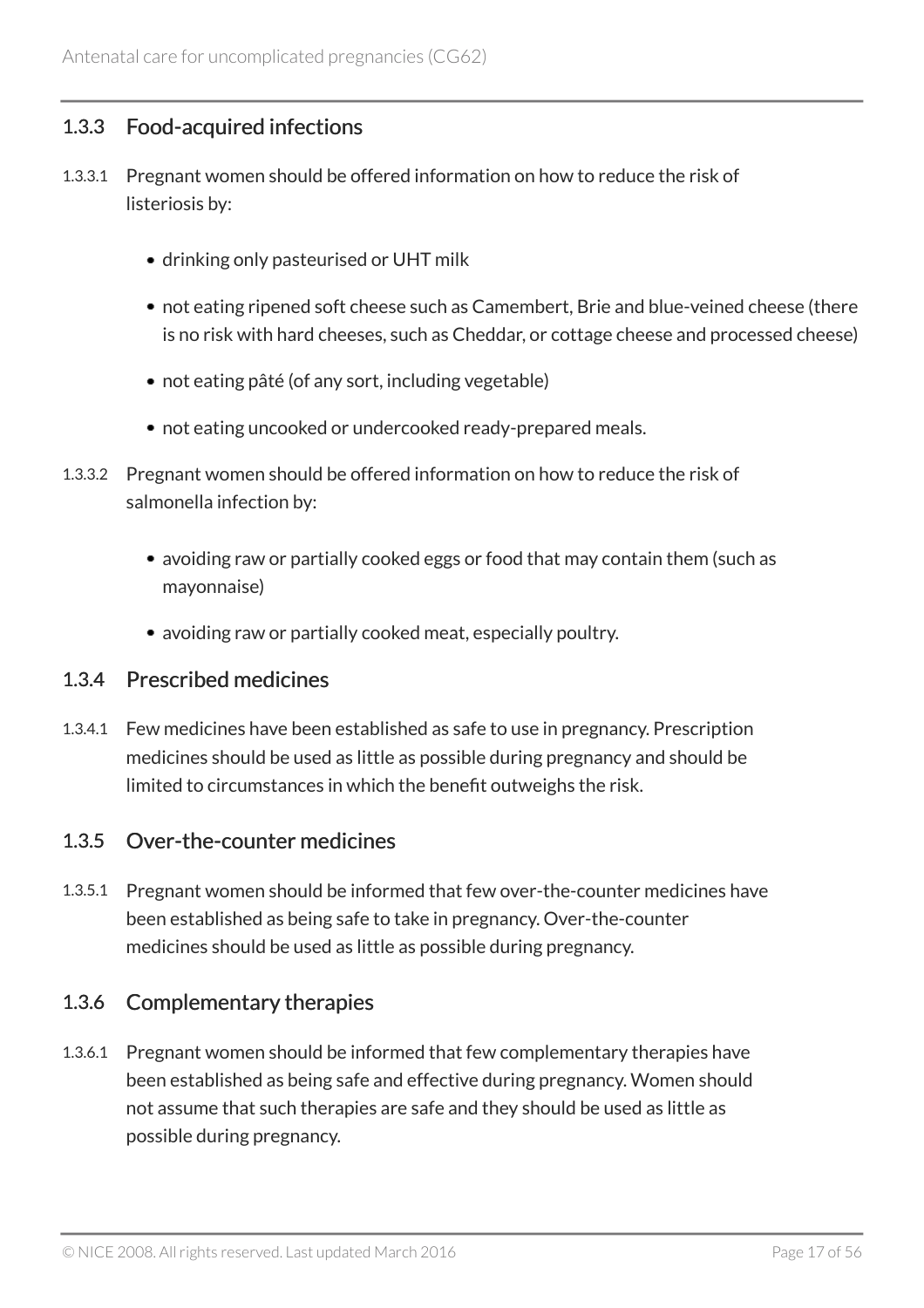### 1.3.7 Exercise in pregnancy

- 1.3.7.1 Pregnant women should be informed that beginning or continuing a moderate course of exercise during pregnancy is not associated with adverse outcomes.
- 1.3.7.2 Pregnant women should be informed of the potential dangers of certain activities during pregnancy, for example, contact sports, high-impact sports and vigorous racquet sports that may involve the risk of abdominal trauma, falls or excessive joint stress, and scuba diving, which may result in fetal birth defects and fetal decompression disease.

### 1.3.8 Sexual intercourse in pregnancy

1.3.8.1 Pregnant woman should be informed that sexual intercourse in pregnancy is not known to be associated with any adverse outcomes.

### 1.3.9 Alcohol consumption in pregnancy

- 1.3.9.1 New Pregnant women and women planning a pregnancy should be advised to avoid drinking alcohol in the first 3 months of pregnancy if possible because it may be associated with an increased risk of miscarriage.
- 1.3.9.2 New If women choose to drink alcohol during pregnancy they should be advised to drink no more than 1 to 2 UK units once or twice a week (1 unit equals half a pint of ordinary strength lager or beer, or one shot [25 ml] of spirits. One small [125 ml] glass of wine is equal to 1.5 UK units). Although there is uncertainty regarding a safe level of alcohol consumption in pregnancy, at this low level there is no evidence of harm to the unborn baby.
- 1.3.9.3 New Women should be informed that getting drunk or binge drinking during pregnancy (defined as more than 5 standard drinks or 7.5 UK units on a single occasion) may be harmful to the unborn baby.

### <span id="page-17-0"></span>[1](#page-32-1).3.10 Smoking in pregnancy $^{[1]}$

1.3.10.1 New At the first contact with the woman, discuss her smoking status, provide information about the risks of smoking to the unborn child and the hazards of exposure to secondhand smoke. Address any concerns she and her partner or family may have about stopping smoking. [NICE PH 2008]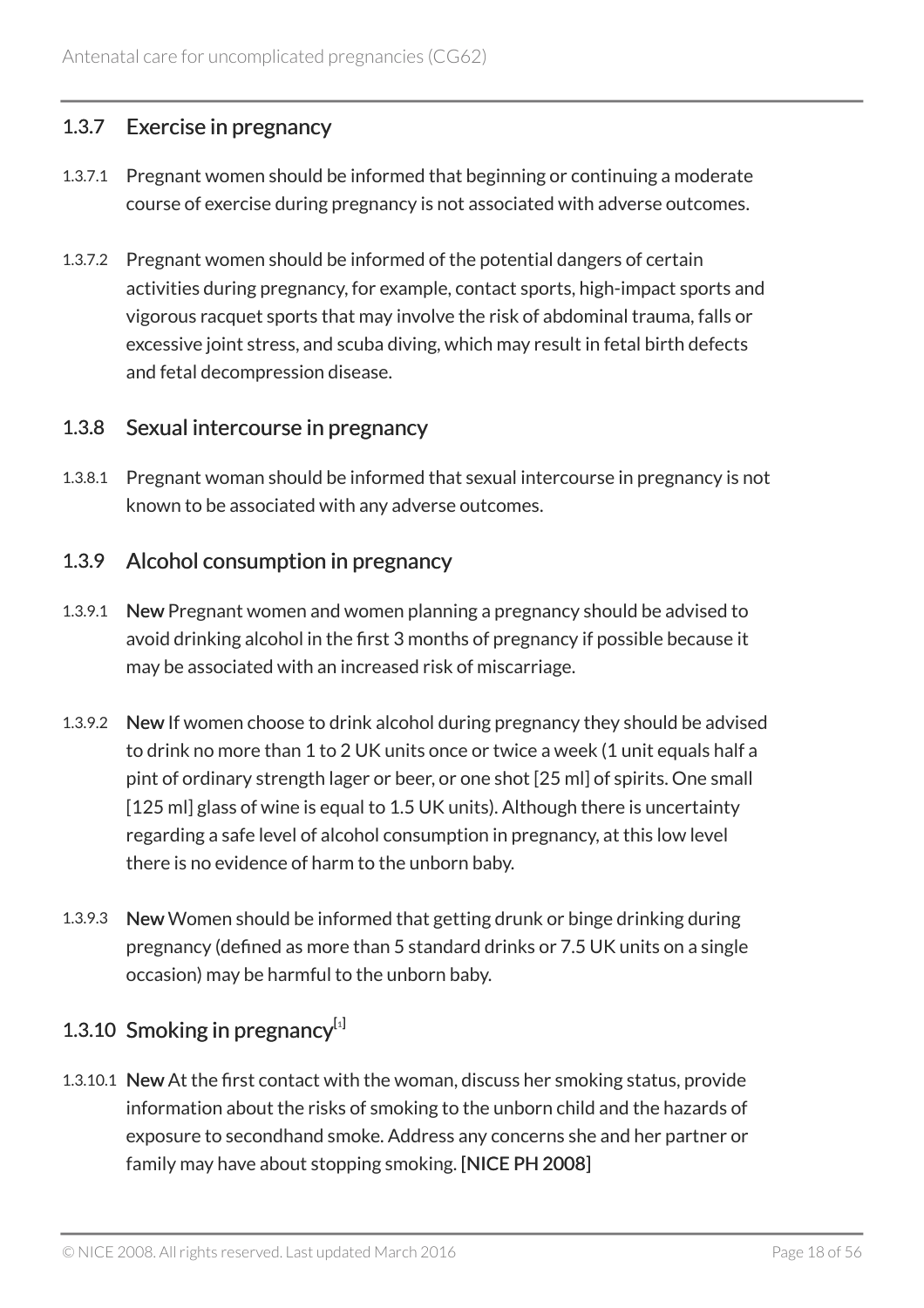- 1.3.10.2 Pregnant women should be informed about the specific risks of smoking during pregnancy (such as the risk of having a baby with low birthweight and preterm birth). The benefits of quitting at any stage should be emphasised.
- 1.3.10.3 New Offer personalised information, advice and support on how to stop smoking. Encourage pregnant women to use local NHS Stop Smoking Services and the NHS pregnancy smoking helpline, by providing details on when, where and how to access them. Consider visiting pregnant women at home if it is difficult for them to attend specialist services. [NICE PH 2008]
- 1.3.10.4 New Monitor smoking status and offer smoking cessation advice, encouragement and support throughout the pregnancy and beyond. [NICE PH 2008]
- 1.3.10.5 New Discuss the risks and benefits of nicotine replacement therapy (NRT) with pregnant women who smoke, particularly those who do not wish to accept the offer of help from the NHS Stop Smoking Service. If a woman expresses a clear wish to receive NRT, use professional judgement when deciding whether to offer a prescription. [NICE PH 2008]
- 1.3.10.6 New Advise women using nicotine patches to remove them before going to bed. [NICE PH 2008]

This supersedes NICE technology appraisal guidance 39 on NRT and bupropion. [NICE PH 2008]

1.3.10.7 This recommendation has been withdrawn. See [how to stop smoking in](http://www.nice.org.uk/guidance/ph26) [pregnancy and after childbirth](http://www.nice.org.uk/guidance/ph26) NICE guideline PH26

### 1.3.11 Cannabis use in pregnancy

1.3.11.1 The direct effects of cannabis on the fetus are uncertain but may be harmful. Cannabis use is associated with smoking, which is known to be harmful; therefore women should be discouraged from using cannabis during pregnancy.

### 1.3.12 Air travel during pregnancy

1.3.12.1 Pregnant women should be informed that long-haul air travel is associated with an increased risk of venous thrombosis, although whether or not there is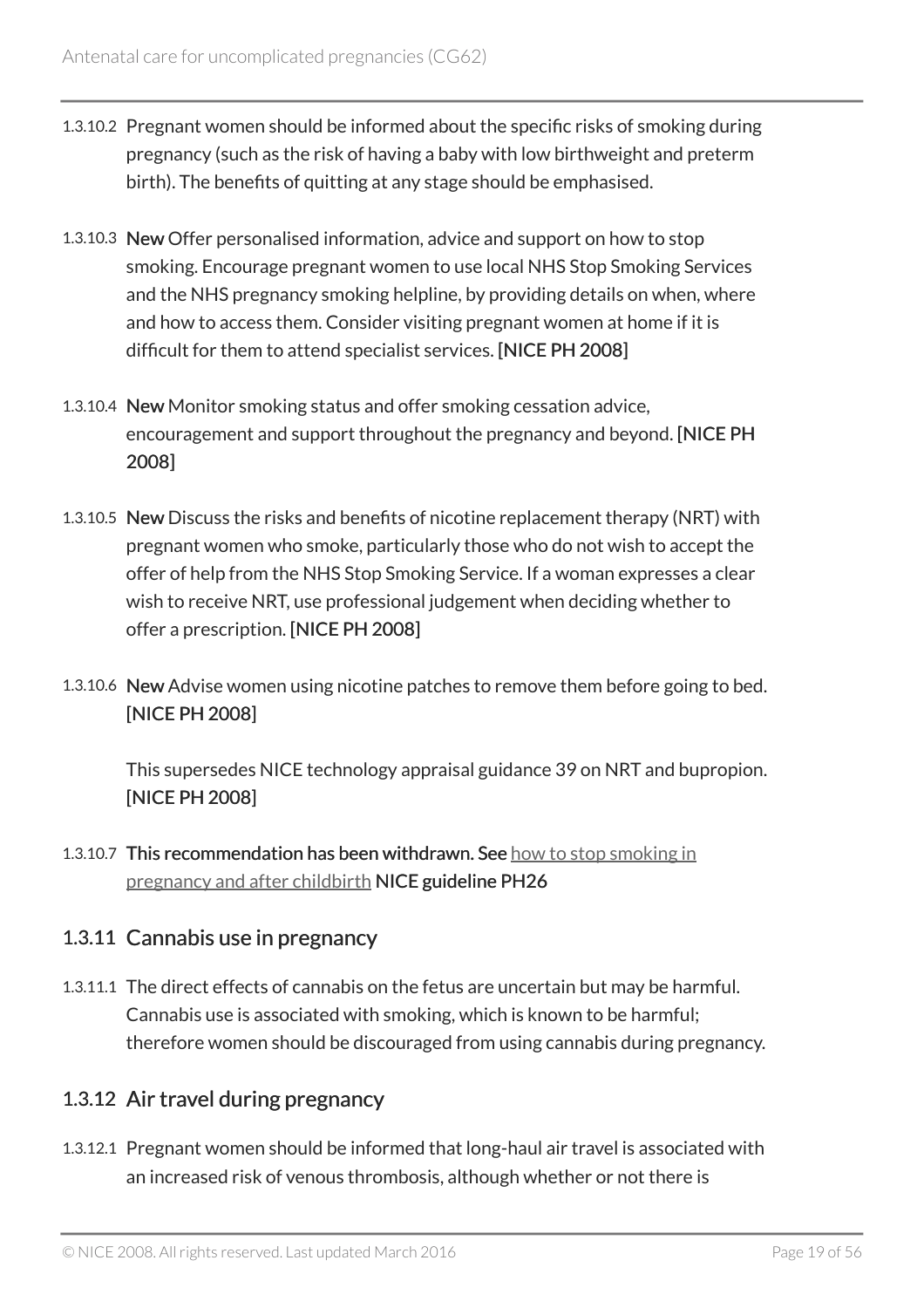additional risk during pregnancy is unclear. In the general population, wearing correctly fitted compression stockings is effective at reducing the risk.

### 1.3.13 Car travel during pregnancy

1.3.13.1 Pregnant women should be informed about the correct use of seatbelts (that is, three-point seatbelts 'above and below the bump, not over it').

### 1.3.14 Travelling abroad during pregnancy

- 1.3.14.1 Pregnant women should be informed that, if they are planning to travel abroad, they should discuss considerations such as flying, vaccinations and travel insurance with their midwife or doctor.
- <span id="page-19-0"></span>*1.4 Management of common symptoms of pregnancy*

### 1.4.1 Nausea and vomiting in early pregnancy

- 1.4.1.1 Women should be informed that most cases of nausea and vomiting in pregnancy will resolve spontaneously within 16 to 20 weeks and that nausea and vomiting are not usually associated with a poor pregnancy outcome. If a woman requests or would like to consider treatment, the following interventions appear to be effective in reducing symptoms:
	- non-pharmacological:
		- ginger
		- P6 (wrist) acupressure
	- pharmacological:
		- antihistamines.
- 1.4.1.2 Information about all forms of self-help and non-pharmacological treatments should be made available for pregnant women who have nausea and vomiting.

### 1.4.2 Heartburn

1.4.2.1 Women who present with symptoms of heartburn in pregnancy should be offered information regarding lifestyle and diet modification.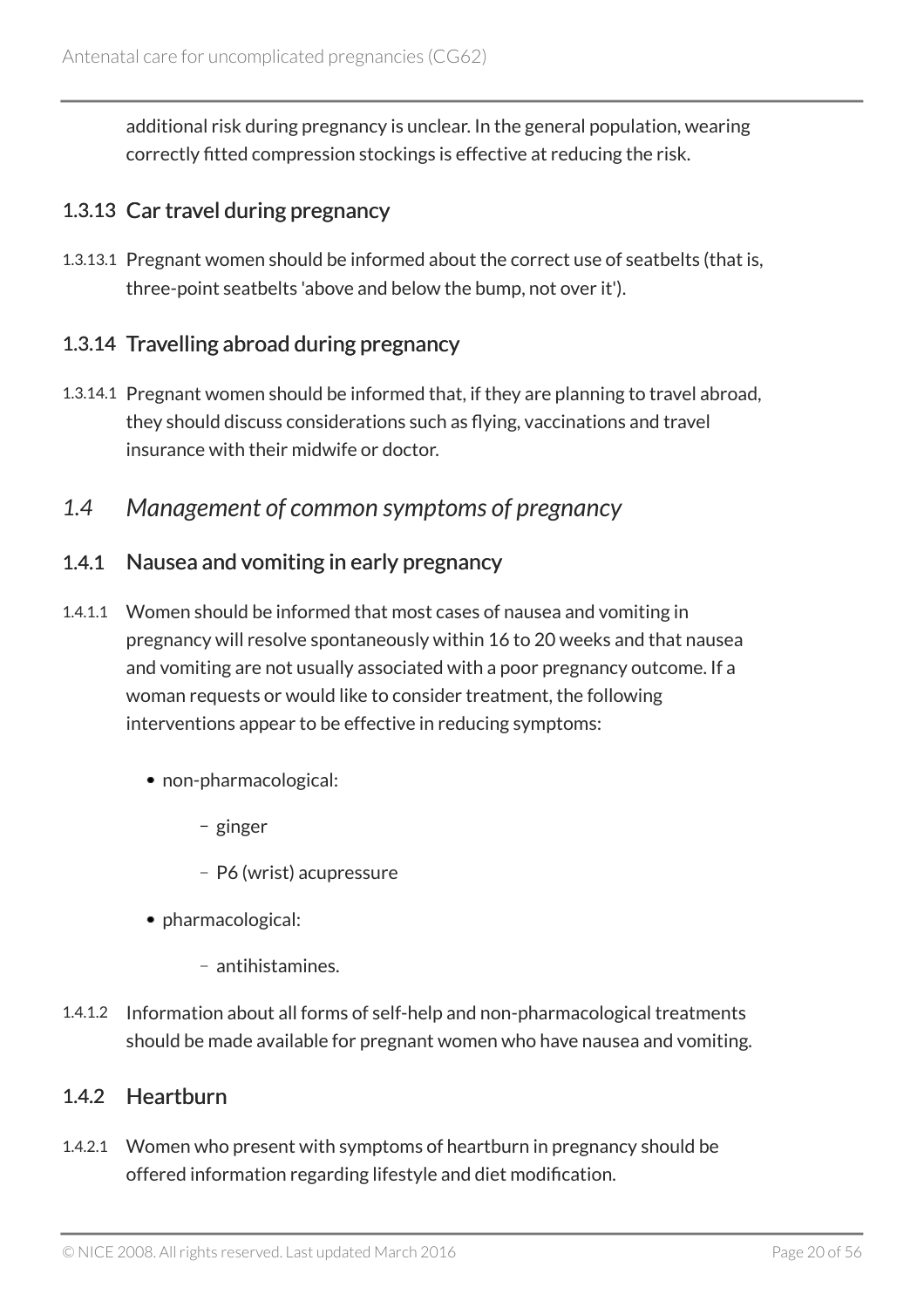1.4.2.2 Antacids may be offered to women whose heartburn remains troublesome despite lifestyle and diet modification.

### 1.4.3 Constipation

1.4.3.1 Women who present with constipation in pregnancy should be offered information regarding diet modification, such as bran or wheat fibre supplementation.

### 1.4.4 Haemorrhoids

1.4.4.1 In the absence of evidence of the effectiveness of treatments for haemorrhoids in pregnancy, women should be offered information concerning diet modification. If clinical symptoms remain troublesome, standard haemorrhoid creams should be considered.

### 1.4.5 Varicose veins

1.4.5.1 Women should be informed that varicose veins are a common symptom of pregnancy that will not cause harm and that compression stockings can improve the symptoms but will not prevent varicose veins from emerging.

### 1.4.6 Vaginal discharge

- 1.4.6.1 Women should be informed that an increase in vaginal discharge is a common physiological change that occurs during pregnancy. If it is associated with itch, soreness, offensive smell or pain on passing urine there may be an infective cause and investigation should be considered.
- 1.4.6.2 A 1-week course of a topical imidazole is an effective treatment and should be considered for vaginal candidiasis infections in pregnant women.
- 1.4.6.3 The effectiveness and safety of oral treatments for vaginal candidiasis in pregnancy are uncertain and these treatments should not be offered.

### 1.4.7 Backache

1.4.7.1 Women should be informed that exercising in water, massage therapy and group or individual back care classes might help to ease backache during pregnancy.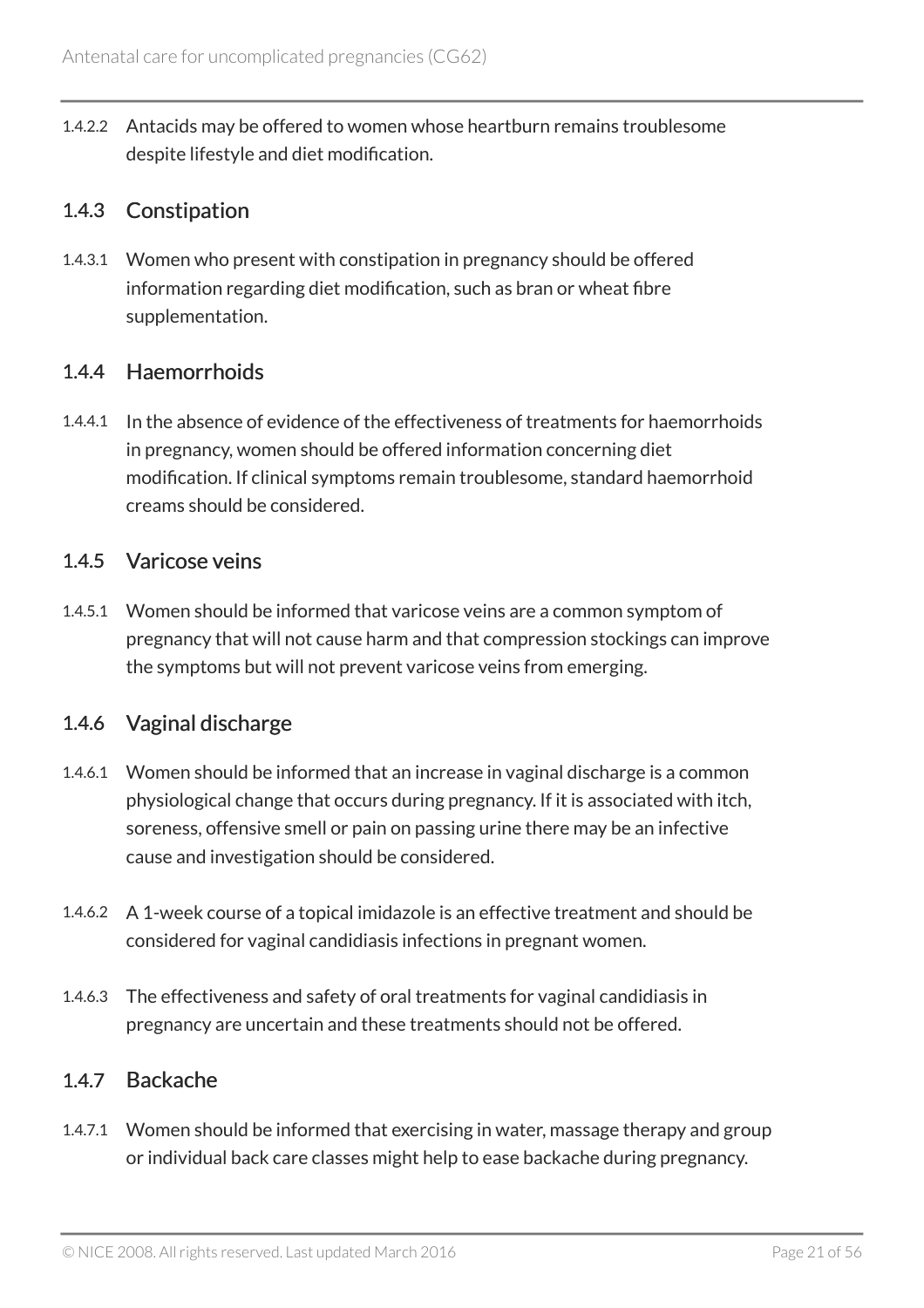# <span id="page-21-0"></span>*1.5 Clinical examination of pregnant women*

### 1.5.1 Measurement of weight and body mass index

- 1.5.1.1 Maternal weight and height should be measured at the booking appointment, and the woman's body mass index should be calculated (weight [kg]/height[m]<sup>2</sup>).
- 1.5.1.2 Repeated weighing during pregnancy should be confined to circumstances in which clinical management is likely to be influenced.

### 1.5.2 Breast examination

1.5.2.1 Routine breast examination during antenatal care is not recommended for the promotion of postnatal breastfeeding.

### 1.5.3 Pelvic examination

1.5.3.1 Routine antenatal pelvic examination does not accurately assess gestational age, nor does it accurately predict preterm birth or cephalopelvic disproportion. It is not recommended.

### 1.5.4 Female genital mutilation

1.5.4.1 Pregnant women who have had female genital mutilation should be identified early in antenatal care through sensitive enquiry. Antenatal examination will then allow planning of intrapartum care.

### 1.5.5 Domestic violence

1.5.5.1 Healthcare professionals need to be alert to the symptoms or signs of domestic violence and women should be given the opportunity to disclose domestic violence in an environment in which they feel secure.

### 1.5.6 Prediction, detection and initial management of mental disorders

- 1.5.6.1 This recommendation has been replaced by [recommendation 1.5.2](http://www.nice.org.uk/guidance/cg192/chapter/recommendations#recognising-mental-health-problems-in-pregnancy-and-the-postnatal-period-and-referral-2) in the NICE guideline on antenatal and postnatal mental health.
- 1.5.6.2 This recommendation has been replaced by [recommendation 1.5.9](http://www.nice.org.uk/guidance/cg192/chapter/recommendations#recognising-mental-health-problems-in-pregnancy-and-the-postnatal-period-and-referral-2) in the NICE guideline on antenatal and postnatal mental health.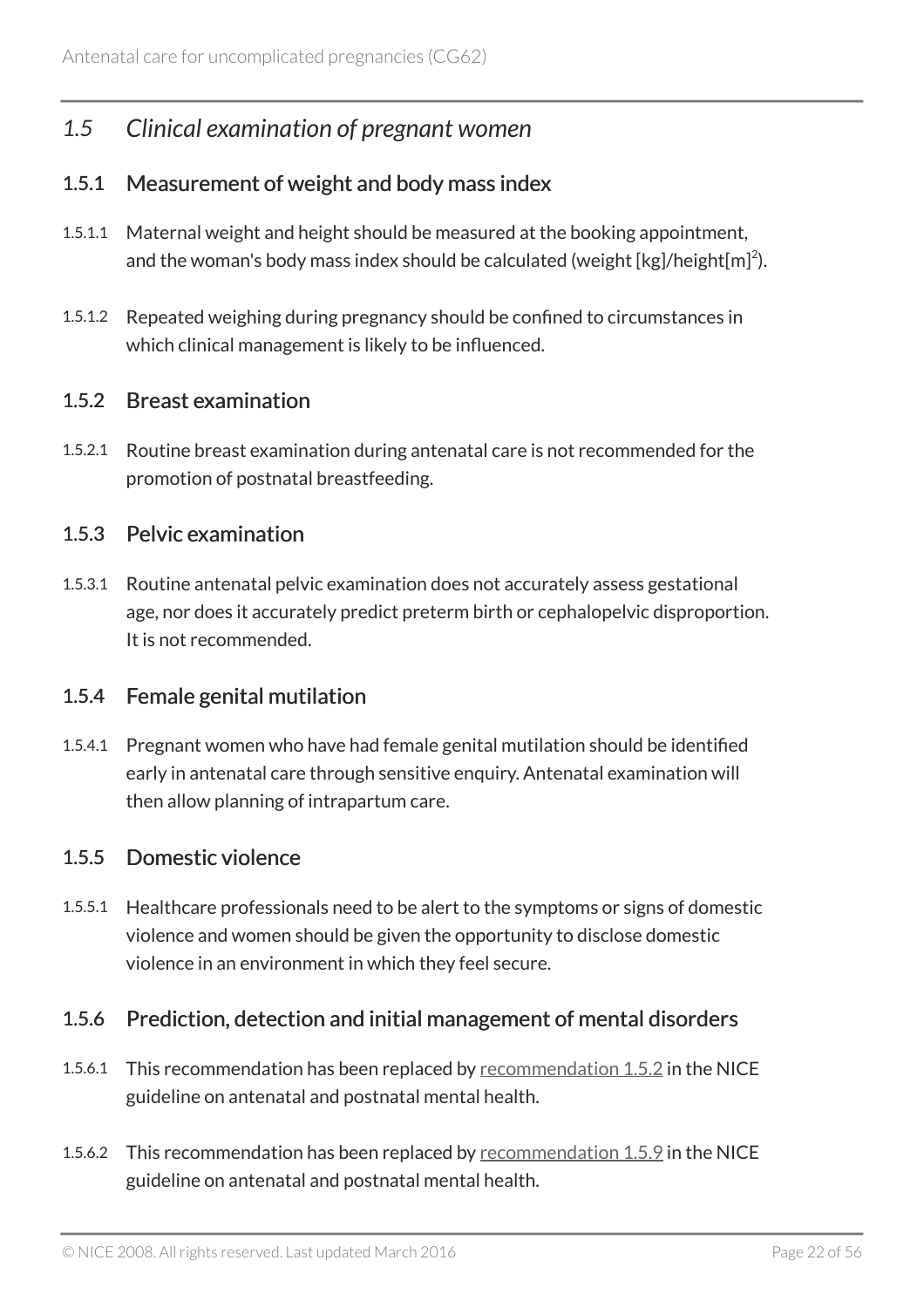- 1.5.6.3 This recommendation has been replaced by [recommendation 1.5.4](http://www.nice.org.uk/guidance/cg192/chapter/recommendations#recognising-mental-health-problems-in-pregnancy-and-the-postnatal-period-and-referral-2) in the NICE guideline on antenatal and postnatal mental health.
- 1.5.6.4 This recommendation has been replaced by [recommendations 1.5.5, 1.5.6, 1.5.7](http://www.nice.org.uk/guidance/cg192/chapter/recommendations#recognising-mental-health-problems-in-pregnancy-and-the-postnatal-period-and-referral-2) [and 1.5.10](http://www.nice.org.uk/guidance/cg192/chapter/recommendations#recognising-mental-health-problems-in-pregnancy-and-the-postnatal-period-and-referral-2) in the NICE guideline on antenatal and postnatal mental health.

### <span id="page-22-0"></span>*1.6 Screening for haematological conditions*

### 1.6.1 Anaemia

- 1.6.1.1 Pregnant women should be offered screening for anaemia. Screening should take place early in pregnancy (at the booking appointment) and at 28 weeks when other blood screening tests are being performed. This allows enough time for treatment if anaemia is detected.
- 1.6.1.2 Haemoglobin levels outside the normal UK range for pregnancy (that is, 11 g/ 100 ml at first contact and 10.5 g/100 ml at 28 weeks) should be investigated and iron supplementation considered if indicated.

### 1.6.2 Blood grouping and red-cell alloantibodies

- 1.6.2.1 Women should be offered testing for blood group and rhesus D status in early pregnancy.
- 1.6.2.2 It is recommended that routine antenatal anti-D prophylaxis is offered to all non-sensitised pregnant women who are rhesus D-negative.
- 1.6.2.3 Women should be screened for atypical red-cell alloantibodies in early pregnancy and again at 28 weeks, regardless of their rhesus D status.
- 1.6.2.4 Pregnant women with clinically significant atypical red-cell alloantibodies should be offered referral to a specialist centre for further investigation and advice on subsequent antenatal management.
- 1.6.2.5 If a pregnant woman is rhesus D-negative, consideration should be given to offering partner testing to determine whether the administration of anti-D prophylaxis is necessary.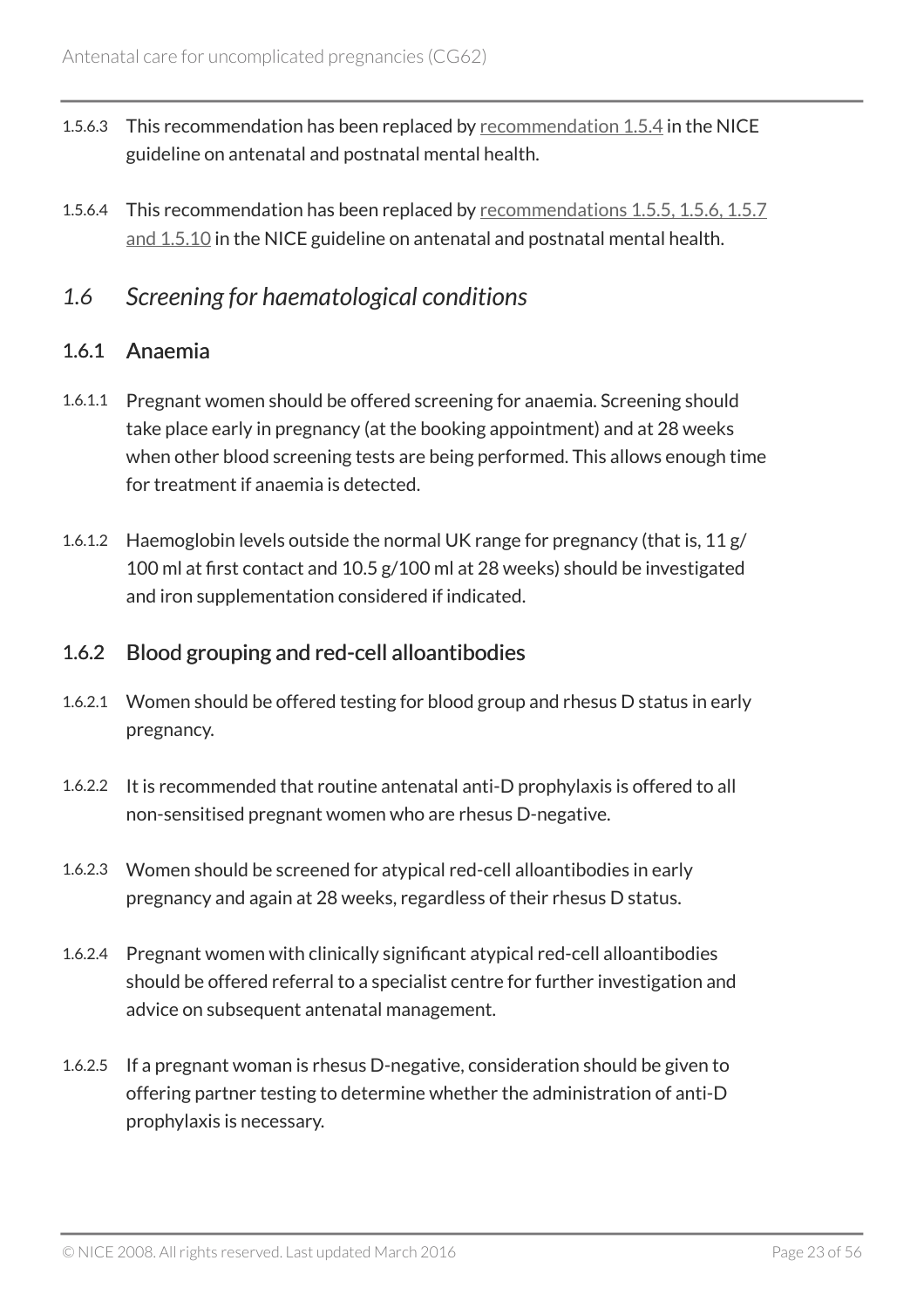### 1.6.3 Screening for haemoglobinopathies

- 1.6.3.1 New Pre-conception counselling (supportive listening, advice-giving and information) and carrier testing should be available to all women who are identified as being at higher risk of haemoglobinopathies, using the Family Origin Questionnaire from the [NHS Antenatal and Newborn Screening](http://sct.screening.nhs.uk/) [Programme.](http://sct.screening.nhs.uk/)
- 1.6.3.2 New Information about screening for sickle cell diseases and thalassaemias, including carrier status and the implications of these, should be given to pregnant women at the first contact with a healthcare professional. Refer to 1.1.1 for more information about giving antenatal information.
- 1.6.3.3 New Screening for sickle cell diseases and thalassaemias should be offered to all women as early as possible in pregnancy (ideally by 10 weeks). The type of screening depends upon the prevalence and can be carried out in either primary or secondary care.
- 1.6.3.4 New Where prevalence of sickle cell disease is high (fetal prevalence above 1.5 cases per 10,000 pregnancies), laboratory screening (preferably high-performance liquid chromatography) should be offered to all pregnant women to identify carriers of sickle cell disease and/or thalassaemia.
- 1.6.3.5 New Where prevalence of sickle cell disease is low (fetal prevalence 1.5 cases per 10,000 pregnancies or below), all pregnant women should be offered screening for haemoglobinopathies using the **Family Origin Questionnaire**.
	- If the Family Origin Questionnaire indicates a high risk of sickle cell disorders, laboratory screening (preferably high-performance liquid chromatography) should be offered.
	- If the mean corpuscular haemoglobin is below 27 picograms, laboratory screening (preferably high-performance liquid chromatography) should be offered.
- 1.6.3.6 New If the woman is identified as a carrier of a clinically significant haemoglobinopathy then the father of the baby should be offered counselling and appropriate screening without delay.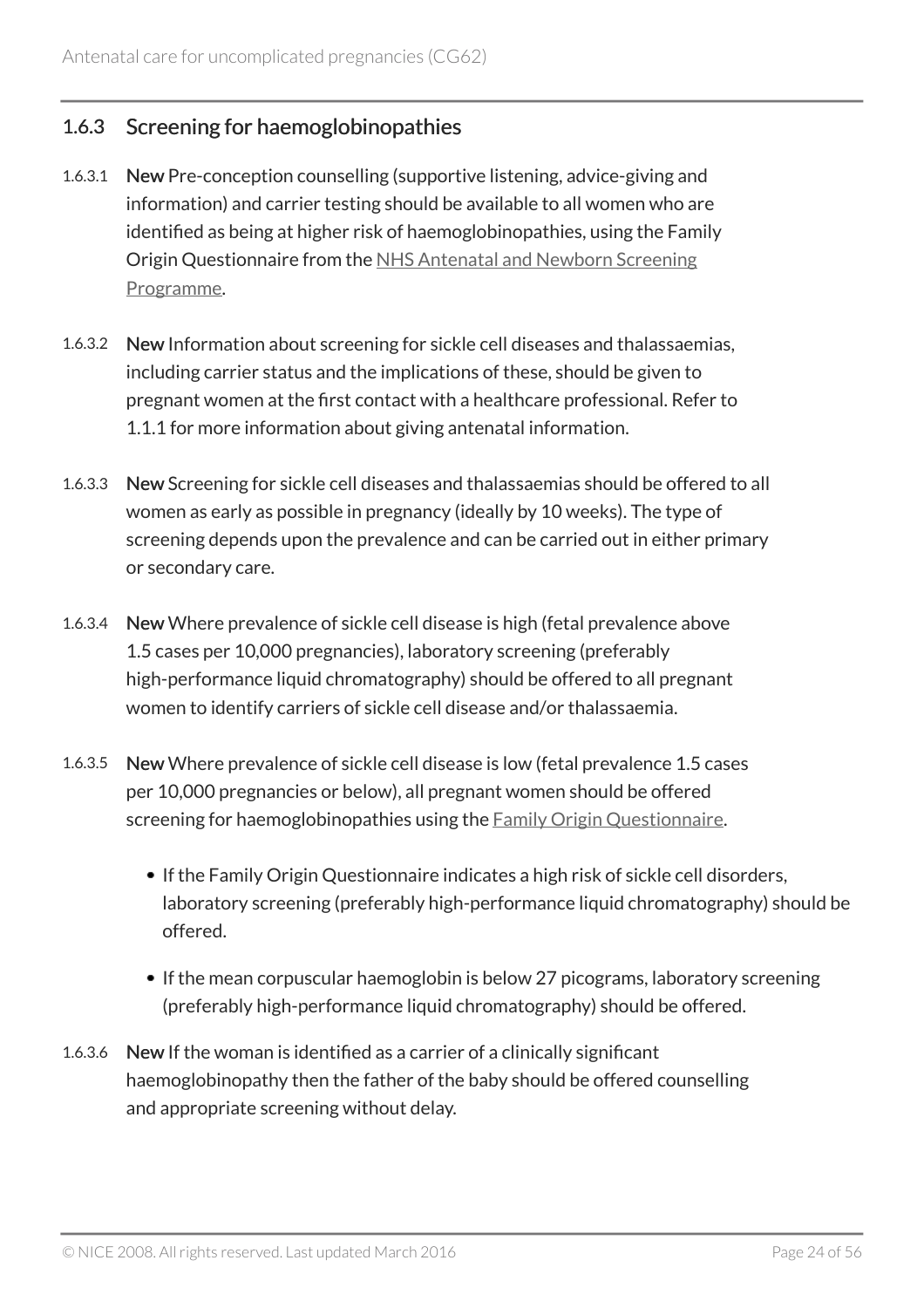For more details about haemoglobinopathy variants refer to the [NHS Antenatal](http://sct.screening.nhs.uk/) [and Newborn Screening Programme.](http://sct.screening.nhs.uk/)

<span id="page-24-0"></span>*1.7 Screening for fetal anomalies*

### 1.7.1 Screening for structural anomalies

- 1.7.1.1 New Ultrasound screening for fetal anomalies should be routinely offered, normally between 18 weeks 0 days and 20 weeks 6 days.
- 1.7.1.2 New At the first contact with a healthcare professional, women should be given information about the purpose and implications of the anomaly scan to enable them to make an informed choice as to whether or not to have the scan. The purpose of the scan is to identify fetal anomalies and allow:
	- reproductive choice (termination of pregnancy)
	- parents to prepare (for any treatment/disability/palliative care/termination of pregnancy)
	- managed birth in a specialist centre
	- intrauterine therapy.
- 1.7.1.3 New Women should be informed of the limitations of routine ultrasound screening and that detection rates vary by the type of fetal anomaly, the woman's body mass index and the position of the unborn baby at the time of the scan.
- 1.7.1.4 New If an anomaly is detected during the anomaly scan pregnant women should be informed of the findings to enable them to make an informed choice as to whether they wish to continue with the pregnancy or have a termination of pregnancy.
- 1.7.1.5 New Fetal echocardiography involving the four-chamber view of the fetal heart and outflow tracts is recommended as part of the routine anomaly scan.
- 1.7.1.6 New Routine screening for cardiac anomalies using nuchal translucency is not recommended.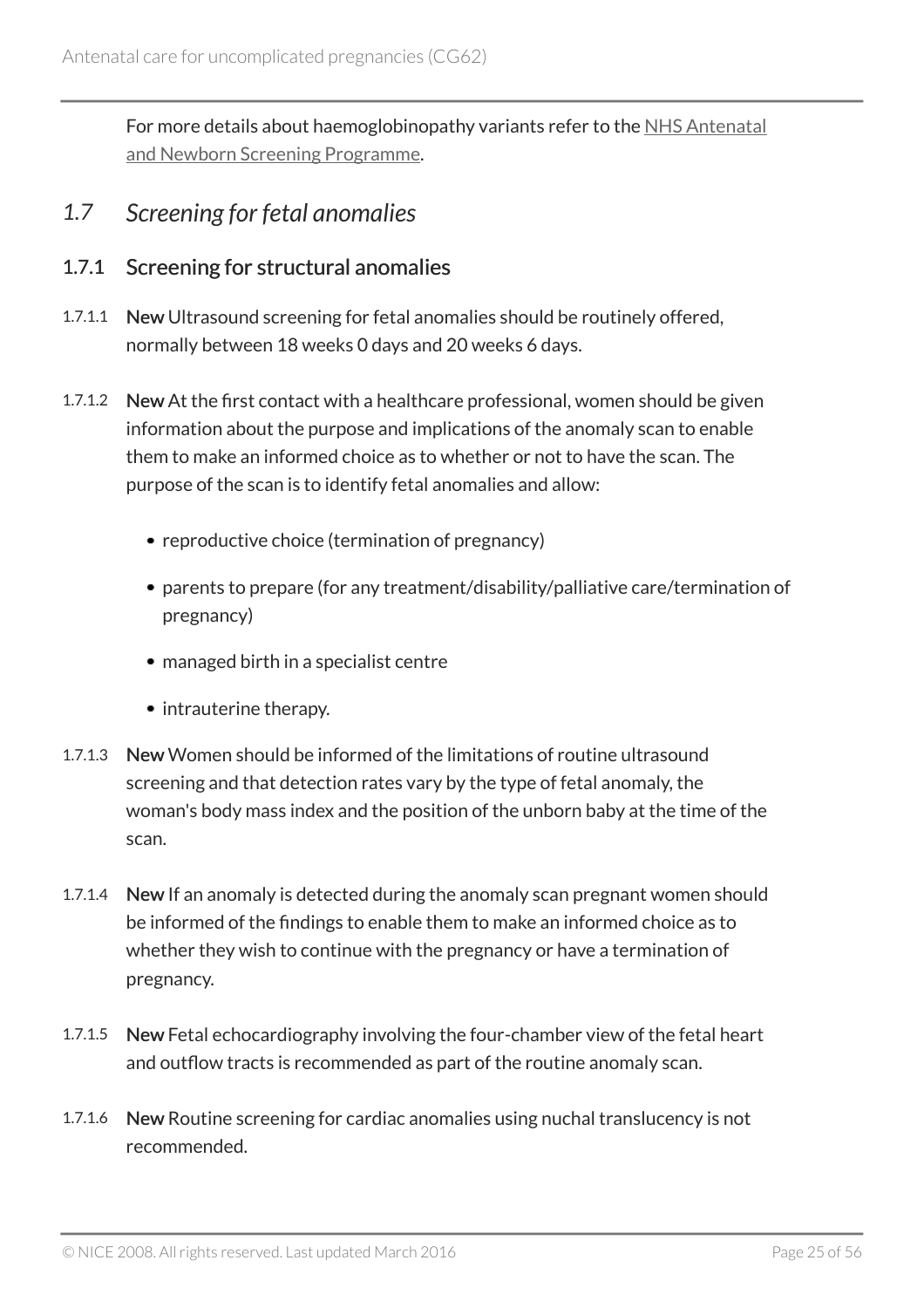- 1.7.1.7 New When routine ultrasound screening is performed to detect neural tube defects, alpha-fetoprotein testing is not required.
- 1.7.1.8 New Participation in regional congenital anomaly registers and/or UK National Screening Committee-approved audit systems is strongly recommended to facilitate the audit of detection rates.

### 1.7.2 Screening for Down's syndrome

- 1.7.2.1 New All pregnant women should be offered screening for Down's syndrome. Women should understand that it is their choice to embark on screening for Down's syndrome.
- 1.7.2.2 New Screening for Down's syndrome should be performed by the end of the first trimester (13 weeks 6 days), but provision should be made to allow later screening (which could be as late as 20 weeks 0 days) for women booking later in pregnancy.
- 1.7.2.3 New The 'combined test' (nuchal translucency, beta-human chorionic gonadotrophin, pregnancy-associated plasma protein-A) should be offered to screen for Down's syndrome between 11 weeks 0 days and 13 weeks 6 days. For women who book later in pregnancy the most clinically and cost-effective serum screening test (triple or quadruple test) should be offered between 15 weeks 0 days and 20 weeks 0 days.
- 1.7.2.4 New When it is not possible to measure nuchal translucency, owing to fetal position or raised body mass index, women should be offered serum screening (triple or quadruple test) between 15 weeks 0 days and 20 weeks 0 days.
- 1.7.2.5 New Information about screening for Down's syndrome should be given to pregnant women at the first contact with a healthcare professional. This will provide the opportunity for further discussion before embarking on screening. Refer to 1.1.1 for more information about giving antenatal information. Specific information should include:
	- the screening pathway for both screen-positive and screen-negative results
	- the decisions that need to be made at each point along the pathway and their consequences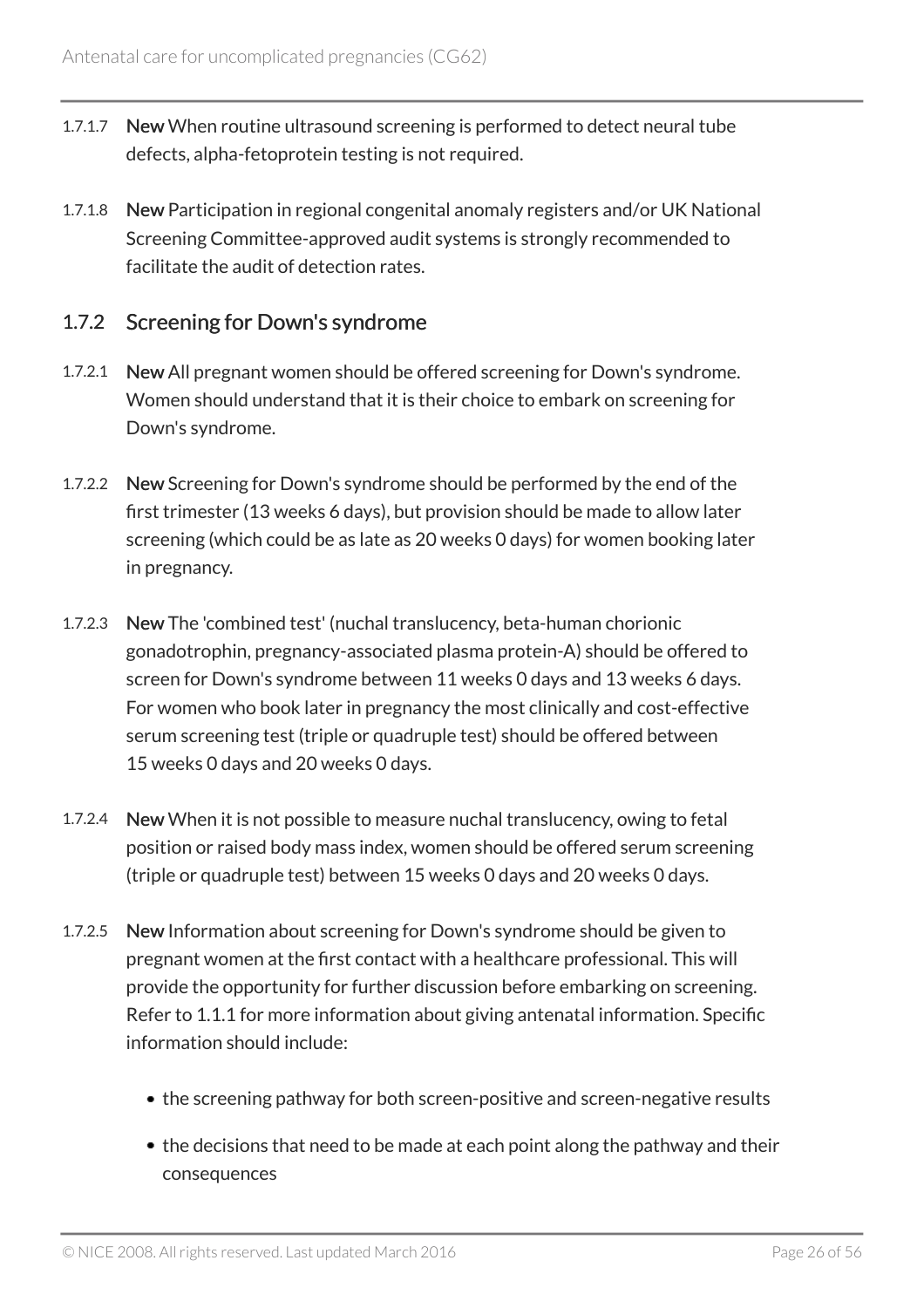- the fact that screening does not provide a definitive diagnosis and a full explanation of the risk score obtained following testing
- information about chorionic villus sampling and amniocentesis
- balanced and accurate information about Down's syndrome.
- 1.7.2.6 New If a pregnant woman receives a screen-positive result for Down's syndrome, she should have rapid access to appropriate counselling by trained staff.
- 1.7.2.7 New The routine anomaly scan (at 18 weeks 0 days to 20 weeks 6 days) should not be routinely used for Down's syndrome screening using soft markers.
- 1.7.2.8 New The presence of an isolated soft marker, with the exception of increased nuchal fold, on the routine anomaly scan, should not be used to adjust the a priori risk for Down's syndrome.
- 1.7.2.9 New The presence of an increased nuchal fold (6 millimetres or above) or two or more soft markers on the routine anomaly scan should prompt the offer of a referral to a fetal medicine specialist or an appropriate healthcare professional with a special interest in fetal medicine.

### <span id="page-26-0"></span>*1.8 Screening for infections*

### 1.8.1 Asymptomatic bacteriuria

1.8.1.1 New Women should be offered routine screening for asymptomatic bacteriuria by midstream urine culture early in pregnancy. Identification and treatment of asymptomatic bacteriuria reduces the risk of pyelonephritis.

### 1.8.2 Asymptomatic bacterial vaginosis

1.8.2.1 Pregnant women should not be offered routine screening for bacterial vaginosis because the evidence suggests that the identification and treatment of asymptomatic bacterial vaginosis does not lower the risk of preterm birth and other adverse reproductive outcomes.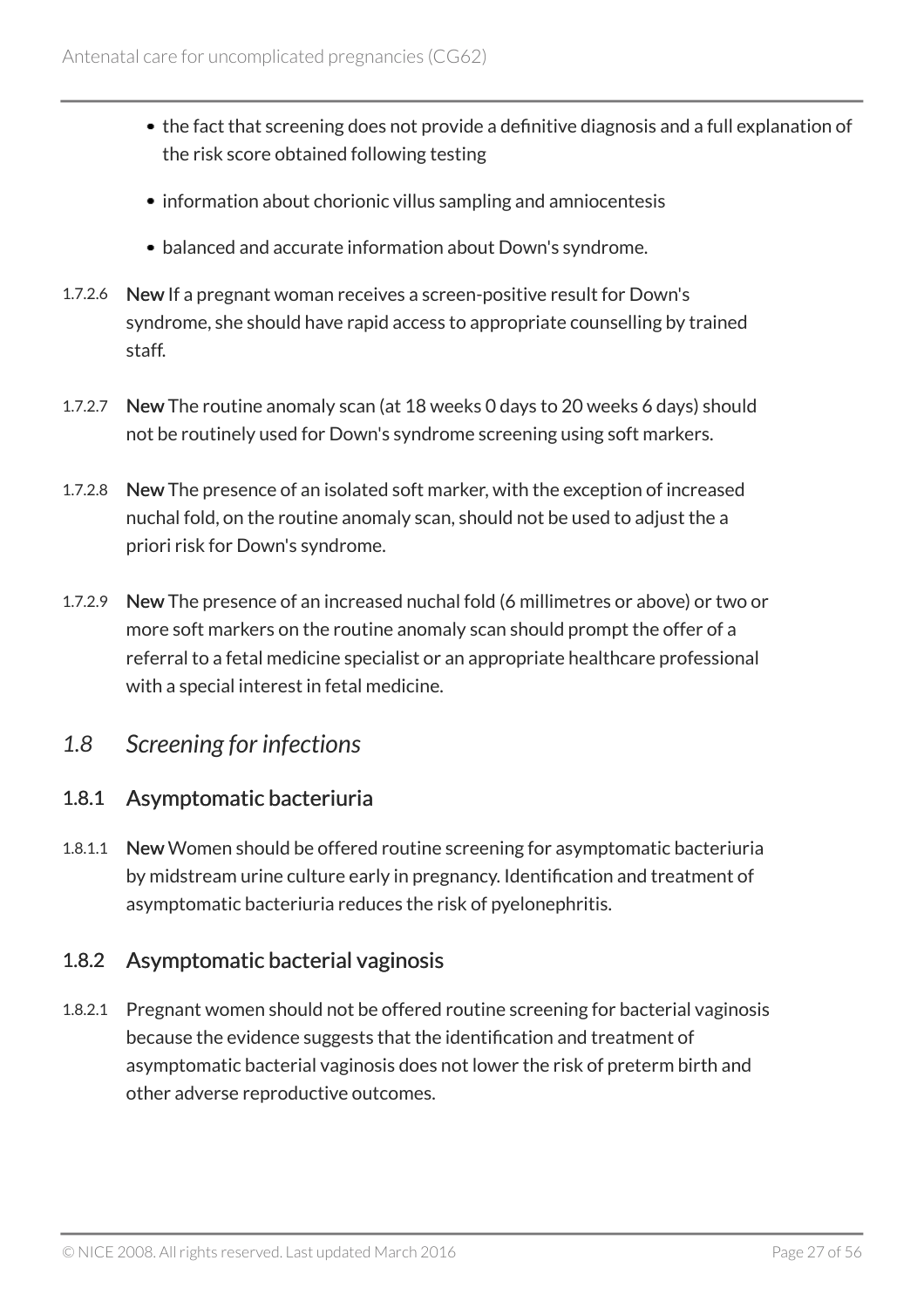### 1.8.3 Chlamydia trachomatis

- 1.8.3.1 New At the booking appointment, healthcare professionals should inform pregnant women younger than 25 years about the high prevalence of chlamydia infection in their age group, and give details of their local [National Chlamydia](http://www.chlamydiascreening.nhs.uk/) [Screening Programme](http://www.chlamydiascreening.nhs.uk/).
- 1.8.3.2 New Chlamydia screening should not be offered as part of routine antenatal care.

### 1.8.4 Cytomegalovirus

1.8.4.1 The available evidence does not support routine cytomegalovirus screening in pregnant women and it should not be offered.

### 1.8.5 Hepatitis B virus

1.8.5.1 Serological screening for hepatitis B virus should be offered to pregnant women so that effective postnatal interventions can be offered to infected women to decrease the risk of mother-to-child transmission.

### 1.8.6 Hepatitis C virus

1.8.6.1 Pregnant women should not be offered routine screening for hepatitis C virus because there is insufficient evidence to support its clinical and cost effectiveness.

### 1.8.7 HIV

- 1.8.7.1 Pregnant women should be offered screening for HIV infection early in antenatal care because appropriate antenatal interventions can reduce mother-to-child transmission of HIV infection.
- 1.8.7.2 A system of clear referral paths should be established in each unit or department so that pregnant women who are diagnosed with an HIV infection are managed and treated by the appropriate specialist teams.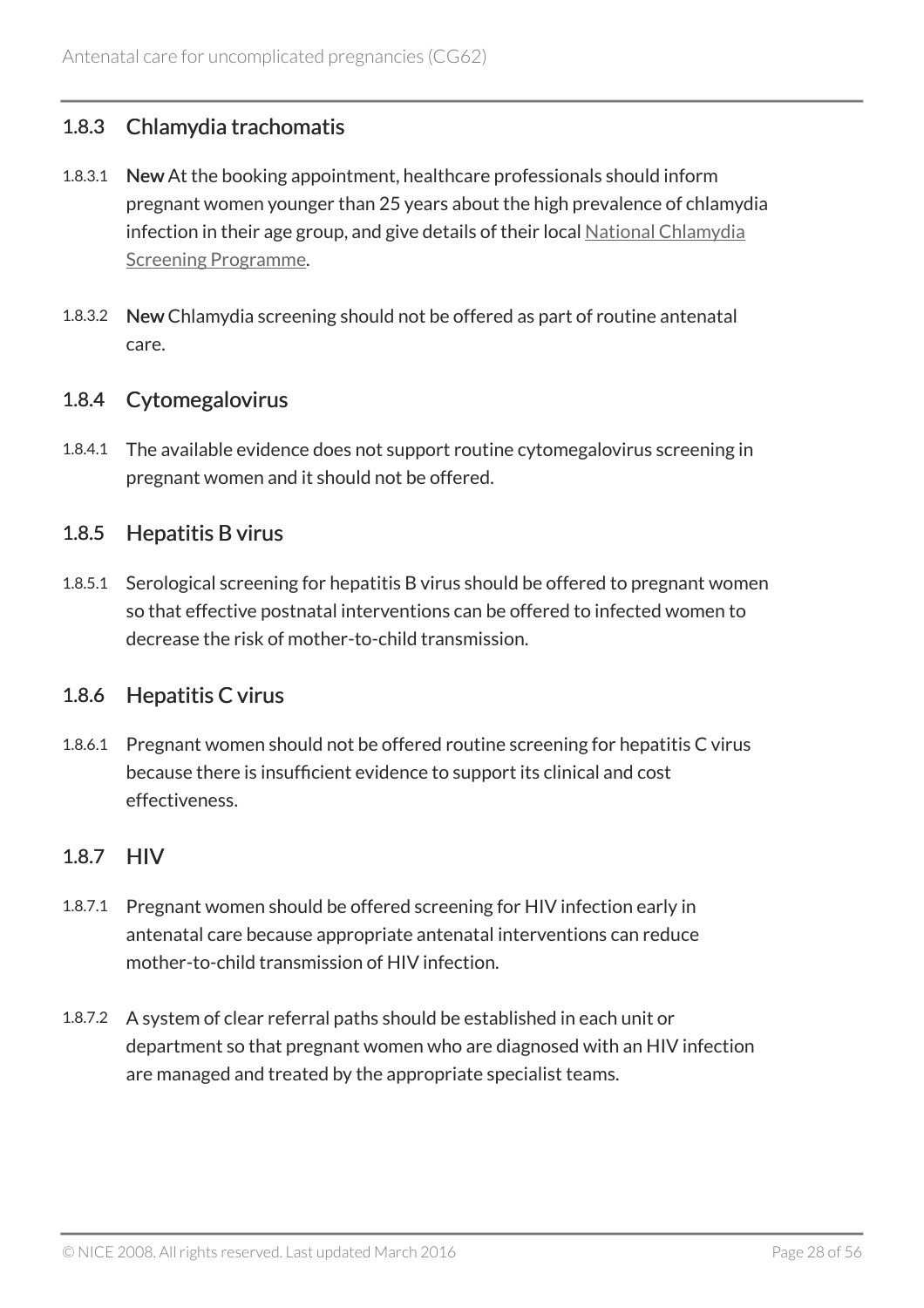### 1.8.8 Rubella

1.8.8.1 Rubella susceptibility screening should be offered early in antenatal care to identify women at risk of contracting rubella infection and to enable vaccination in the postnatal period for the protection of future pregnancies.

### 1.8.9 Group B streptococcus

1.8.9.1 Pregnant women should not be offered routine antenatal screening for group B streptococcus because evidence of its clinical and cost effectiveness remains uncertain.

### 1.8.10 Syphilis

- 1.8.10.1 Screening for syphilis should be offered to all pregnant women at an early stage in antenatal care because treatment of syphilis is beneficial to the mother and baby.
- 1.8.10.2 Because syphilis is a rare condition in the UK and a positive result does not necessarily mean that a woman has syphilis, clear paths of referral for the management of pregnant women testing positive for syphilis should be established.

### 1.8.11 Toxoplasmosis

- 1.8.11.1 Routine antenatal serological screening for toxoplasmosis should not be offered because the risks of screening may outweigh the potential benefits.
- 1.8.11.2 Pregnant women should be informed of primary prevention measures to avoid toxoplasmosis infection, such as:
	- washing hands before handling food
	- thoroughly washing all fruit and vegetables, including ready-prepared salads, before eating
	- thoroughly cooking raw meats and ready-prepared chilled meals
	- wearing gloves and thoroughly washing hands after handling soil and gardening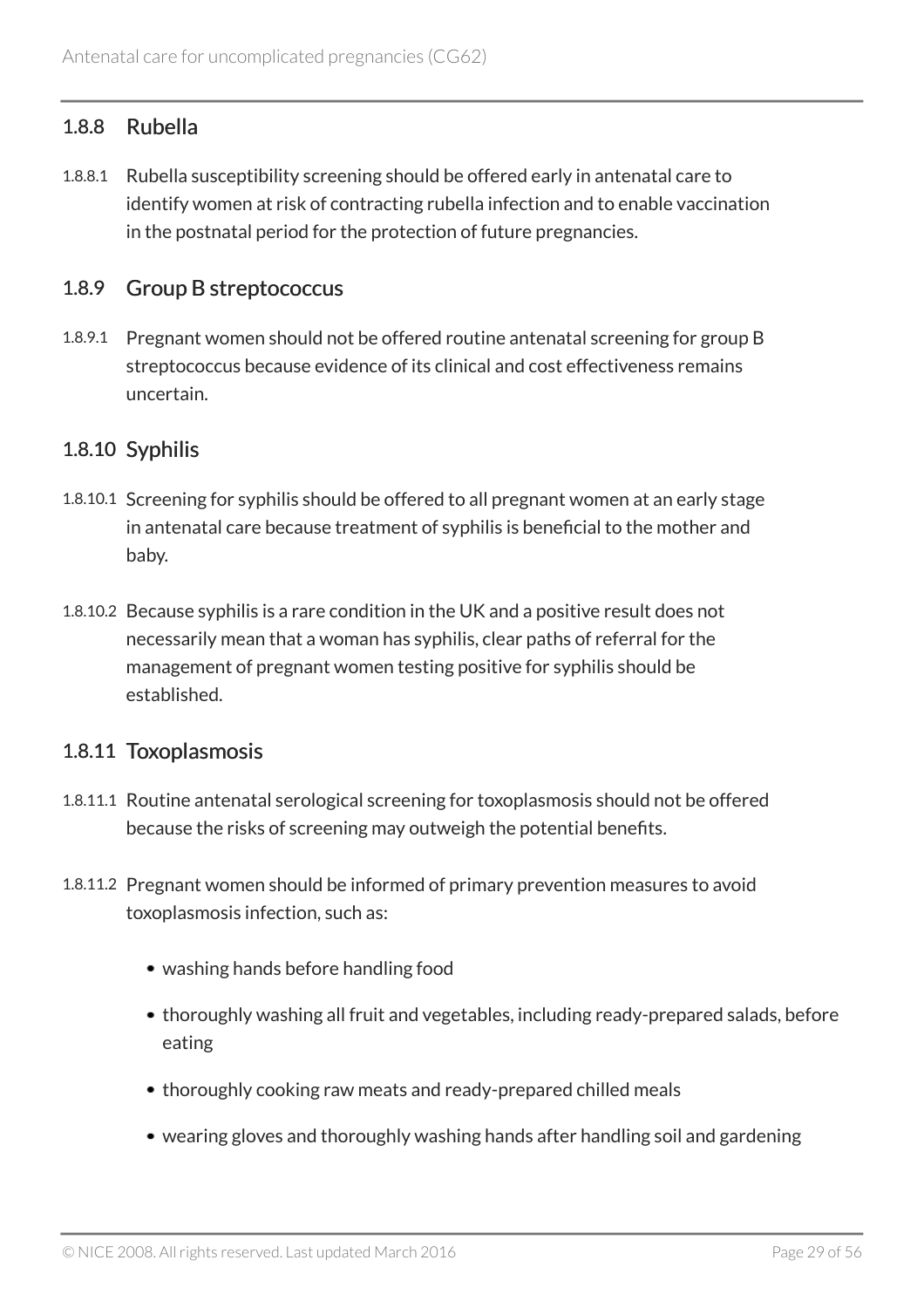• avoiding cat faeces in cat litter or in soil.

### <span id="page-29-0"></span>*1.9 Screening for clinical conditions*

### 1.9.1 Gestational diabetes

For guidance on assessing risk of gestational diabetes, see the section on [risk assessment](http://www.nice.org.uk/guidance/NG3/chapter/1-Recommendations#gestational-diabetes-2) in the NICE guideline on diabetes in pregnancy.

### 1.9.2 Pre-eclampsia

- 1.9.2.1 New Blood pressure measurement and urinalysis for protein should be carried out at each antenatal visit to screen for pre-eclampsia.
- 1.9.2.2 New At the booking appointment, the following risk factors for pre-eclampsia should be determined:
	- age 40 years or older
	- nulliparity
	- pregnancy interval of more than 10 years
	- family history of pre-eclampsia
	- previous history of pre-eclampsia
	- body mass index  $30\,\mathrm{kg/m^2}$  or above
	- pre-existing vascular disease such as hypertension
	- pre-existing renal disease
	- multiple pregnancy.

More frequent blood pressure measurements should be considered for pregnant women who have any of the above risk factors.

- 1.9.2.3 New The presence of significant hypertension and/or proteinuria should alert the healthcare professional to the need for increased surveillance.
- 1.9.2.4 New Blood pressure should be measured as outlined below: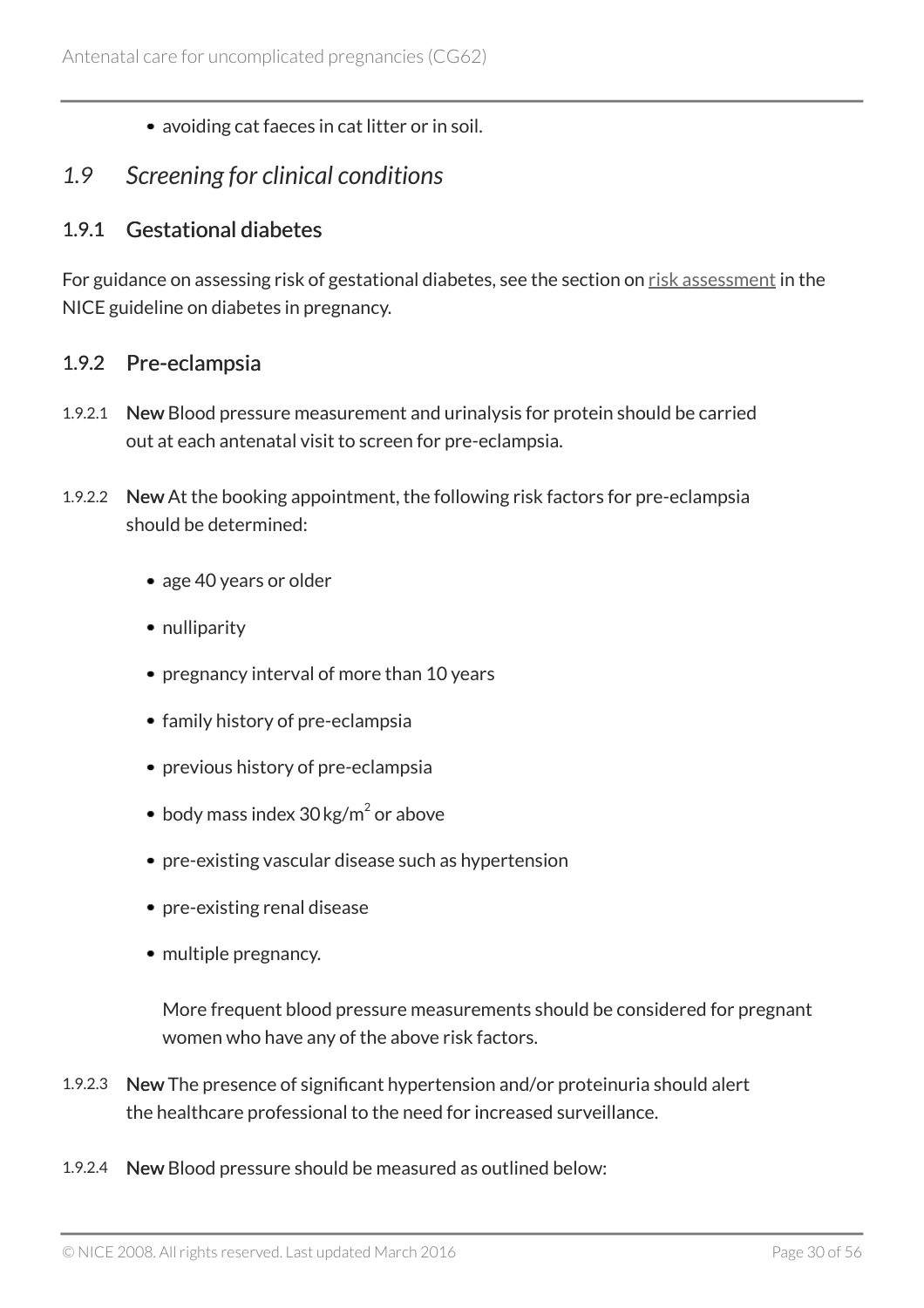- remove tight clothing, ensure arm is relaxed and supported at heart level
- use cuff of appropriate size
- inflate cuff to 20-30 mmHg above palpated systolic blood pressure
- lower column slowly, by 2 mmHg per second or per beat
- read blood pressure to the nearest 2 mmHg
- measure diastolic blood pressure as disappearance of sounds (phase V).
- 1.9.2.5 New Hypertension in which there is a single diastolic blood pressure of 110 mmHg or two consecutive readings of 90 mmHg at least 4 hours apart and/ or significant proteinuria (1+) should prompt increased surveillance.
- 1.9.2.6 New If the systolic blood pressure is above 160 mmHg on two consecutive readings at least 4 hours apart, treatment should be considered.
- 1.9.2.7 New All pregnant women should be made aware of the need to seek immediate advice from a healthcare professional if they experience symptoms of pre-eclampsia. Symptoms include:
	- severe headache
	- problems with vision, such as blurring or flashing before the eyes
	- severe pain just below the ribs
	- vomiting
	- sudden swelling of the face, hands or feet.
- 1.9.2.8 New Although there is a great deal of material published on alternative screening methods for pre-eclampsia, none of these has satisfactory sensitivity and specificity, and therefore they are not recommended.

### 1.9.3 Preterm birth

1.9.3.1 New Routine screening for preterm labour should not be offered.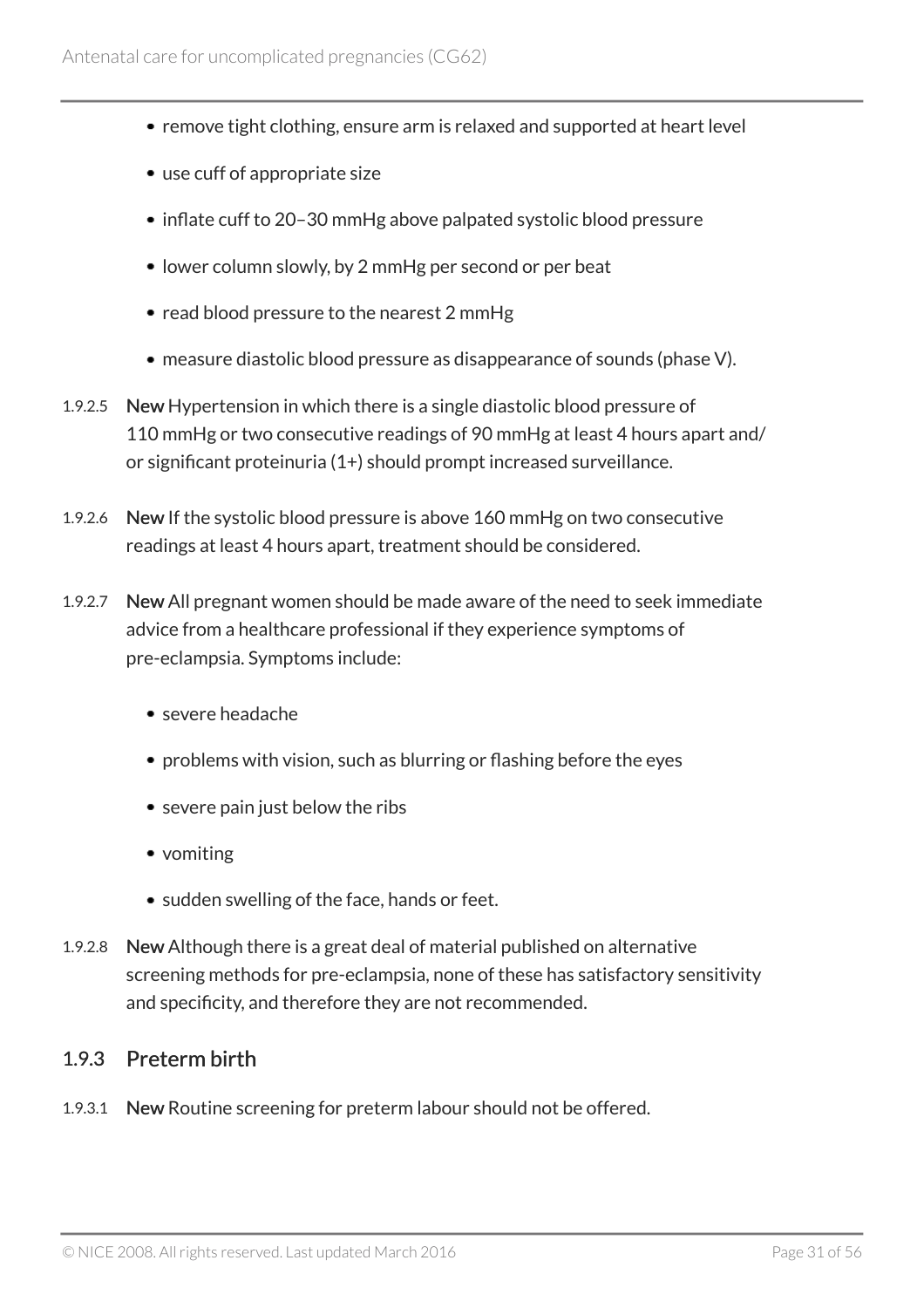### 1.9.4 Placenta praevia

1.9.4.1 New Because most low-lying placentas detected at the routine anomaly scan will have resolved by the time the baby is born, only a woman whose placenta extends over the internal cervical os should be offered another transabdominal scan at 32 weeks. If the transabdominal scan is unclear, a transvaginal scan should be offered.

### <span id="page-31-0"></span>*1.10 Fetal growth and well-being*

- 1.10.1 New Symphysis–fundal height should be measured and recorded at each antenatal appointment from 24 weeks.
- 1.10.2 New Ultrasound estimation of fetal size for suspected large-for-gestational-age unborn babies should not be undertaken in a low-risk population.
- 1.10.3 New Routine Doppler ultrasound should not be used in low-risk pregnancies.
- 1.10.4 Fetal presentation should be assessed by abdominal palpation at 36 weeks or later, when presentation is likely to influence the plans for the birth. Routine assessment of presentation by abdominal palpation should not be offered before 36 weeks because it is not always accurate and may be uncomfortable.
- 1.10.5 Suspected fetal malpresentation should be confirmed by an ultrasound assessment.
- 1.10.6 Routine formal fetal-movement counting should not be offered.
- 1.10.7 Auscultation of the fetal heart may confirm that the fetus is alive but is unlikely to have any predictive value and routine listening is therefore not recommended. However, when requested by the mother, auscultation of the fetal heart may provide reassurance.
- 1.10.8 The evidence does not support the routine use of antenatal electronic fetal heart rate monitoring (cardiotocography) for fetal assessment in women with an uncomplicated pregnancy and therefore it should not be offered.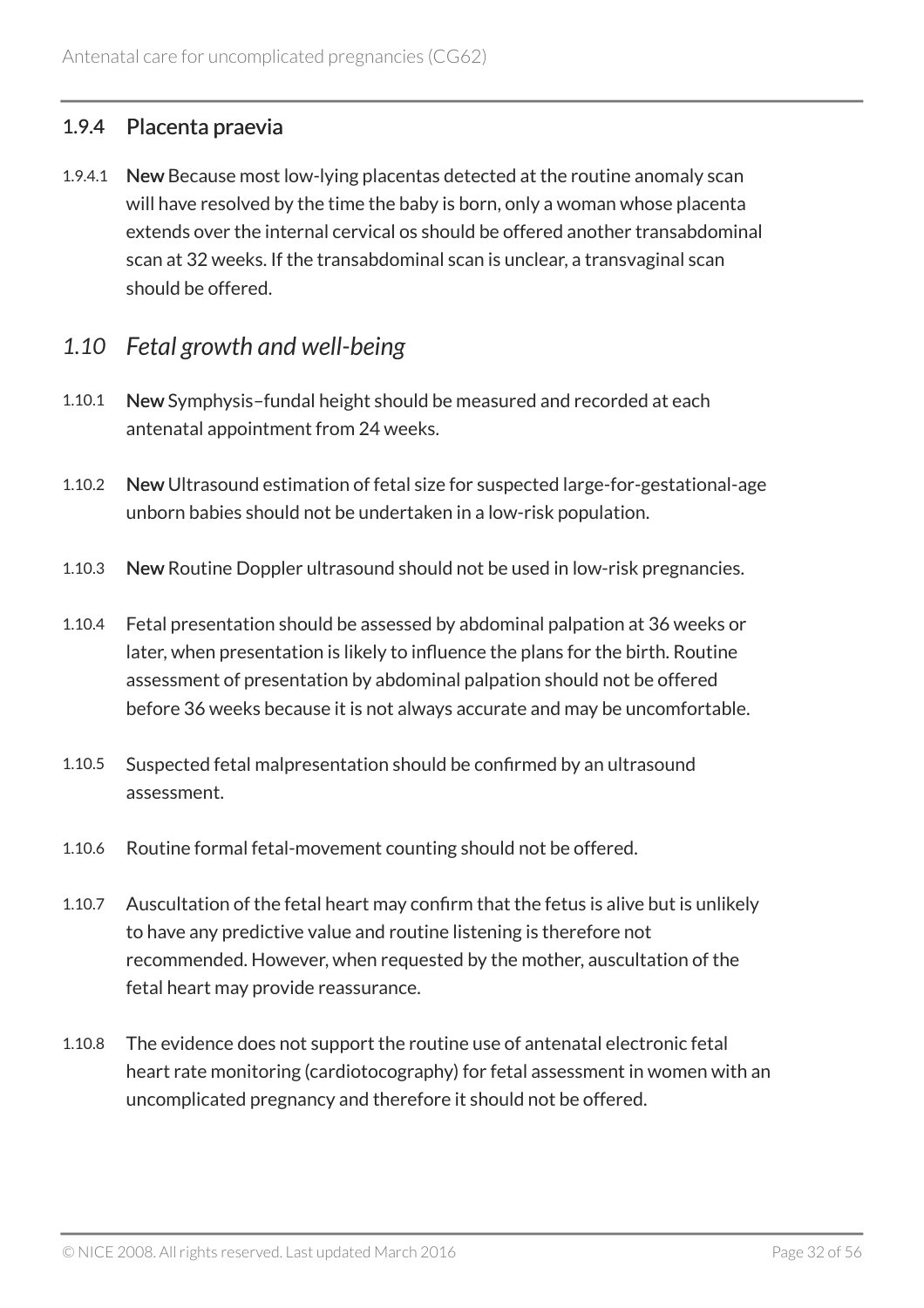- 1.10.9 The evidence does not support the routine use of ultrasound scanning after 24 weeks of gestation and therefore it should not be offered.
- <span id="page-32-0"></span>*1.11 Management of specific clinical conditions*

### 1.11.1 Pregnancy after 41 weeks

- 1.11.1.1 Prior to formal induction of labour, women should be offered a vaginal examination for membrane sweeping.
- 1.11.1.2 Women with uncomplicated pregnancies should be offered induction of labour beyond 41 weeks.
- 1.11.1.3 From 42 weeks, women who decline induction of labour should be offered increased antenatal monitoring consisting of at least twice-weekly cardiotocography and ultrasound estimation of maximum amniotic pool depth.

### 1.11.2 Breech presentation at term

- 1.11.2.1 All women who have an uncomplicated singleton breech pregnancy at 36 weeks should be offered external cephalic version. Exceptions include women in labour and women with a uterine scar or abnormality, fetal compromise, ruptured membranes, vaginal bleeding and medical conditions.
- 1.11.2.2 Where it is not possible to schedule an appointment for external cephalic version at 37 weeks, it should be scheduled at 36 weeks.

<span id="page-32-1"></span> $^{\text{\tiny{[1]}}}$  $^{\text{\tiny{[1]}}}$  $^{\text{\tiny{[1]}}}$ The recommendations 1.3.10.1, 1.3.10.3, 1.3.10.4, 1.3.10.5 and 1.3.10.6 are from the <u>[NICE public](http://www.nice.org.uk/guidance/ph10)</u> [health guidance on smoking cessation](http://www.nice.org.uk/guidance/ph10). They replace the recommendation 1.3.9.3 from the original Antenatal care clinical guideline (2003). Following NICE protocol, the recommendations have been incorporated verbatim into this guideline. Where one of these recommendations appears, it is indicated as [NICE PH 2008].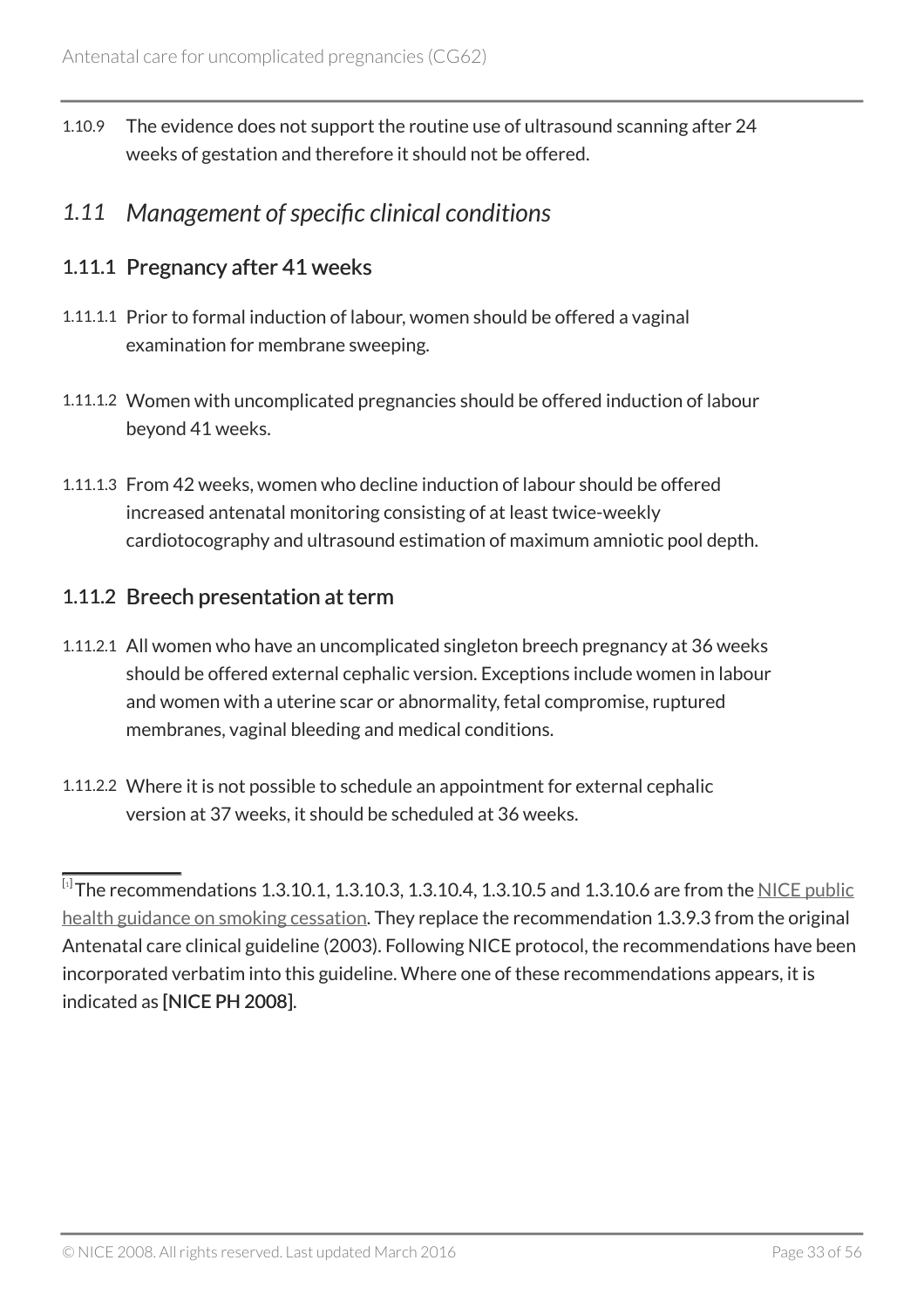# <span id="page-33-0"></span>2 Notes on the scope of the guidance

NICE guidelines are developed in accordance with a scope that defines what the guideline will and will not cover. The scope of this guideline is [available](http://www.nice.org.uk/guidance/cg62/documents).

### How this guideline was developed

NICE commissioned the National Collaborating Centre for Women's and Children's Health to develop this guideline. The Centre established a Guideline Development Group (see appendix  $A$ ), which reviewed the evidence and developed the recommendations. An independent Guideline Review Panel oversaw the development of the guideline (see [appendix B](http://www.nice.org.uk/guidance/cg62/chapter/appendix-b-the-guideline-review-panel)).

There is more information about [how NICE clinical guidelines are developed](http://www.nice.org.uk/about/what-we-do/our-programmes/nice-guidance/nice-guidelines/nice-clinical-guidelines) on the NICE website. A booklet, 'How NICE clinical guidelines are developed: an overview for stakeholders, the public and the NHS' is [available](http://www.nice.org.uk/article/PMG6F/chapter/About%20NICE%20guidance).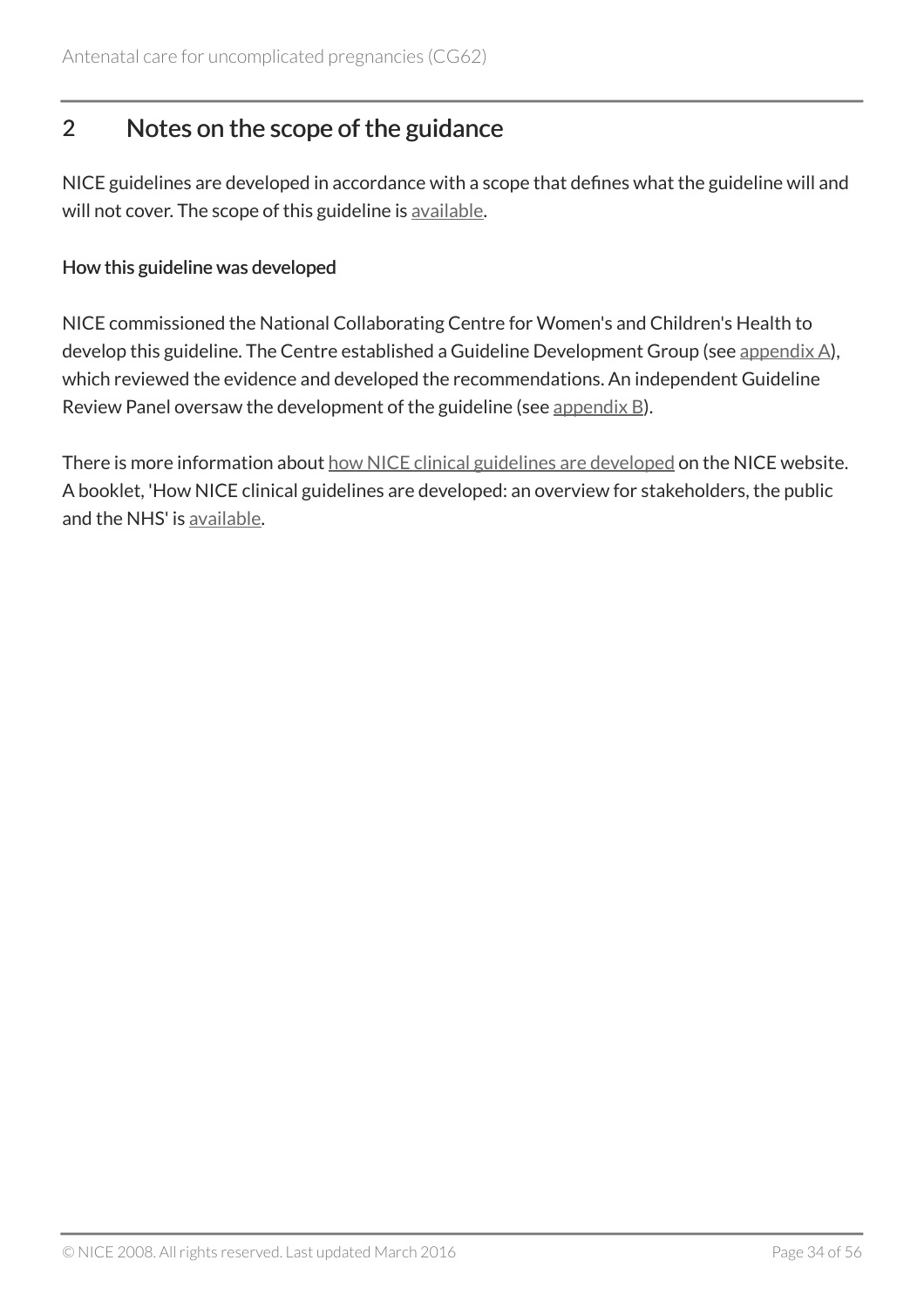# <span id="page-34-0"></span>3 Implementation

The Healthcare Commission assesses the performance of NHS organisations in meeting core and developmental standards set by the Department of Health in 'Standards for better health'. Implementation of clinical guidelines forms part of the developmental standard D2. Core standard C5 says that national agreed guidance should be taken into account when NHS organisations are planning and delivering care.

NICE has developed tools to help organisations implement this guidance (listed below). These are available on our [website](http://www.nice.org.uk/guidance/cg62/resources).

- Slides highlighting key messages for local discussion.
- Costing tools:
	- costing report to estimate the national savings and costs associated with implementation
	- costing template to estimate the local costs and savings involved.
- Implementation advice on how to put the guidance into practice and national initiatives which support this locally.
- Audit support for monitoring local practice.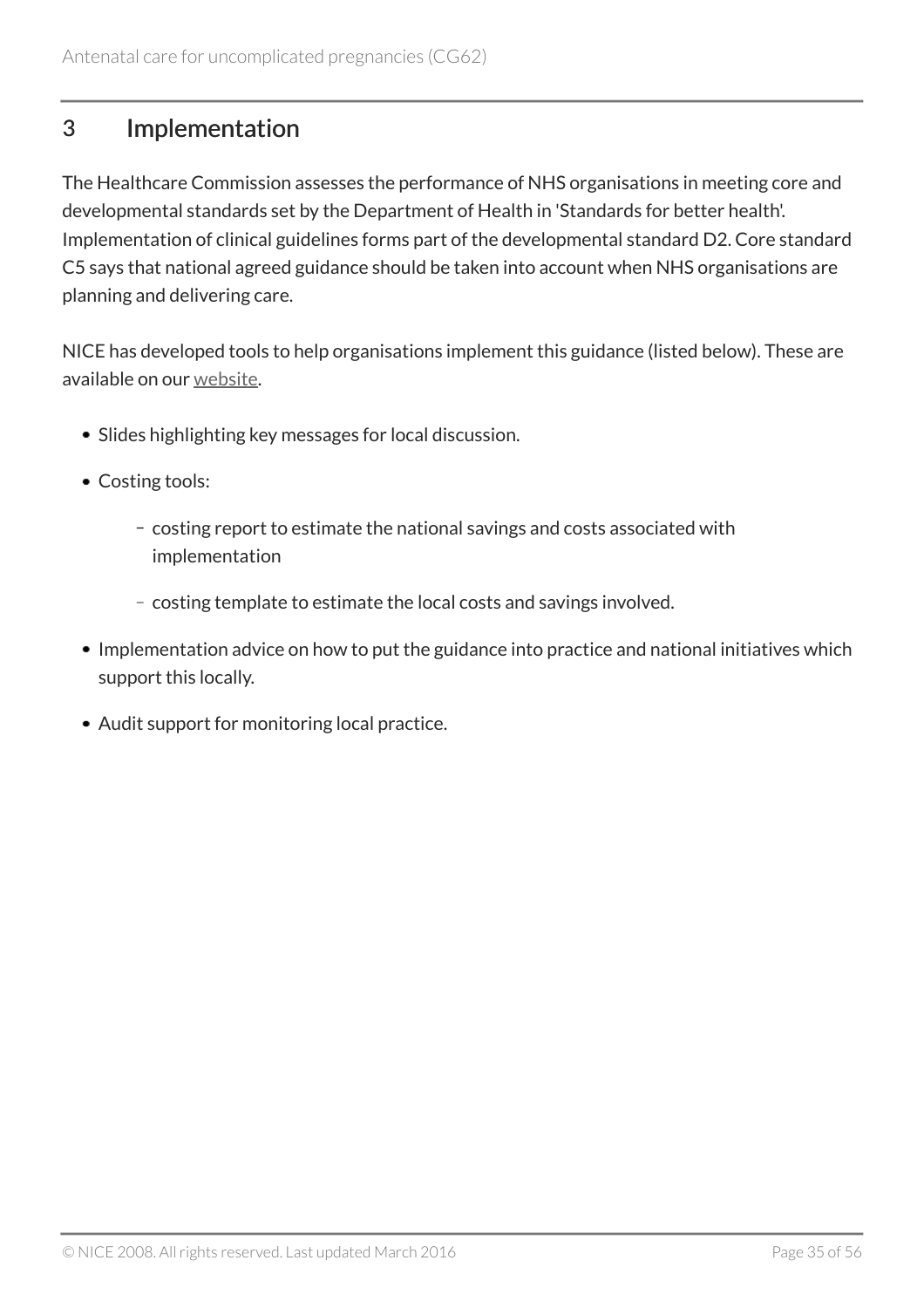# <span id="page-35-0"></span>4 Research recommendations

The Guideline Development Group has made the following recommendations for research, based on its review of evidence, to improve NICE guidance and patient care in the future. The Guideline Development Group's full set of research recommendations is detailed in the [full guideline](http://www.nice.org.uk/guidance/cg62/evidence) (see section 5).

### <span id="page-35-1"></span>*4.1 Information for pregnant women*

Alternative ways of helping healthcare professionals to support pregnant women in making informed decisions should be investigated.

### Why this is important

Giving pregnant women relevant information to allow them to make an informed decision remains a challenge to all healthcare professionals. The use of media other than leaflets needs to be systematically studied, and the current available evidence is limited.

### <span id="page-35-2"></span>*4.2 Chlamydia screening*

Further research needs to be undertaken to assess the effectiveness, practicality and acceptability of chlamydia screening in an antenatal setting.

### Why this is important

Chlamydia is a significant healthcare issue, especially among the young, but the current level of evidence provides an insufficient basis for a recommendation. Of particular importance is the possibility that treatment might reduce the incidence of preterm birth and neonatal complications, and studies should be directed to these areas.

### <span id="page-35-3"></span>*4.3 Fetal growth and well-being*

Further prospective research is required to evaluate the diagnostic value and effectiveness (both clinical and cost-effectiveness) of predicting small-for-gestational-age babies using:

- customised fetal growth charts to plot symphysis–fundal height measurement
- routine ultrasound in the third trimester.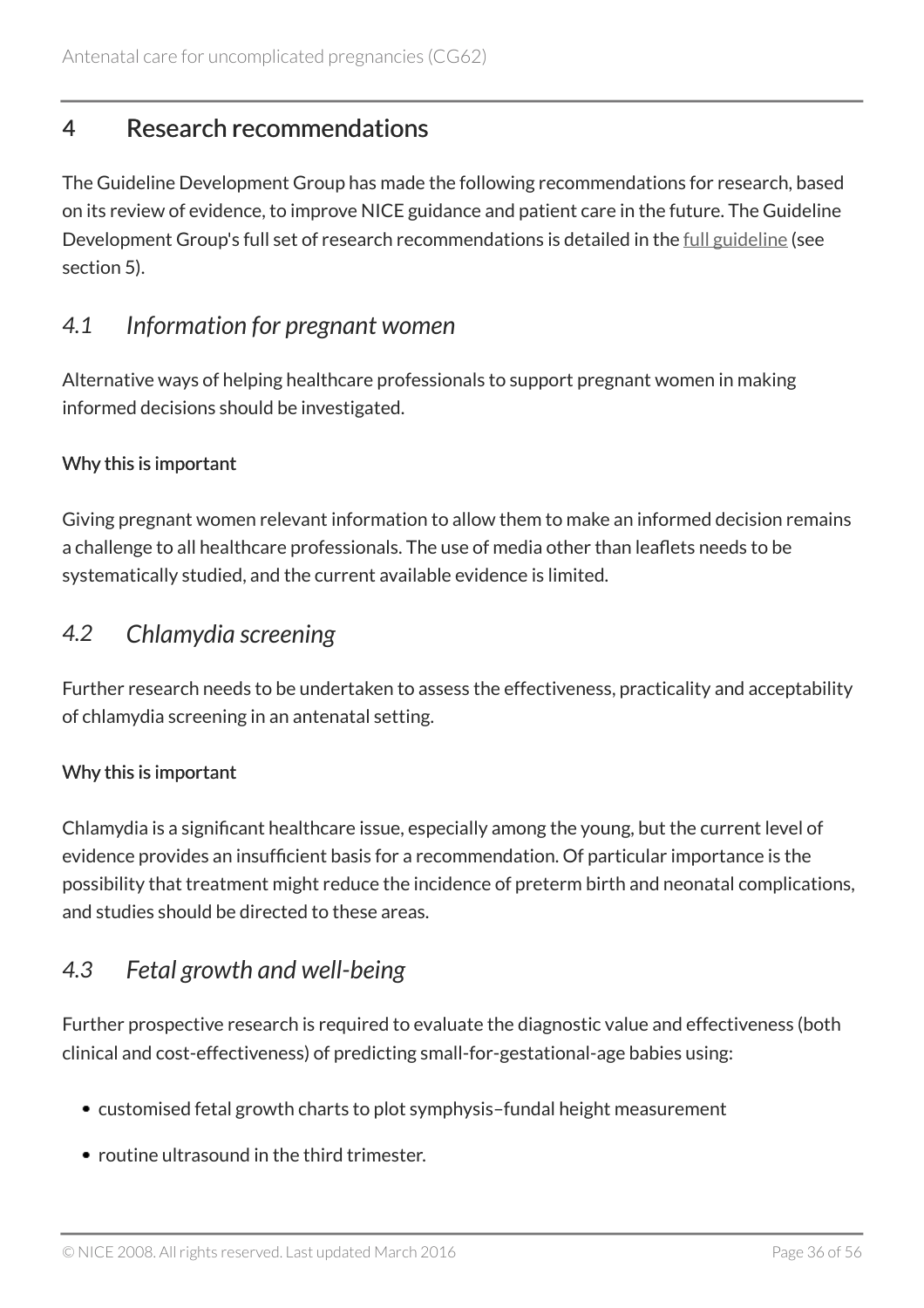### Why this is important

Poor fetal growth is undoubtedly a cause of serious perinatal mortality and morbidity. Unfortunately, the methods by which the condition can be identified antenatally are poorly developed or not tested by rigorous methodology. However, existing evidence suggests that there may be ways in which babies at risk can be identified and appropriately managed to improve outcome, and this should form the basis of the study.

### <span id="page-36-0"></span>*4.4 The 'Antenatal assessment tool'*

Multicentred validation studies are required in the UK to evaluate the use of the 'Antenatal assessment tool'. Using structured questions, the tool aims to support the routine antenatal care of all women by identifying women who may require additional care. The tool identifies women who:

- can remain within or return to the routine antenatal pathway of care
- may need additional obstetric care for medical reasons
- may need social support and/or medical care for a variety of socially complex reasons.

### Why this is important

The idea of some form of assessment tool to help group pregnant women into low-risk (midwifery-only care) and increased-risk (midwifery and obstetric care) categories is not new. The 'Antenatal assessment tool' has been developed using a consensus approach. Once developed, it will be essential to subject the tool to a multicentred validation study. The validated tool should have the potential to identify a third group of women who are particularly vulnerable and at increased risk of maternal and perinatal death.

### <span id="page-36-1"></span>*4.5 Vitamin D*

There is a need for research into the effectiveness of routine vitamin D supplementation for pregnant and breastfeeding women.

### Why this is important

Although there is some evidence of benefit from vitamin D supplementation for pregnant women at risk of vitamin D deficiency, there is less evidence in the case of pregnant women currently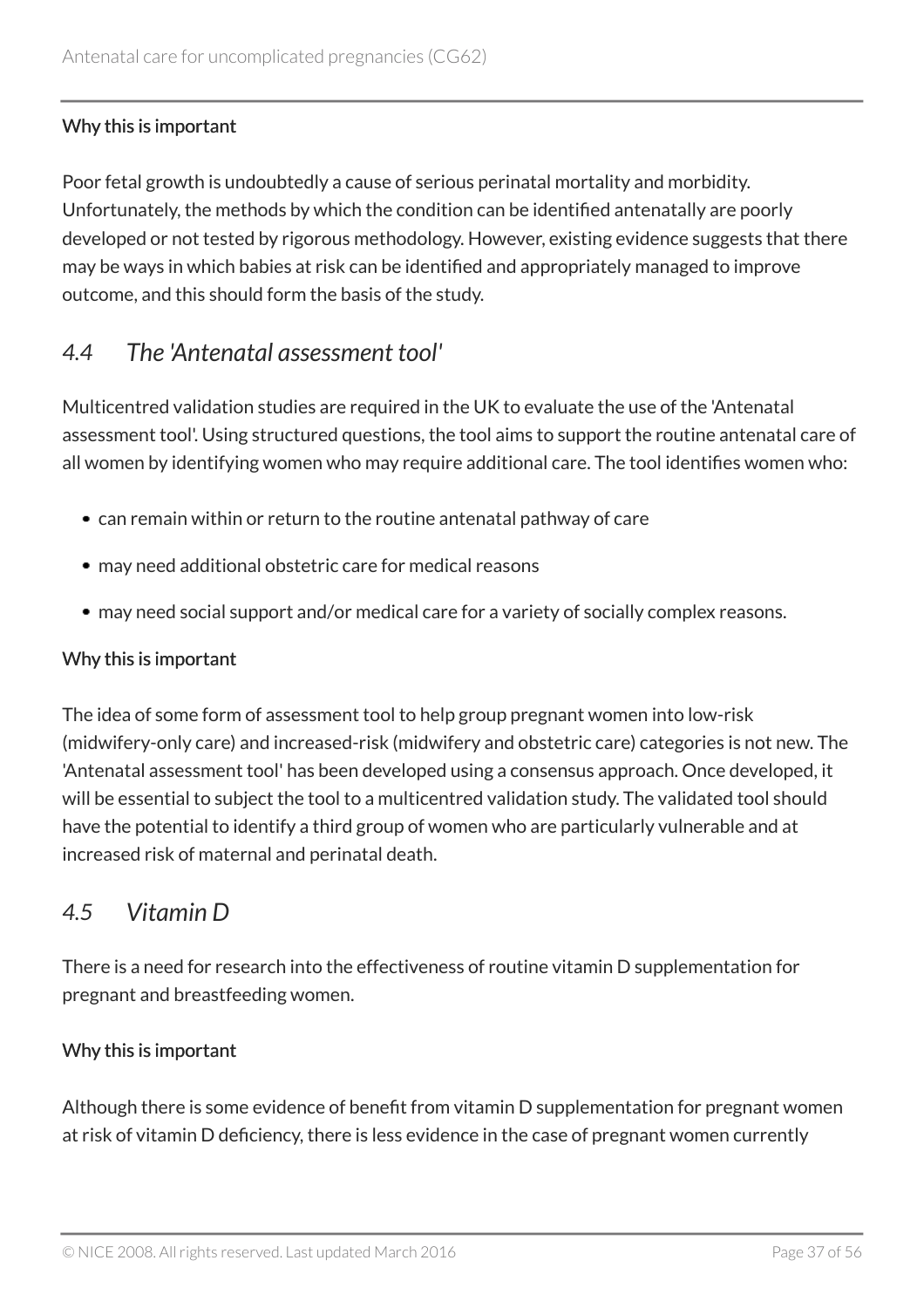regarded as being at low risk of deficiency. It is possible that there will be health gains resulting from vitamin D supplementation, but further evidence is required.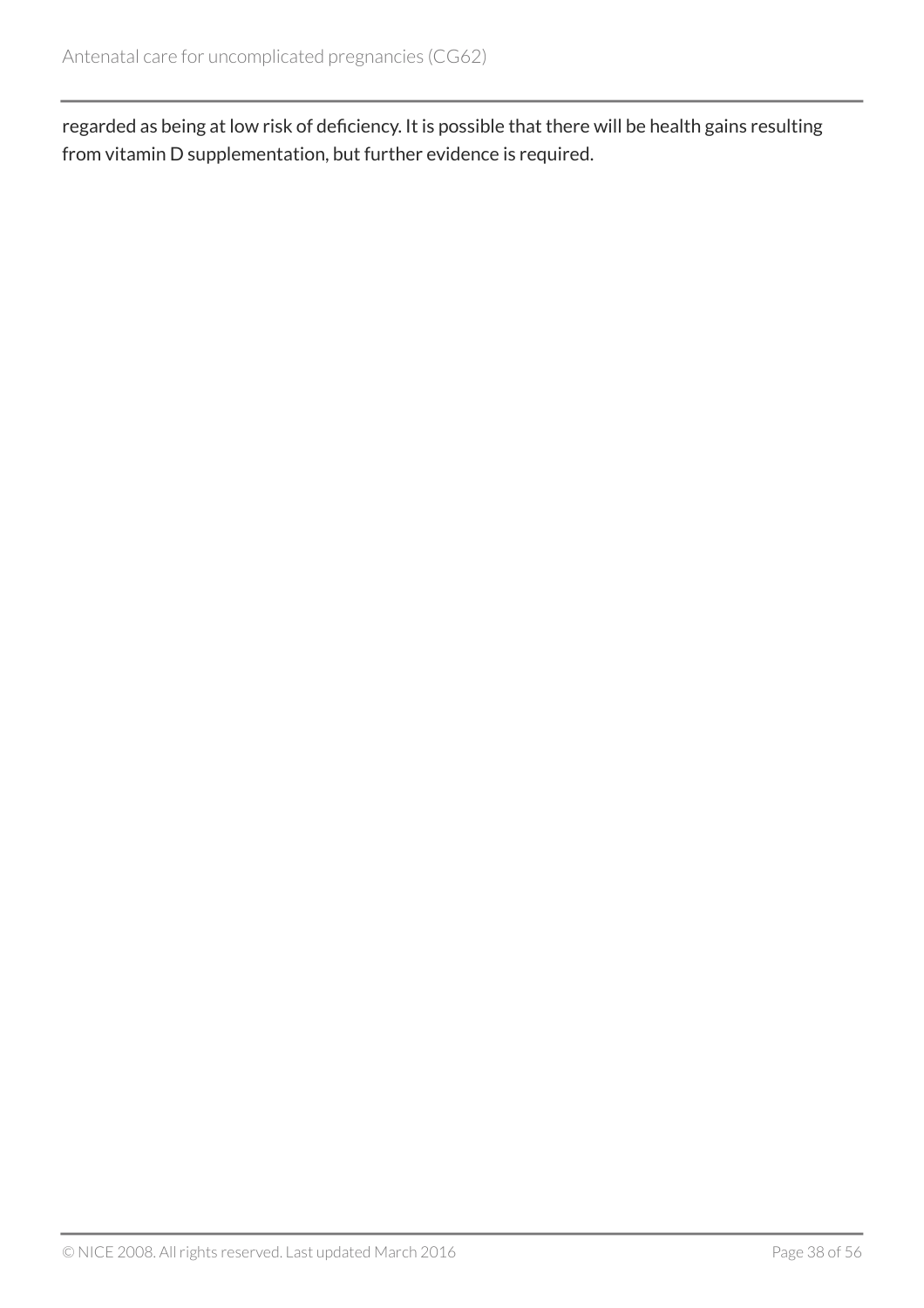# <span id="page-38-0"></span>5 Other versions of this guideline

### <span id="page-38-1"></span>*5.1 Full guideline*

The full guideline, [antenatal care: routine care for the healthy pregnant woman \(2008 update\)](http://www.nice.org.uk/guidance/cg62/evidence) contains details of the methods and evidence used to develop the guideline. It is published by the National Collaborating Centre for Women's and Children's Health.

# <span id="page-38-2"></span>*5.2 Information for the public*

A version of this guideline for healthy pregnant women, their partners and the public is [available](http://www.nice.org.uk/guidance/cg62/informationforpublic).

We encourage NHS and voluntary sector organisations to use text from this booklet in their own information about antenatal care.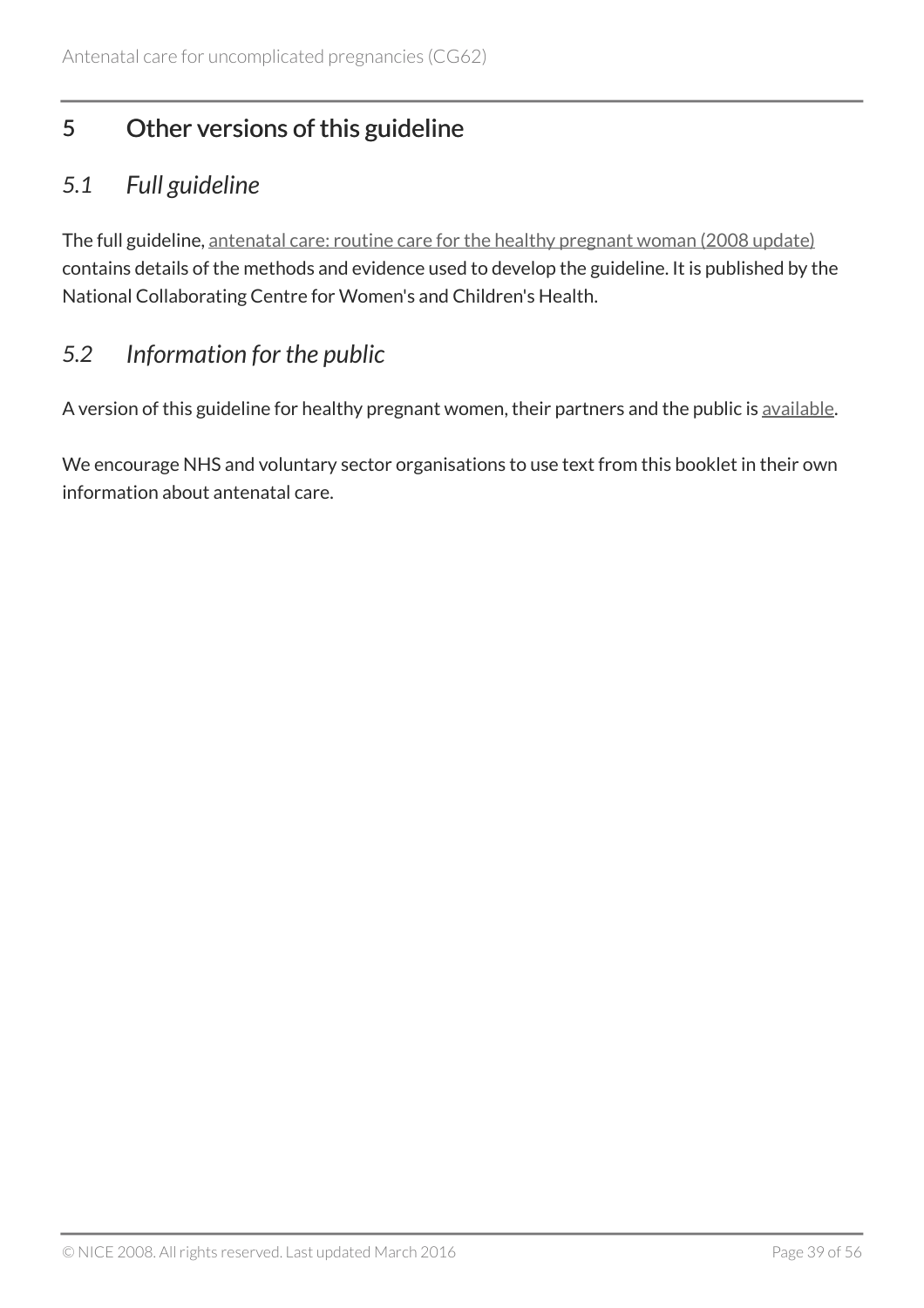# <span id="page-39-0"></span>6 Related NICE guidance

- [Diabetes in pregnancy: management of diabetes and its complications from pre-conception to](http://www.nice.org.uk/guidance/cg63) [the postnatal period](http://www.nice.org.uk/guidance/cg63) (2008) NICE guideline CG63
- [Intrapartum care: care of healthy women and their babies during childbirth](http://www.nice.org.uk/guidance/cg55) (2007) NICE guideline CG55
- [Antenatal and postnatal mental health: clinical management and service guidance](http://www.nice.org.uk/guidance/cg45) (2007) NICE guideline CG45
- [Postnatal care: routine postnatal care of women and their babies](http://www.nice.org.uk/guidance/cg37) (2006) NICE guideline CG37
- [Caesarean section](http://www.nice.org.uk/guidance/cg132) (2004) NICE guideline CG13 [replaced by NICE guideline CG132]
- [Improving the nutrition of pregnant and breastfeeding mothers and children in low-income](http://www.nice.org.uk/guidance/ph11) [households](http://www.nice.org.uk/guidance/ph11) (2008) NICE guideline PH11
- [Smoking cessation services in primary care, pharmacies, local authorities and workplaces,](http://www.nice.org.uk/guidance/ph10) [particularly for manual working groups, pregnant women and hard to reach communities](http://www.nice.org.uk/guidance/ph10) (2008) NICE guideline PH10
- [Brief interventions and referral for smoking cessation in primary care and other settings](http://www.nice.org.uk/guidance/ph1) (2006) NICE guideline PH1
- [Induction of labour](http://www.nice.org.uk/guidance/cg70) (2008) NICE guideline CG70
- [Routine antenatal anti-D prophylaxis for women who are rhesus D negative](http://www.nice.org.uk/guidance/ta156) (2008) NICE technology appraisal guidance 156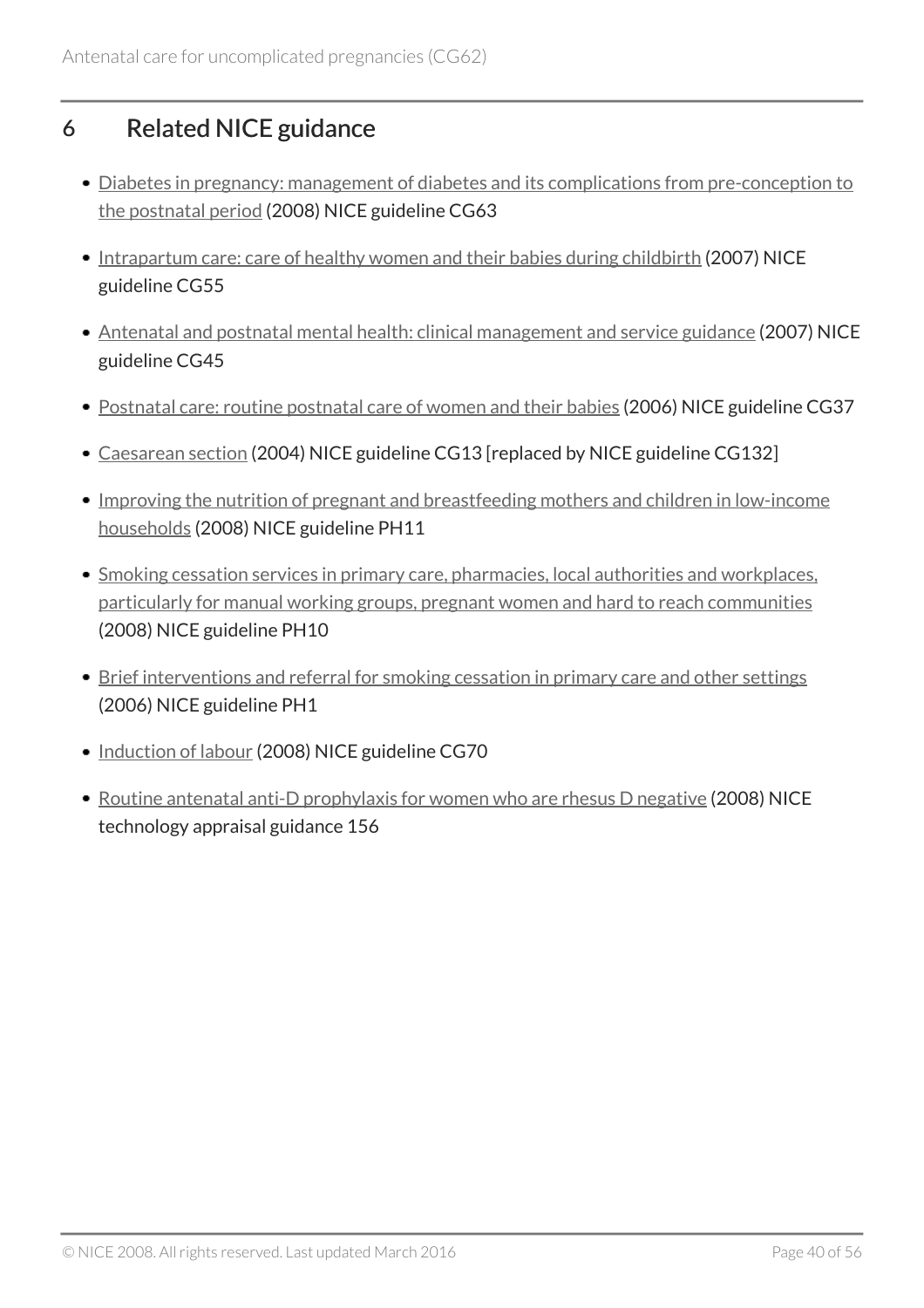# <span id="page-40-0"></span>7 Update information

March 2016: Recommendations 1.9.1.1–1.9.1.3 have been deleted as the guideline they were taken from has since been updated. For guidance on assessing risk of gestational diabetes, see the section on [risk assessment](http://www.nice.org.uk/guidance/NG3/chapter/1-Recommendations#gestational-diabetes-2) in the NICE guideline on diabetes in pregnancy.

December 2014: Recommendations 1.5.6.1 to 1.5.6.4 were replaced by recommendations in the NICE guideline on [antenatal and postnatal mental health.](http://www.nice.org.uk/guidance/cg192)

November 2014: Recommendation 1.3.2.4 was updated to take into account NICE's guideline on [vitamin D: increasing supplement use among at-risk groups.](http://www.nice.org.uk/guidance/ph56)

June 2010: The recommendations about smoking in pregnancy in section 1.3.10 of this guideline have been further developed in [how to stop smoking in pregnancy and following childbirth](http://www.nice.org.uk/guidance/ph26) NICE guideline PH26. We have removed the following recommendation from the antenatal care guideline, as well as the quick reference guide and information for the public:

1.3.10.7 Women who are unable to quit smoking during pregnancy should be encouraged to reduce smoking.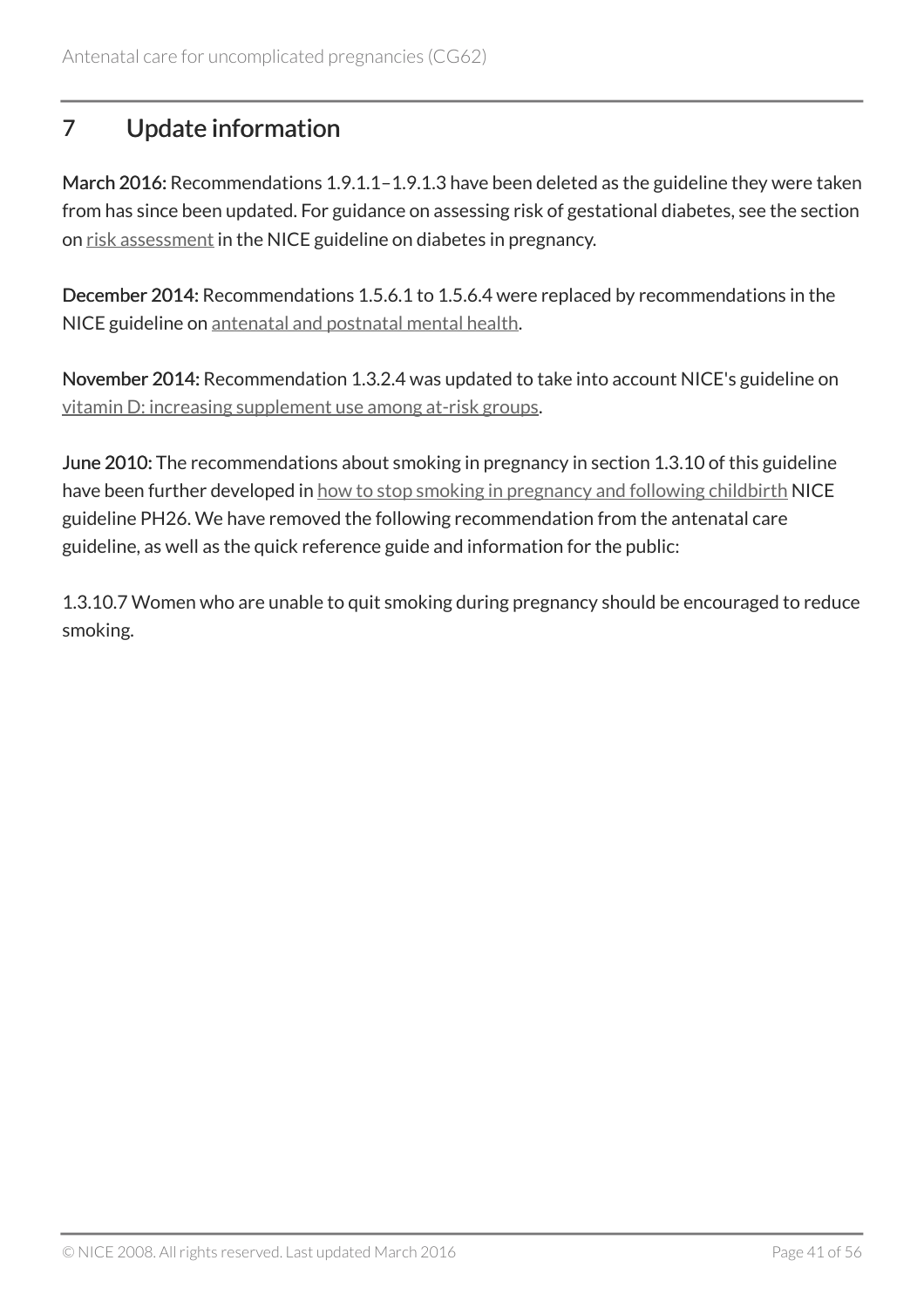# <span id="page-41-0"></span>8 Updating the guideline

NICE clinical guidelines are updated as needed so that recommendations take into account important new information. We check for new evidence 2 and 4 years after publication, to decide whether all or part of the guideline should be updated. If important new evidence is published at other times, we may decide to do a more rapid update of some recommendations.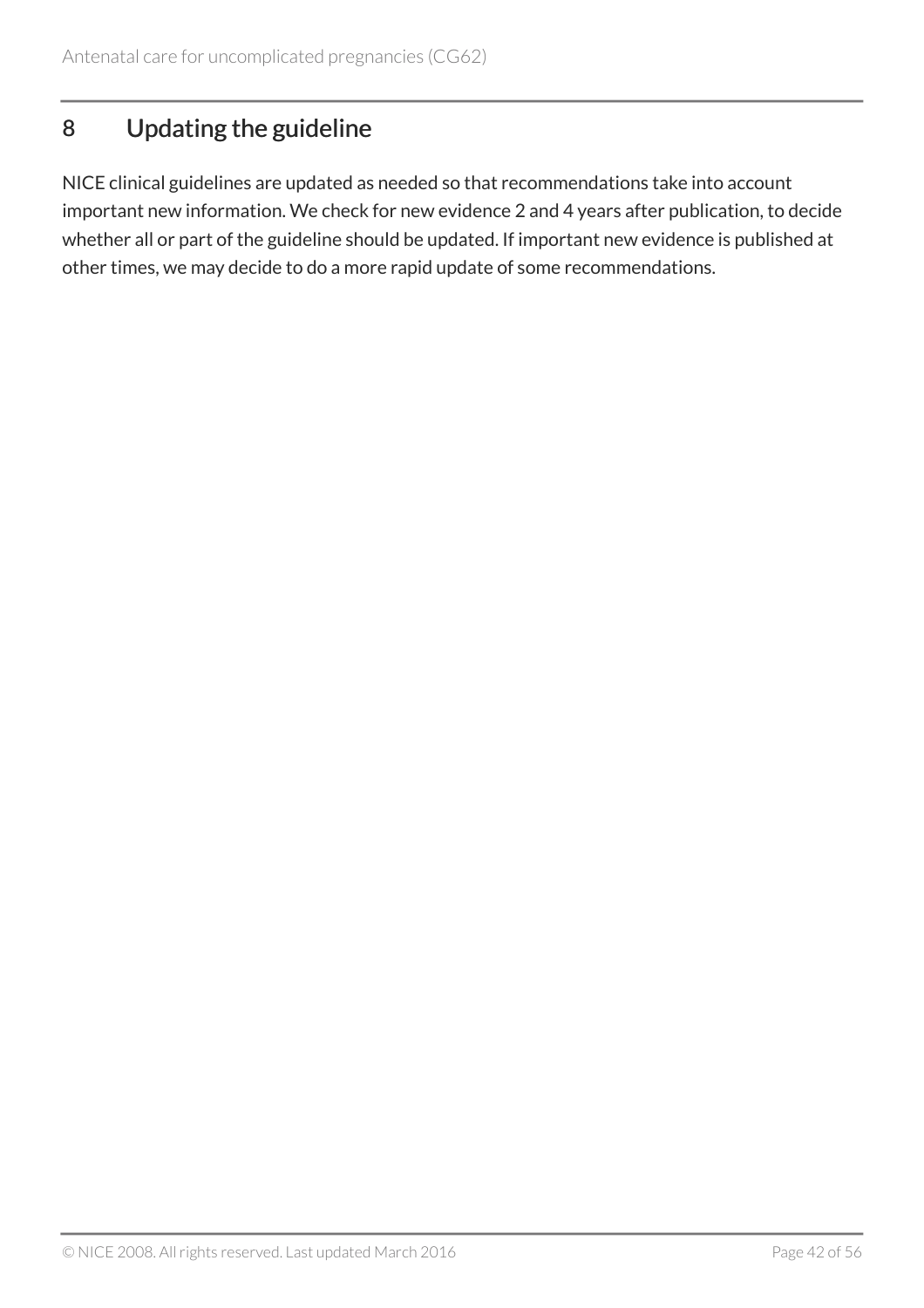# <span id="page-42-0"></span>Appendix A: The Guideline Development Group

Rhona Hughes (Chair) Consultant Obstetrician, Simpson Centre for Reproductive Health, Edinburgh

Eva Aitken Work Programme Coordinator, National Collaborating Centre for Women's and Children's Health

Jane Anderson Specialist Ultrasonographer, Princess Anne Hospital, Southampton

Chris Barry General Practitioner, Swindon

Marie Benton Service User Representative, Communications Manager – Down's Syndrome Association

Jennifer Elliott Service User Representative, National Childbirth Trust

Rupert Franklin Work Programme Coordinator, National Collaborating Centre for Women's and Children's Health

Paul Jacklin Senior Health Economist, National Collaborating Centre for Women's and Children's Health

Rajesh Khanna Research Fellow, National Collaborating Centre for Women's and Children's Health

Nina Khazaezadeh Consultant Midwife and Supervisor of Midwives, St Thomas' Hospital, London.

Rachel Knowles Medical Research Council-funded Research Fellow in Public Health, University College London Institute of Child Health

Rintaro Mori Research Fellow, National Collaborating Centre for Women's and Children's Health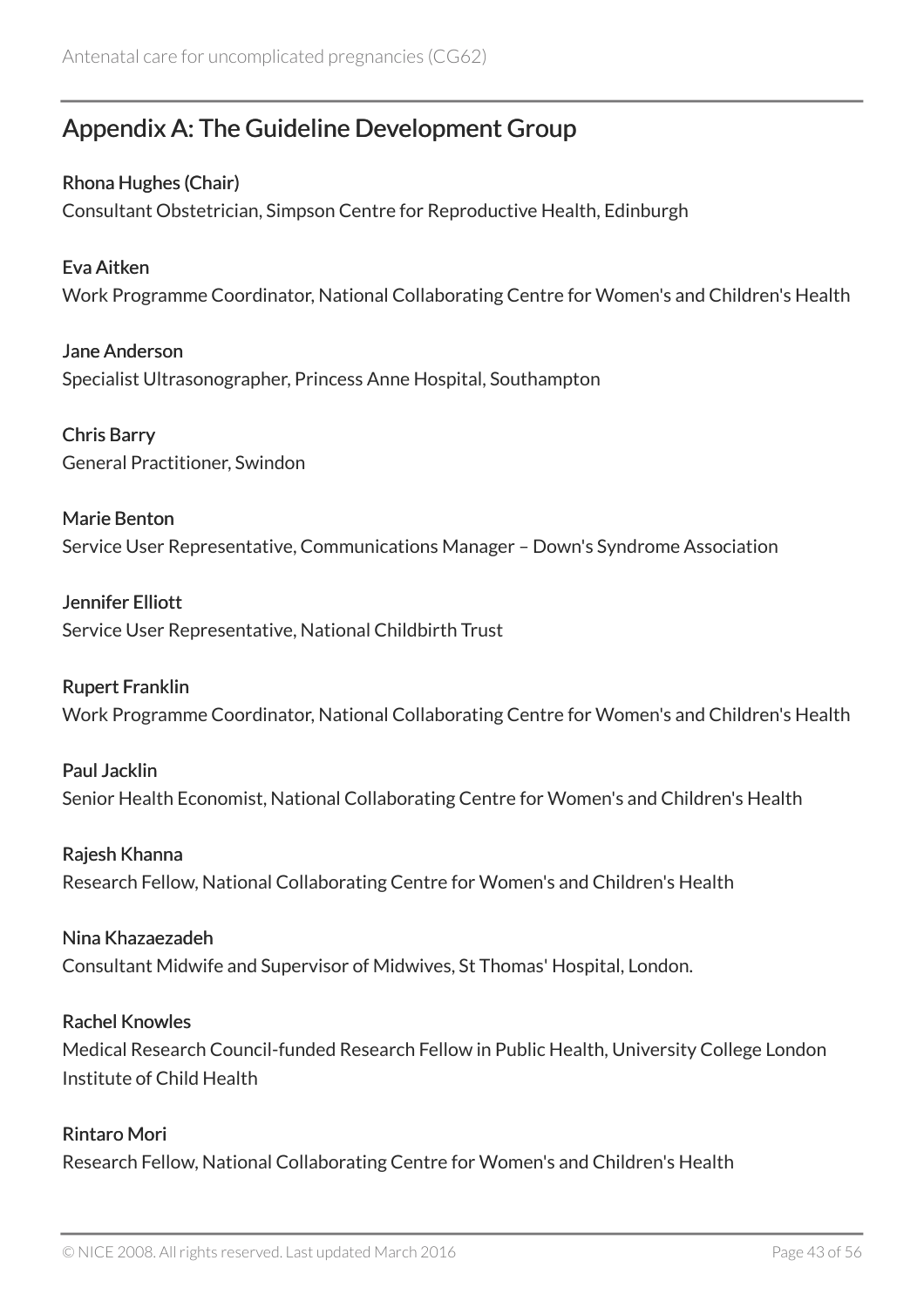#### Francesco Moscone

Health Economist, National Collaborating Centre for Women's and Children's Health

#### Tim Overton

Consultant Obstetrician, St Michael's Hospital, Bristol

#### Debbie Pledge

Senior Information Scientist, National Collaborating Centre for Women's and Children's Health

#### Jeff Round

Health Economist, National Collaborating Centre for Women's and Children's Health

#### Anuradha Sekhri

Research Fellow, National Collaborating Centre for Women's and Children's Health

#### Roz Ullman

Senior Research Fellow, National Collaborating Centre for Women's and Children's Health

#### Martin Whittle

Clinical Co-Director for Women's Health, National Collaborating Centre for Women's and Children's Health

#### Katie Yiannouzis

Head of Midwifery, King's College Hospital, London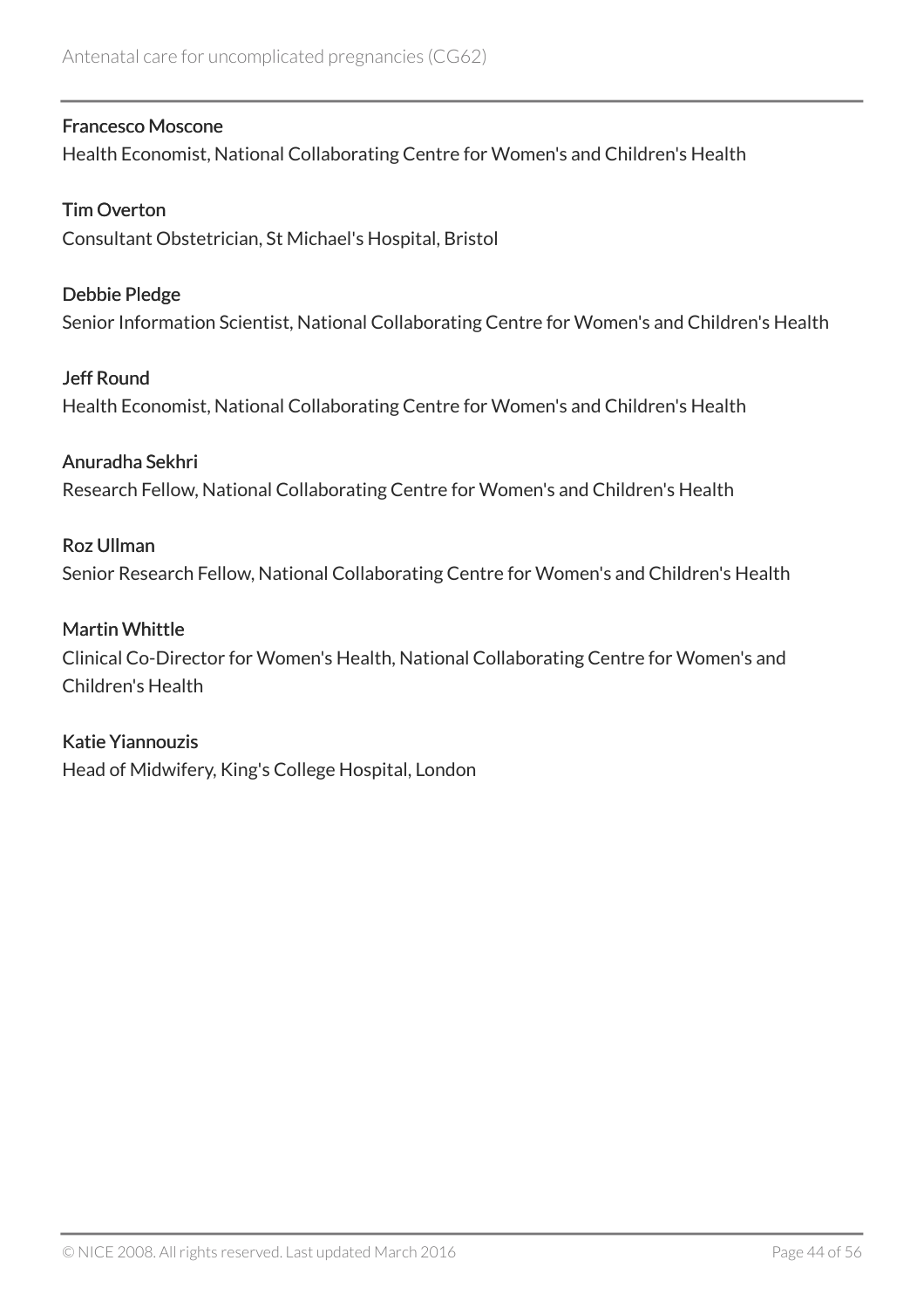# <span id="page-44-0"></span>Appendix B: The Guideline Review Panel

The Guideline Review Panel is an independent panel that oversees the development of the guideline and takes responsibility for monitoring adherence to NICE guideline development processes. In particular, the panel ensures that stakeholder comments have been adequately considered and responded to. The panel includes members from the following perspectives: primary care, secondary care, lay, public health and industry.

Professor Mike Drummond – Chair Director, Centre for Health Economics, University of York

Dr Graham Archard General Practitioner, Dorset

Ms Karen Cowley Practice Development Nurse, York

Mr Barry Stables Lay member

Dr David Gillen Medical Director, Wyeth Pharmaceutical

Ms Catherine Arkley Lay member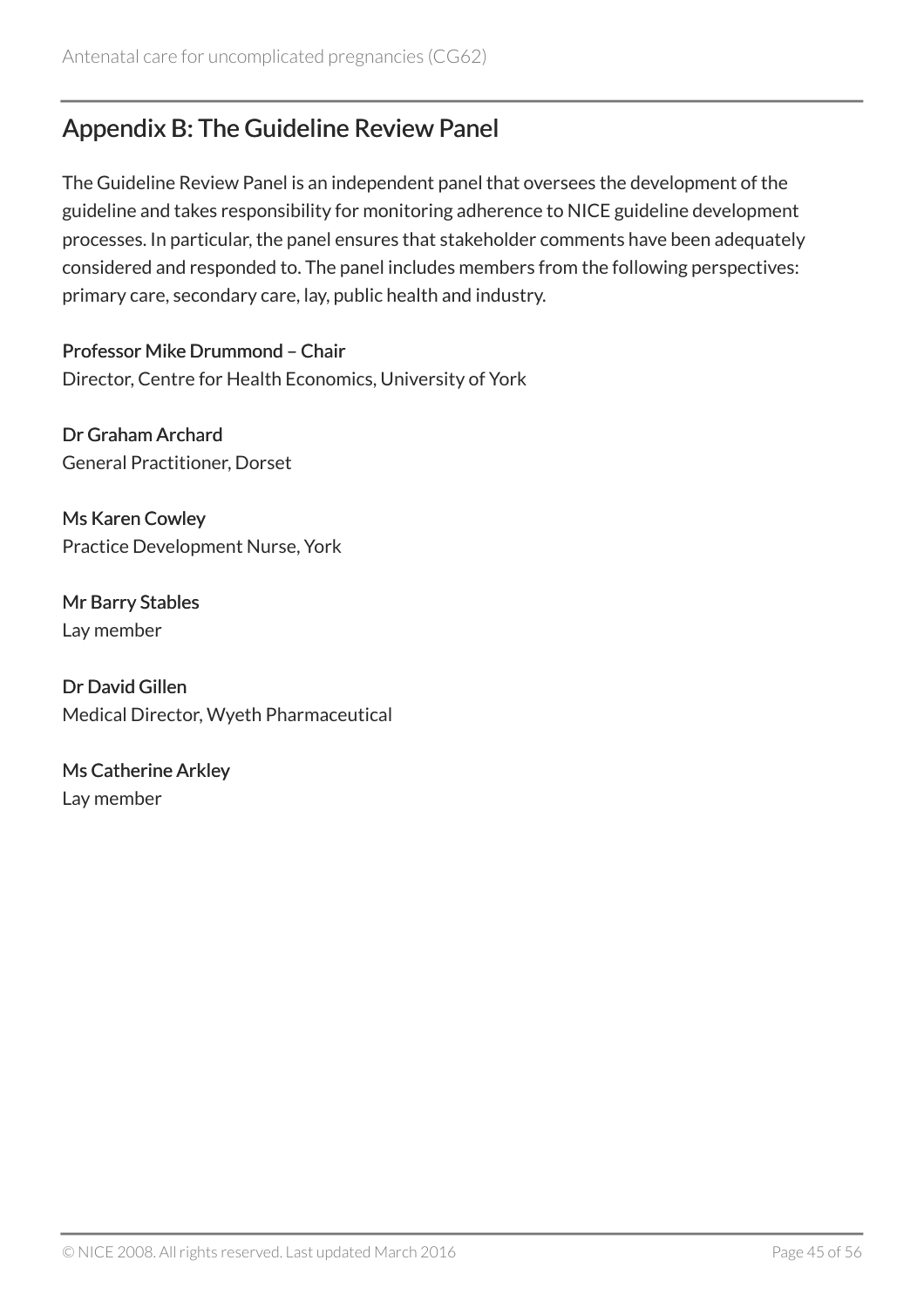# <span id="page-45-0"></span>Appendix C: Women requiring additional care

The guideline covers recommendations on baseline clinical care for all pregnant women. It does not offer information on the additional care that some women will require. Pregnant women with the following conditions usually require care that is additional to that detailed in this guideline:

- cardiac disease, including hypertension
- renal disease
- endocrine disorders or diabetes requiring insulin
- psychiatric disorders (being treated with medication)
- haematological disorders
- autoimmune disorders
- epilepsy requiring anticonvulsant drugs
- malignant disease
- severe asthma
- use of recreational drugs such as heroin, cocaine (including crack cocaine) and ecstasy
- HIV or HBV infection
- obesity (body mass index 30 kg/m $^2$  or above at first contact) or underweight (body mass index below 18 kg/m $^2$  at first contact)
- higher risk of developing complications, for example, women aged 40 and older, women who smoke
- women who are particularly vulnerable (such as teenagers) or who lack social support.

Women who have experienced any of the following in previous pregnancies:

- recurrent miscarriage (three or more consecutive pregnancy losses or a mid-trimester loss)
- preterm birth
- severe pre-eclampsia, (H) hemolytic anaemia, (EL) elevated liver enzymes, and (LP) low platelet count (HELLP syndrome) or eclampsia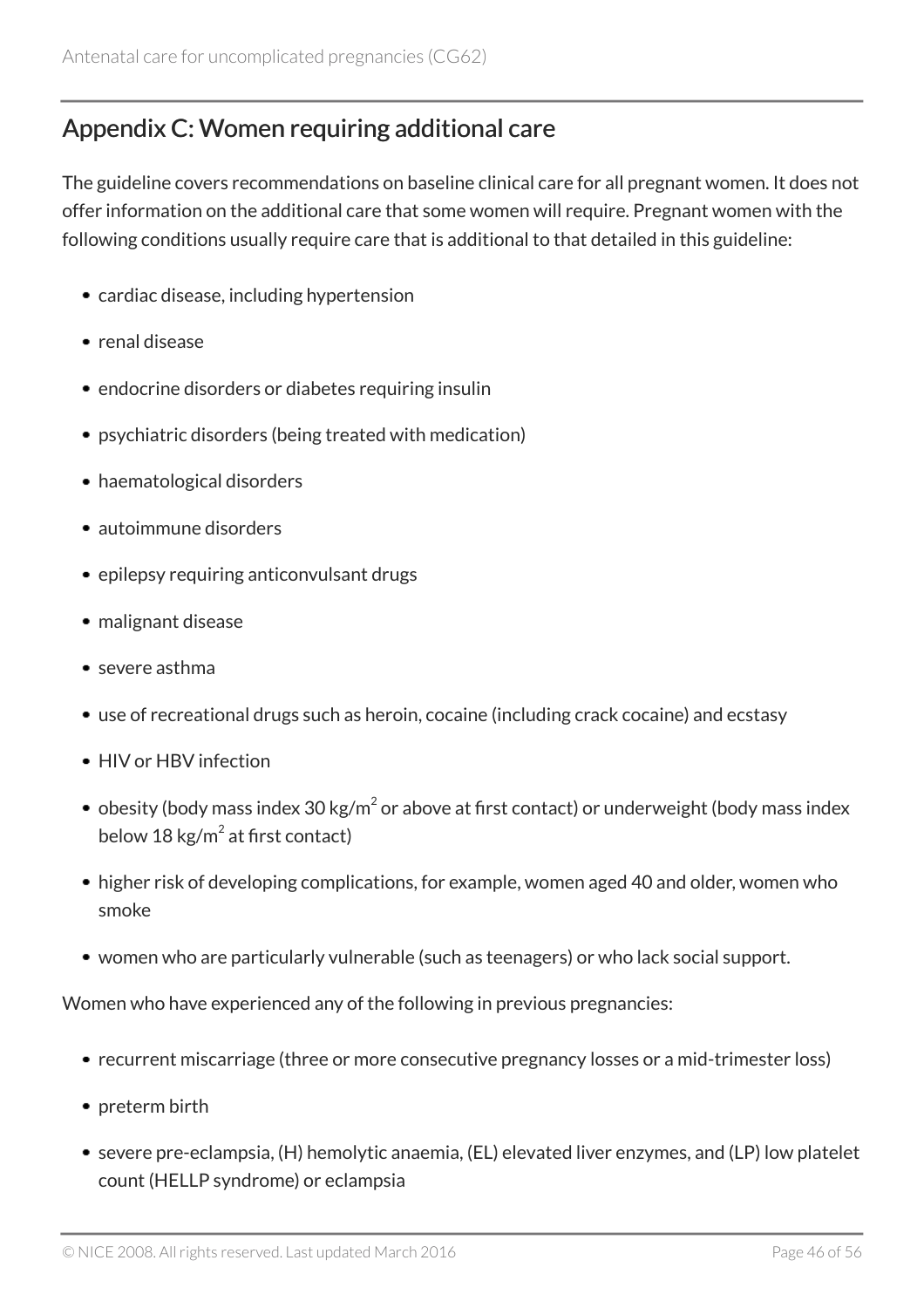- rhesus isoimmunisation or other significant blood group antibodies
- uterine surgery including caesarean section, myomectomy or cone biopsy
- antenatal or postpartum haemorrhage on two occasions
- puerperal psychosis
- grand multiparity (more than six pregnancies)
- a stillbirth or neonatal death
- $\bullet$  a small-for-gestational-age infant (below  $5^{\text{th}}$  centile)
- a large-for-gestational-age infant (above  $95<sup>th</sup>$  centile)
- a baby weighing below 2.5 kg or above 4.5 kg
- a baby with a congenital abnormality (structural or chromosomal).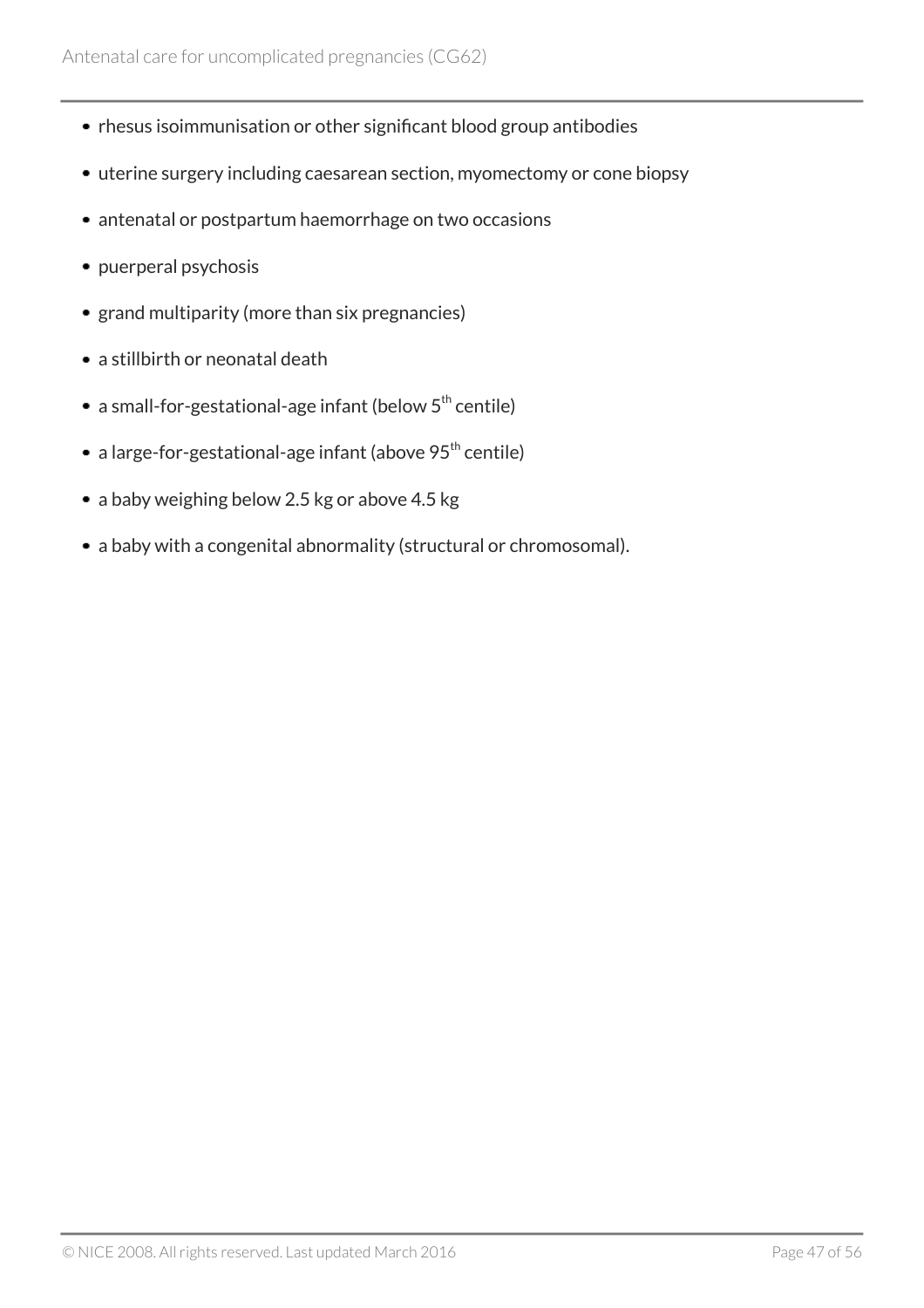# <span id="page-47-0"></span>Appendix D: Antenatal appointments (schedule and content)

*New* The schedule below, which has been determined by the purpose of each appointment, presents the recommended number of antenatal care appointments for women who are healthy and whose pregnancies remain uncomplicated in the antenatal period: 10 appointments for nulliparous women and 7 for parous women. These appointments follow the woman's initial contact with a healthcare professional when she first presents with the pregnancy and from where she is referred into the maternity care system. This initial contact should be used as an opportunity to provide women with much of the information they need for pregnancy (see [section 1.1.1](http://www.nice.org.uk/guidance/cg62/chapter/1-Guidance#womancentred-care-and-informed-decisionmaking) for recommendations on information giving).

#### First contact with a healthcare professional

Give information (supported by written information and antenatal classes), with an opportunity to discuss issues and ask questions. Refer to [section 1.1.1](https://www.nice.org.uk/guidance/cg62/chapter/1-Guidance#womancentred-care-and-informed-decisionmaking) for more about giving antenatal information. Topics covered should include:

- folic acid supplementation
- food hygiene, including how to reduce the risk of a food-acquired infection
- lifestyle advice, including smoking cessation, recreational drug use and alcohol consumption
- all antenatal screening, including risks and benefits of the screening tests.

### Booking appointment (ideally by 10 weeks)

At the booking appointment, give the following information (supported by written information and antenatal classes), with an opportunity to discuss issues and ask questions. Refer to [section 1.1.1](https://www.nice.org.uk/guidance/cg62/chapter/1-Guidance#womancentred-care-and-informed-decisionmaking) for more about giving antenatal information. Topics covered should include:

- how the baby develops during pregnancy
- nutrition and diet, including vitamin D supplementation
- exercise, including pelvic floor exercises
- antenatal screening, including risks and benefits of the screening tests
- pregnancy care pathway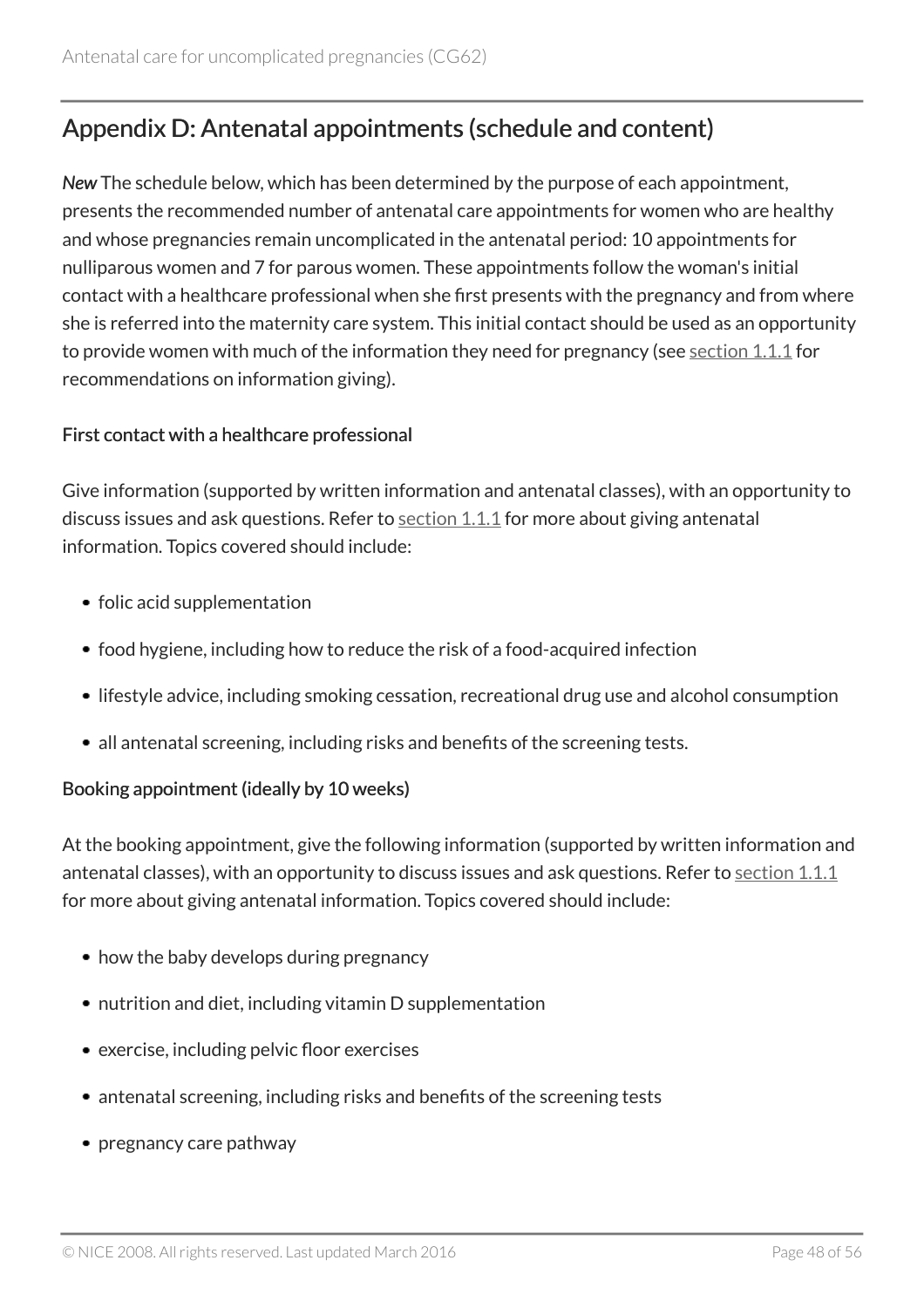- place of birth (refer to 'Intrapartum care' [NICE clinical guideline 55])
- breastfeeding, including workshops
- participant-led antenatal classes
- maternity benefits.

At this appointment:

- $\bullet$  identify women who may need additional care (see [appendix C\)](http://www.nice.org.uk/guidance/cg62/chapter/appendix-c-women-requiring-additional-care) and plan pattern of care for the pregnancy
- check blood group and rhesus D status
- offer screening for haemoglobinopathies, anaemia, red-cell alloantibodies, hepatitis B virus, HIV, rubella susceptibility and syphilis
- offer screening for asymptomatic bacteriuria
- inform pregnant women younger than 25 years about the high prevalence of chlamydia infection in their age group, and give details of their local [National Chlamydia Screening](http://www.chlamydiascreening.nhs.uk/) **[Programme](http://www.chlamydiascreening.nhs.uk/)**
- offering screening for Down's syndrome
- offer early ultrasound scan for gestational age assessment
- offer ultrasound screening for structural anomalies
- measure height, weight and calculate body mass index
- measure blood pressure and test urine for proteinuria
- offer screening for gestational diabetes and pre-eclampsia using risk factors
- identify women who have had genital mutilation
- ask about any past or present severe mental illness or psychiatric treatment
- ask about mood to identify possible depression
- ask about the woman's occupation to identify potential risks.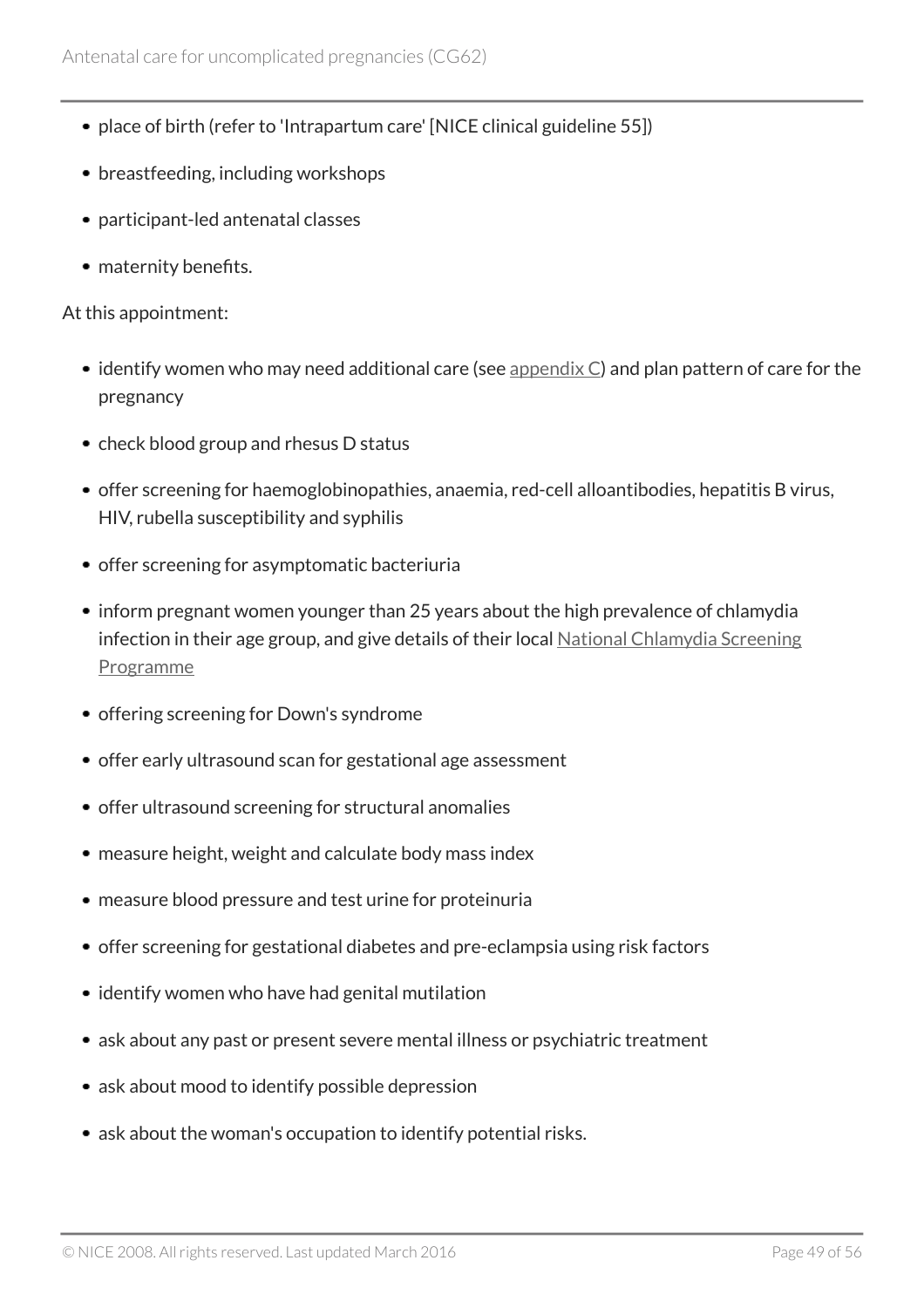At the booking appointment, for women who choose to have screening, the following tests should be arranged:

- blood tests (for checking blood group and rhesus D status and screening for haemoglobinopathies, anaemia, red-cell alloantibodies, hepatitis B virus, HIV, rubella susceptibility and syphilis), ideally before 10 weeks
- urine tests (to check for proteinuria and screen for asymptomatic bacteriuria)
- ultrasound scan to determine gestational age using:
	- crown–rump measurement between 10 weeks 0 days and 13 weeks 6 days
	- head circumference if crown–rump length is above 84 millimetres
- Down's syndrome screening using:
	- 'combined test' at 11 weeks 0 days to 13 weeks 6 days
	- serum screening test (triple or quadruple) at 15 weeks 0 days to 20 weeks 0 days.
- ultrasound screening for structural anomalies, normally between 18 weeks 0 days and 20 weeks 6 days.

#### 16 weeks

The next appointment should be scheduled at 16 weeks to:

- review, discuss and record the results of all screening tests undertaken; reassess planned pattern of care for the pregnancy and identify women who need additional care
- investigate a haemoglobin level below 11 g/100 ml and consider iron supplementation if indicated
- measure blood pressure and test urine for proteinuria
- give information, with an opportunity to discuss issues and ask questions, including discussion of the routine anomaly scan; offer verbal information supported by antenatal classes and written information.

#### 18 to 20 weeks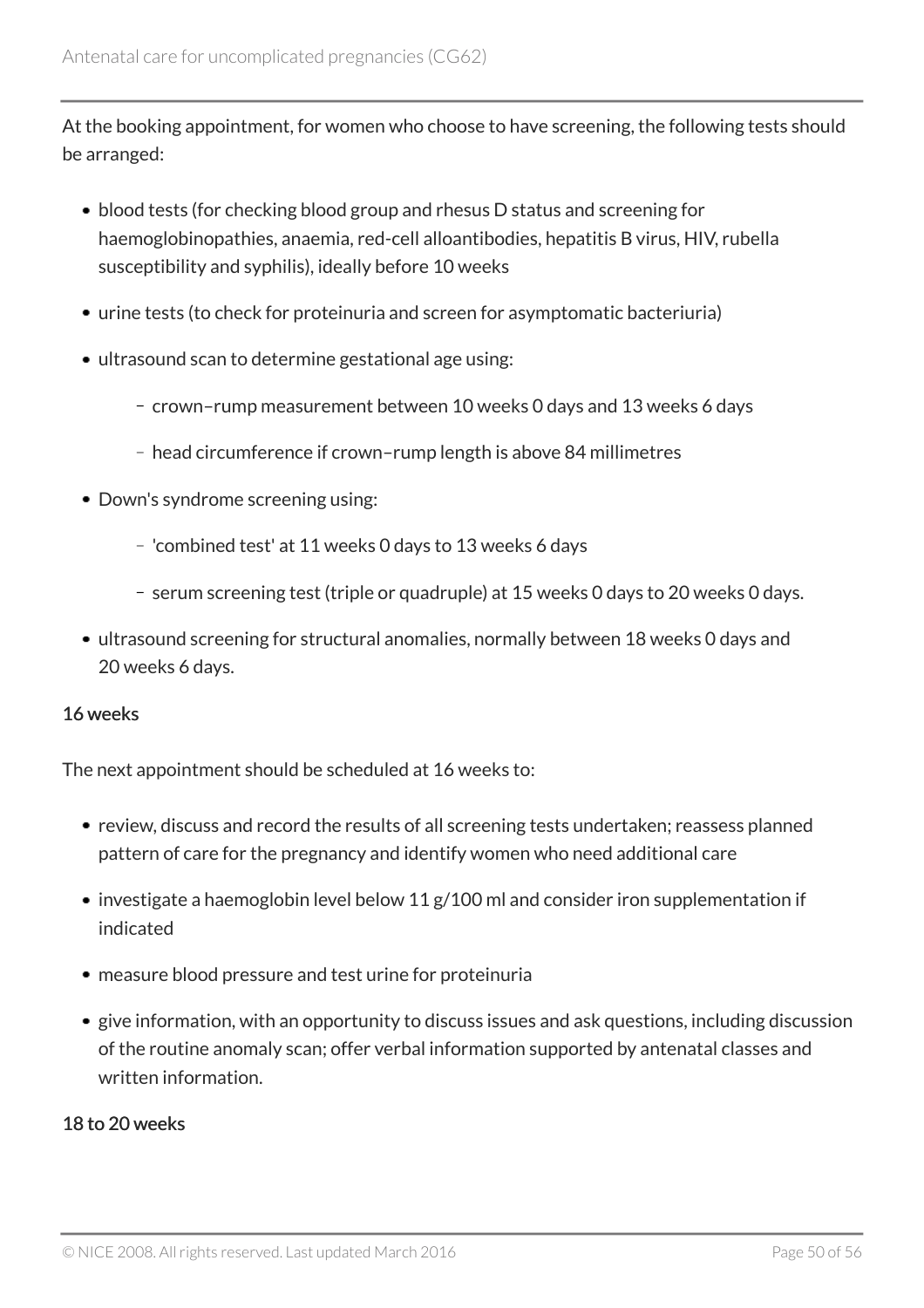At 18 to 20 weeks, if the woman chooses, an ultrasound scan should be performed for the detection of structural anomalies. For a woman whose placenta is found to extend across the internal cervical os at this time, another scan at 32 weeks should be offered.

### 25 weeks

At 25 weeks, another appointment should be scheduled for nulliparous women. At this appointment:

- measure and plot symphysis–fundal height
- measure blood pressure and test urine for proteinuria
- give information, with an opportunity to discuss issues and ask questions; offer verbal information supported by antenatal classes and written information.

### 28 weeks

The next appointment for all pregnant women should occur at 28 weeks. At this appointment:

- offer a second screening for anaemia and atypical red-cell alloantibodies
- $\bullet$  investigate a haemoglobin level below 10.5 g/100 ml and consider iron supplementation, if indicated
- offer anti-D prophylaxis to rhesus-negative women
- measure blood pressure and test urine for proteinuria
- measure and plot symphysis–fundal height
- give information, with an opportunity to discuss issues and ask questions; offer verbal information supported by antenatal classes and written information.

#### 31 weeks

Nulliparous women should have an appointment scheduled at 31 weeks to:

- measure blood pressure and test urine for proteinuria
- measure and plot symphysis–fundal height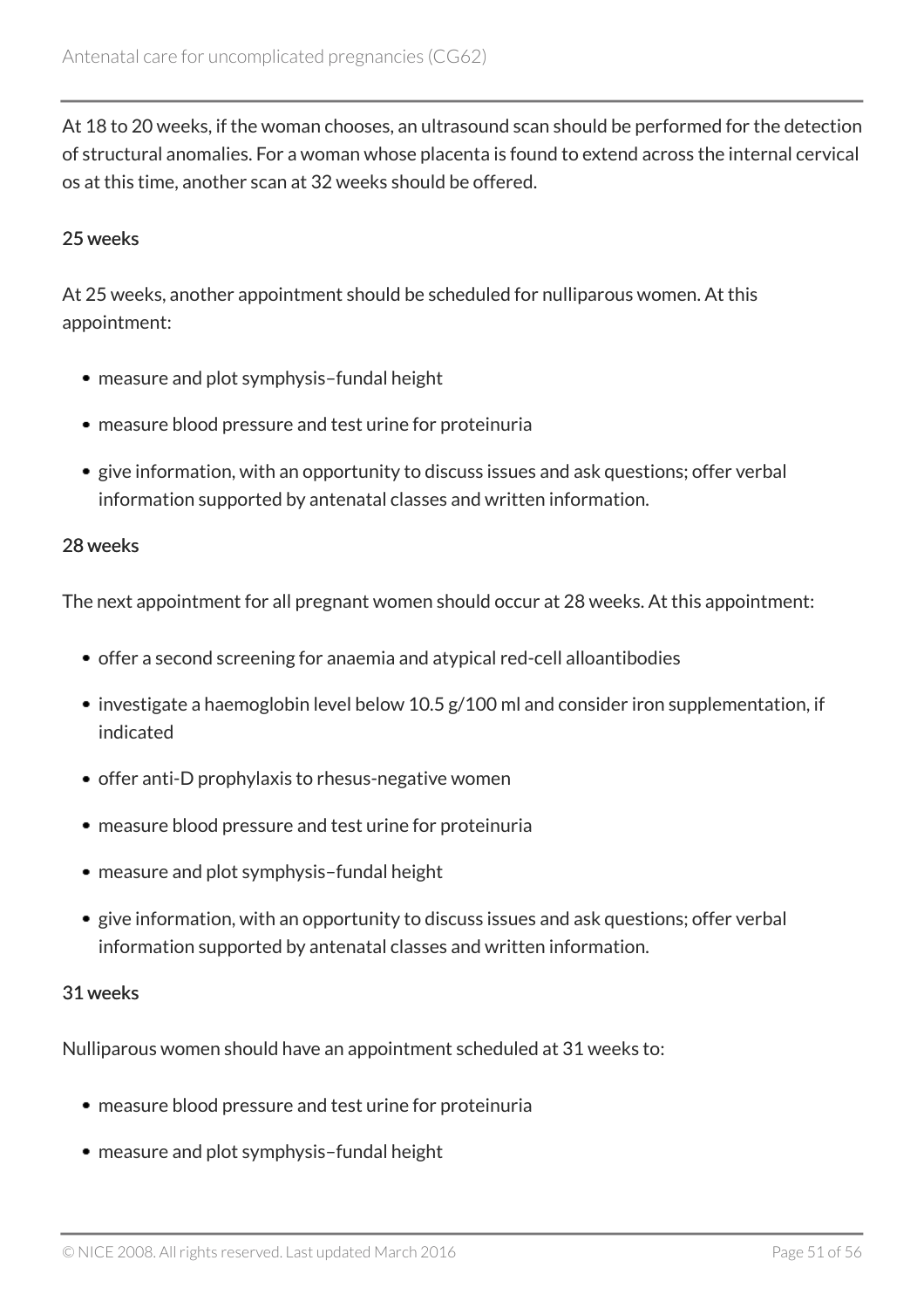- give information, with an opportunity to discuss issues and ask questions; offer verbal information supported by antenatal classes and written information
- review, discuss and record the results of screening tests undertaken at 28 weeks; reassess planned pattern of care for the pregnancy and identify women who need additional care.

#### 34 weeks

At 34 weeks, all pregnant women should be seen again. Give information (supported by written information and antenatal classes), with an opportunity to discuss issues and ask questions. Refer to [section 1.1.1](https://www.nice.org.uk/guidance/cg62/chapter/1-Guidance#womancentred-care-and-informed-decisionmaking) for more about giving antenatal information. Topics covered should include:

- preparation for labour and birth, including information about coping with pain in labour and the birth plan
- recognition of active labour.

### At this appointment:

- offer a second dose of anti-D to rhesus-negative women
- measure blood pressure and test urine for proteinuria
- measure and plot symphysis–fundal height
- give information, with an opportunity to discuss issues and ask questions; offer verbal information supported by antenatal classes and written information
- review, discuss and record the results of screening tests undertaken at 28 weeks; reassess planned pattern of care for the pregnancy and identify women who need additional care.

#### 36 weeks

At the 36-week appointment, all pregnant women should be seen again. Give the following information (supported by written information and antenatal classes), with an opportunity to discuss issues and ask questions. Refer to [section 1.1.1](https://www.nice.org.uk/guidance/cg62/chapter/1-Guidance#womancentred-care-and-informed-decisionmaking) for more about giving antenatal information. Topics covered should include:

- breastfeeding information, including technique and good management practices that would help a woman succeed, such as detailed in the UNICEF [Baby Friendly Initiative](http://www.babyfriendly.org.uk/page.asp?page=60)
- care of the new baby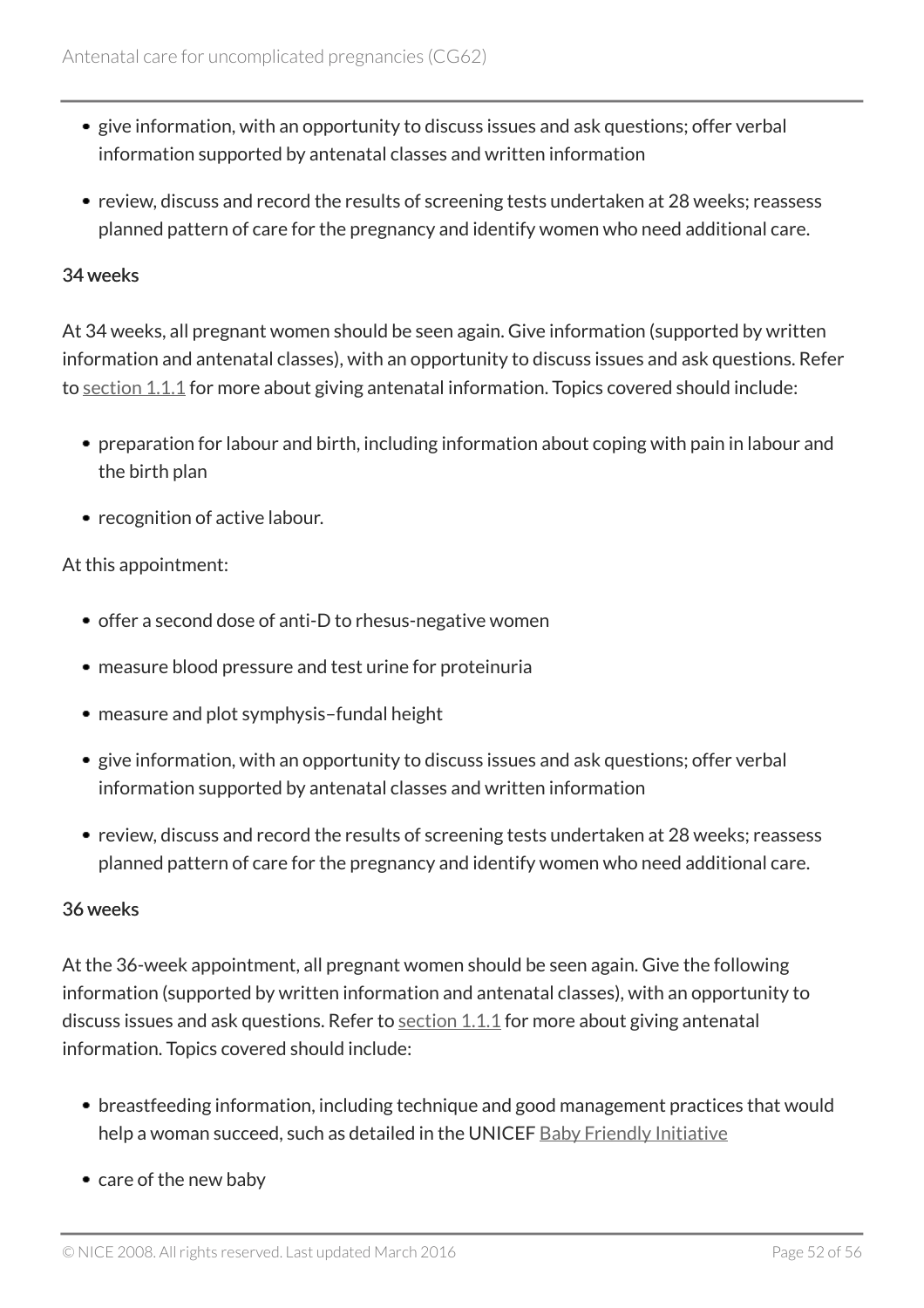- vitamin K prophylaxis and newborn screening tests
- postnatal self-care
- awareness of 'baby blues' and postnatal depression.

#### At this appointment:

- measure blood pressure and test urine for proteinuria
- measure and plot symphysis–fundal height
- check position of baby
- for women whose babies are in the breech presentation, offer external cephalic version (ECV)

#### 38 weeks

Another appointment at 38 weeks will allow for:

- measurement of blood pressure and urine testing for proteinuria
- measurement and plotting of symphysis–fundal height
- information giving, including options for management of prolonged pregnancy, with an opportunity to discuss issues and ask questions; verbal information supported by antenatal classes and written information.

#### 40 weeks

For nulliparous women, an appointment at 40 weeks should be scheduled to:

- measure blood pressure and test urine for proteinuria
- measure and plot symphysis-fundal height
- give information, including further discussion about the options for prolonged pregnancy, with an opportunity to discuss issues and ask questions; offer verbal information supported by antenatal classes and written information.

#### 41 weeks

For women who have not given birth by 41 weeks: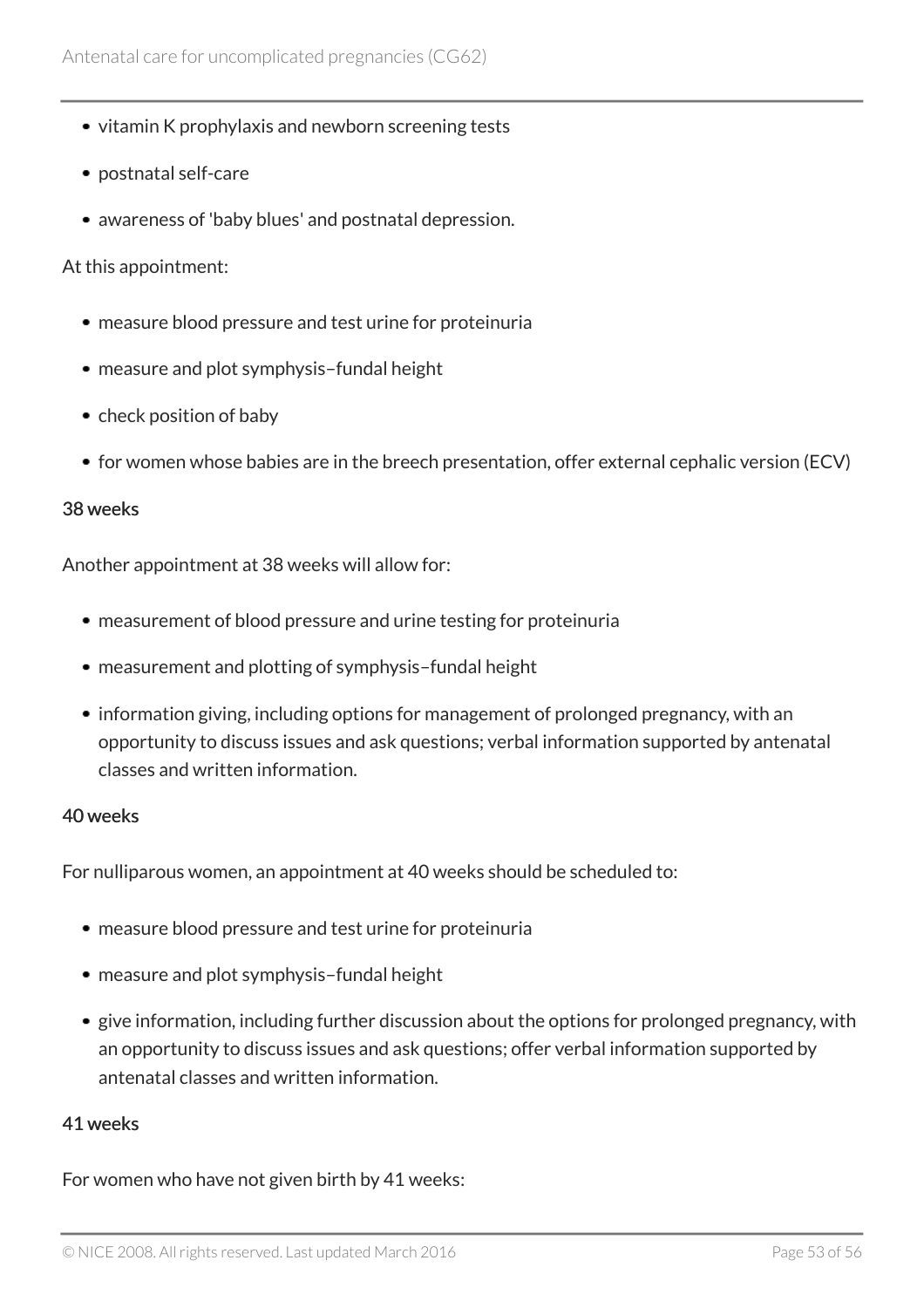- a membrane sweep should be offered
- induction of labour should be offered
- blood pressure should be measured and urine tested for proteinuria
- symphysis–fundal height should be measured and plotted
- information should be given, with an opportunity to discuss issues and ask questions; verbal information supported by written information.

#### General

Throughout the entire antenatal period, healthcare providers should remain alert to risk factors, signs or symptoms of conditions that may affect the health of the mother and baby, such as domestic violence, pre-eclampsia and diabetes (refer to [diabetes in pregnancy](http://www.nice.org.uk/guidance/cg63) NICE guideline CG63).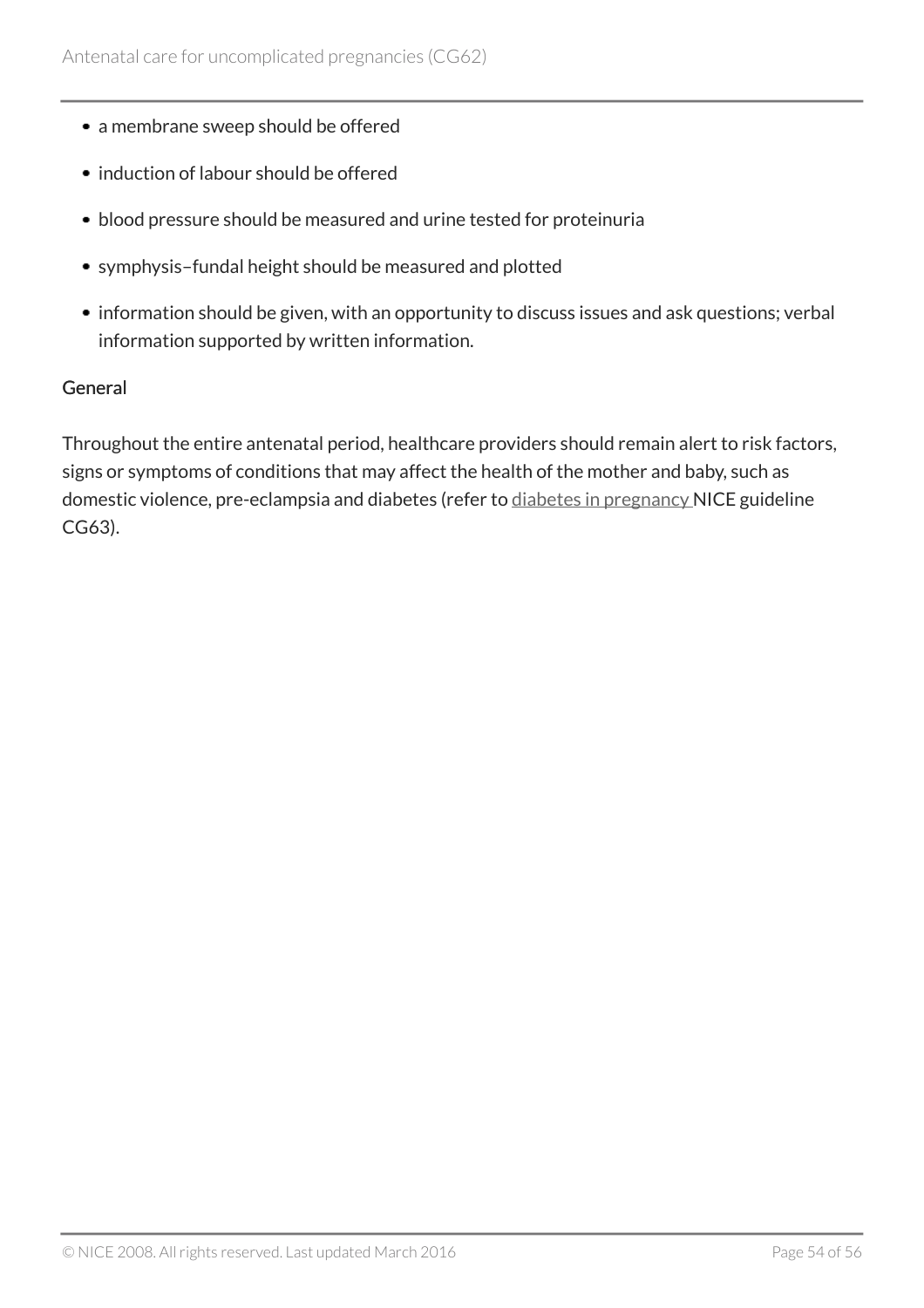# <span id="page-54-0"></span>About this guideline

NICE clinical guidelines are recommendations about the treatment and care of people with specific diseases and conditions in the NHS in England and Wales.

The guideline was developed by the National Collaborating Centre for Women's and Children's Health. The Collaborating Centre worked with a group of healthcare professionals (including consultants, GPs and nurses), patients and carers, and technical staff, who reviewed the evidence and drafted the recommendations. The recommendations were finalised after public consultation.

The methods and processes for developing NICE clinical guidelines are described in [the guidelines](http://www.nice.org.uk/article/PMG6/chapter/1%20Introduction) [manual](http://www.nice.org.uk/article/PMG6/chapter/1%20Introduction).

The recommendations from this guideline have been incorporated into a [NICE Pathway.](http://pathways.nice.org.uk/pathways/antenatal-care) We have produced [information for the public](http://www.nice.org.uk/guidance/cg62/informationforpublic) explaining this guideline. Tools to help you put the guideline into practice and information about the evidence it is based on are also [available.](http://www.nice.org.uk/guidance/cg62/resources)

### Your responsibility

This guidance represents the view of NICE, which was arrived at after careful consideration of the evidence available. Healthcare professionals are expected to take it fully into account when exercising their clinical judgement. However, the guidance does not override the individual responsibility of healthcare professionals to make decisions appropriate to the circumstances of the individual patient, in consultation with the patient and/or guardian or carer, and informed by the summary of product characteristics of any drugs they are considering.

Implementation of this guidance is the responsibility of local commissioners and/or providers. Commissioners and providers are reminded that it is their responsibility to implement the guidance, in their local context, in light of their duties to avoid unlawful discrimination and to have regard to promoting equality of opportunity. Nothing in this guidance should be interpreted in a way that would be inconsistent with compliance with those duties.

### Copyright

© National Institute for Health and Clinical Excellence 2008. All rights reserved. NICE copyright material can be downloaded for private research and study, and may be reproduced for educational and not-for-profit purposes. No reproduction by or for commercial organisations, or for commercial purposes, is allowed without the written permission of NICE.